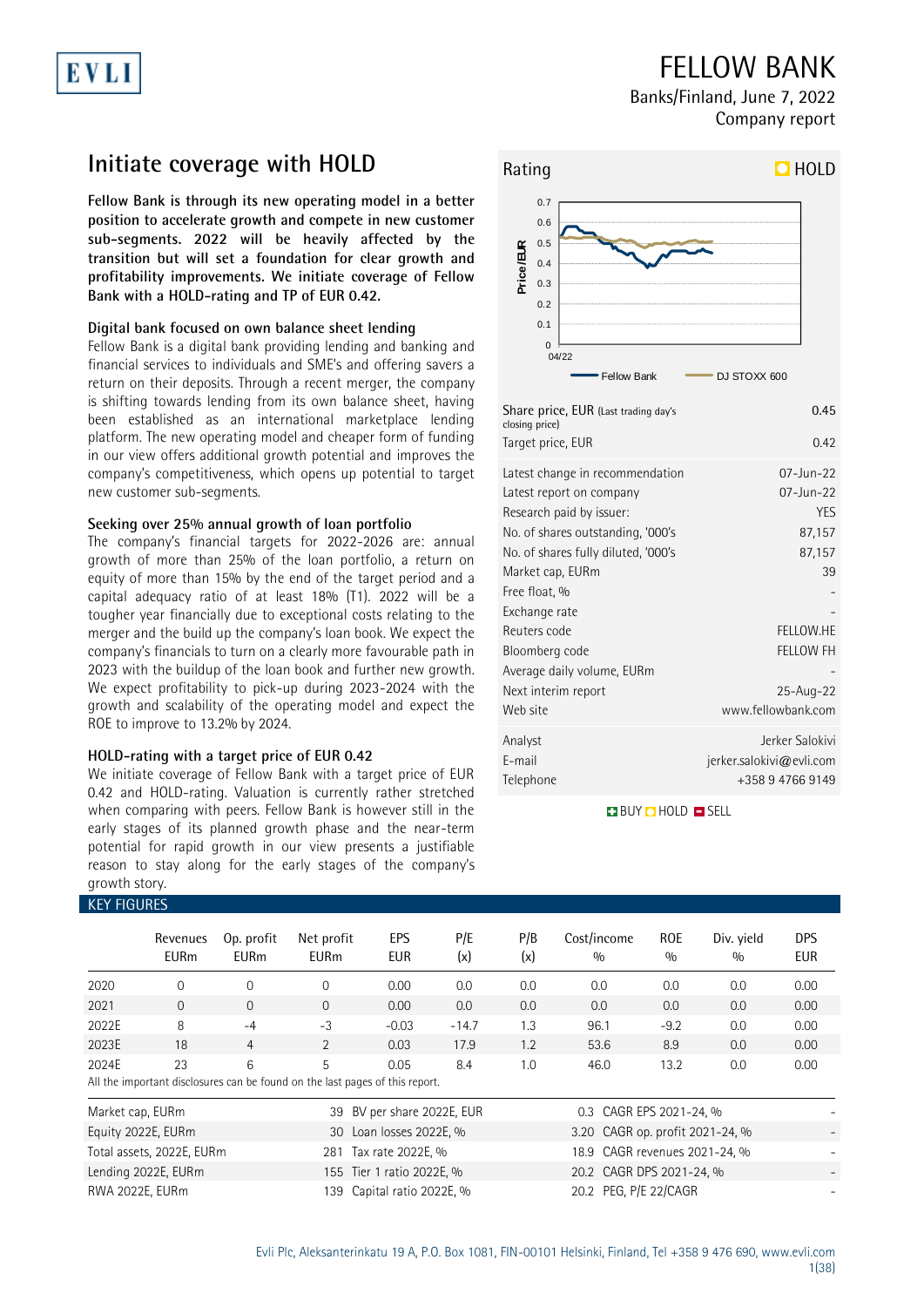### EVLI EQUITY RESEARCH **FELLOW BANK** Banks/Finland, June 7, 2022 Company report

#### **Investment summary**

Fellow Bank was established as an international marketplace lending platform connecting investors and borrowers. Through a recent merger, the company is shifting towards lending from its own balance sheet. Fellow Bank is a FinTech company applying digital technology to challenge incumbents in the financial sector. The company was founded in 2013 and began operations in 2014, currently employing some 80 people. The company has during its history facilitated financing for just short of one billion euros worth of loans.

Fellow Bank is a digital bank providing lending and banking and financial services to individuals and SME's and offering savers a return on their deposits. The company has during recent years invested into expand its offering, from formerly having offered essentially only a narrower set of lending products. The new products are transforming the company to be able to offer a comprehensive range of services to for instance be able to provide everyday banking needs for individuals. The merger also opens new opportunities for expanding the offering.

The company has stated that its strategy revolves around a first-class customer experience in digital services combined with flexible personal customer service. The company aims for growth and high profitability by focusing on selected underserved customer segments and product areas that are attractive for the company's earnings. Fellow Bank pursues high operational efficiency aided by the digital operating model, a limited range of services, modern information systems and an efficient organization. The company's financial targets for 2022-2026 are: annual growth of more than 25% of the loan portfolio, a return on equity of more than 15% by the end of the target period and a capital adequacy ratio of at least 18% (T1).

Fellow Bank has regarding its financial performance in 2022 in its outlook estimated that the result for 2022 will be notably negative. This is a result of the non-recurring costs related to the completed corporate reorganization, the investments required by the credit institution's operations and the frontloaded costs caused by the strong growth of the loan portfolio related to new customer acquisition and loan loss provisions. The loan portfolio is estimated to reach at least EUR 150m at the end of 2022.

We expect the company's financials to turn on a clearly more favourable path in 2023 after the exceptional 2022. With the buildup of the loan book in 2022 and further estimated growth of 35% in 2023 we expect a total income of 17.7m and an operating profit of EUR 2.8m. With the continued growth and scaling of the operations the operating profit improves to EUR 4.6m in 2024 on our estimates and ROE improves to 13.2%. Profitability is aided by the new operating model, with funding primarily based on customer deposits. Fellow Bank has set a target CET 1 ratio of 18% for the time period 2022-2026. On our estimates the company will need to seek additional by 2024 to sustain the requirement and growth in the loan book.

We initiate coverage of Fellow Bank with a target price of EUR 0.42 and HOLD-rating. Valuation is currently rather stretched when comparing with peers. Fellow Bank is however still in the early stages of its planned growth phase and the near-term potential for rapid growth in our view presents a justifiable reason to stay along for the early stages of the company's growth story.

Newly formed digital bank with on-balance sheet activity focus

Lending and banking and financial services to individuals and SME's

Seeking over 25% annual growth in loan book and over 15% ROE by 2026

2022 result expected to be notably negative, loan book over EUR 150m

Expecting ROE to improve to 13.2% in 2024

Initiate coverage with HOLD-rating and target price of EUR 0.42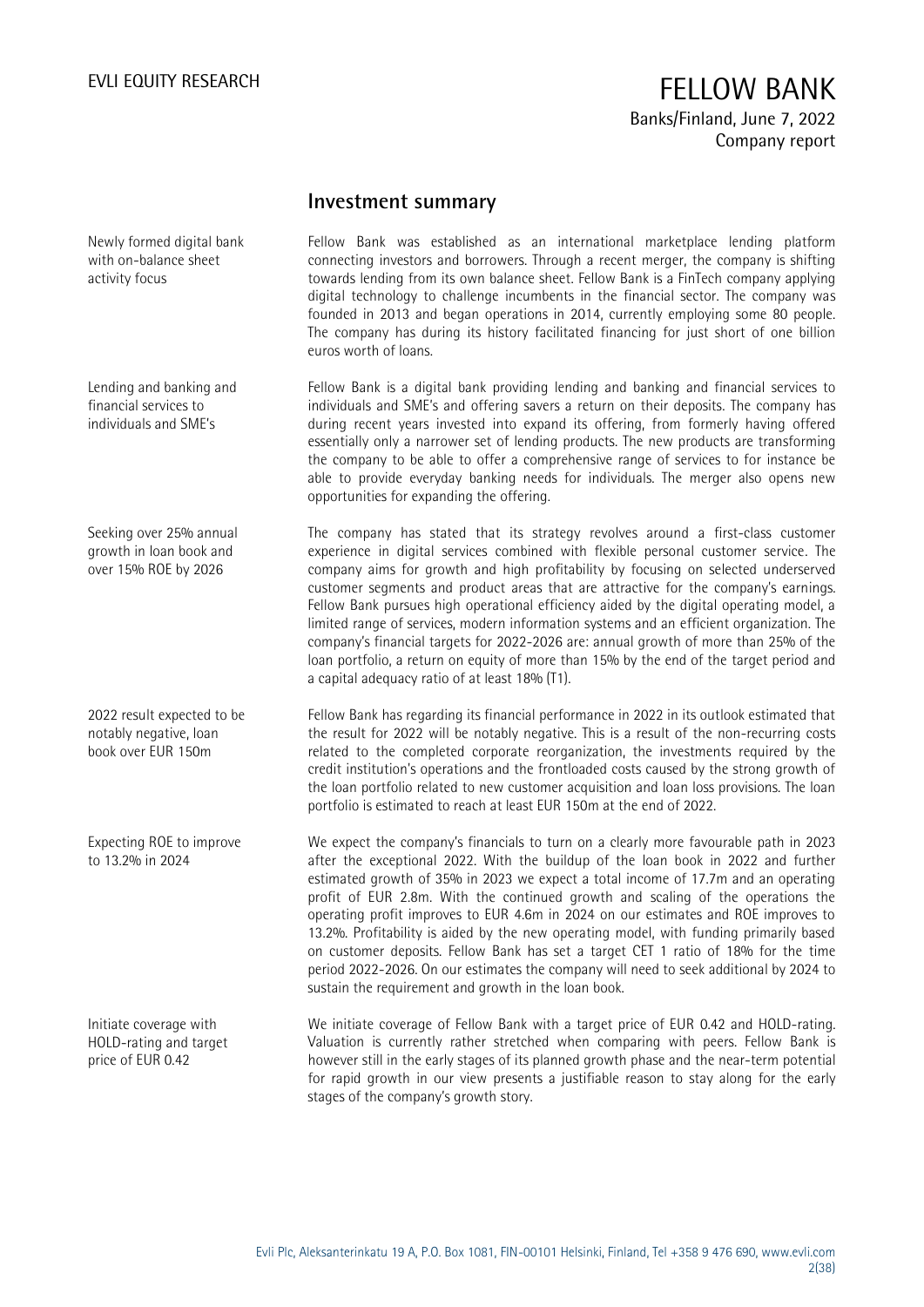

## FELLOW BANK Diversified Financial Services/Finland, June 7, 2022

Company report

### **Company overview**

Fellow Bank was established as an international marketplace lending platform connecting investors and borrowers. Through a recent merger, the company is shifting towards lending from its own balance sheet. Fellow Bank is a FinTech (abbrev. Financial Technology) company applying digital technology to challenge incumbents in the financial sector. The company was founded in 2013 and began operations in 2014, currently employing some 80 people. The company has during its history facilitated financing for just short of one billion euros worth of loans. Fellow Bank has facilitated financing to customers in Finland, Germany, Denmark, Poland, Sweden, and the Czech Republic, now operating only in the four first previously mentioned countries. Fellow Bank completed its IPO in October 2018. The company's shares are listed on Nasdaq's First North Finland exchange.

Fellow Bank acts primarily as a lender to borrowers in need of funds, with funding made from its own balance sheet using savers' deposits. A fast and effortless user experience has been central to the services offered. Fellow Bank competes with lenders, lending platforms and traditional financial institutions, such as banks and consumer finance companies, to attract borrowers. The shift towards lending from its own balance sheet, as opposed to the former business model of acting as an intermediary between borrowers and investors, offers better potential to capture a larger share of the income and compete more aggressively through lower loan interest rates.

Fellow Bank currently offers the following general loan products to its borrower customers:

- Consumer loans
- Business loans
- Invoice and purchase invoice funding

Consumer loans have been the backbone of Fellow Bank's facilitated loans (as Fellow Finance), but the mix has shifted more heavily towards business lending in recent years. Consumer lending has been impacted by the coronavirus pandemic, with restrictions having been made to the maximum interest rates as an effort to protect consumers during the period of increased uncertainty. Business lending growth has been driven by invoice funding, which has seen an overall increase in demand during recent years.

Figure 1: Share of funding (2021)



Source: Fellow Bank, Evli Research

Newly formed digital bank with on-balance sheet activity focus

New model offers potential to gain more market share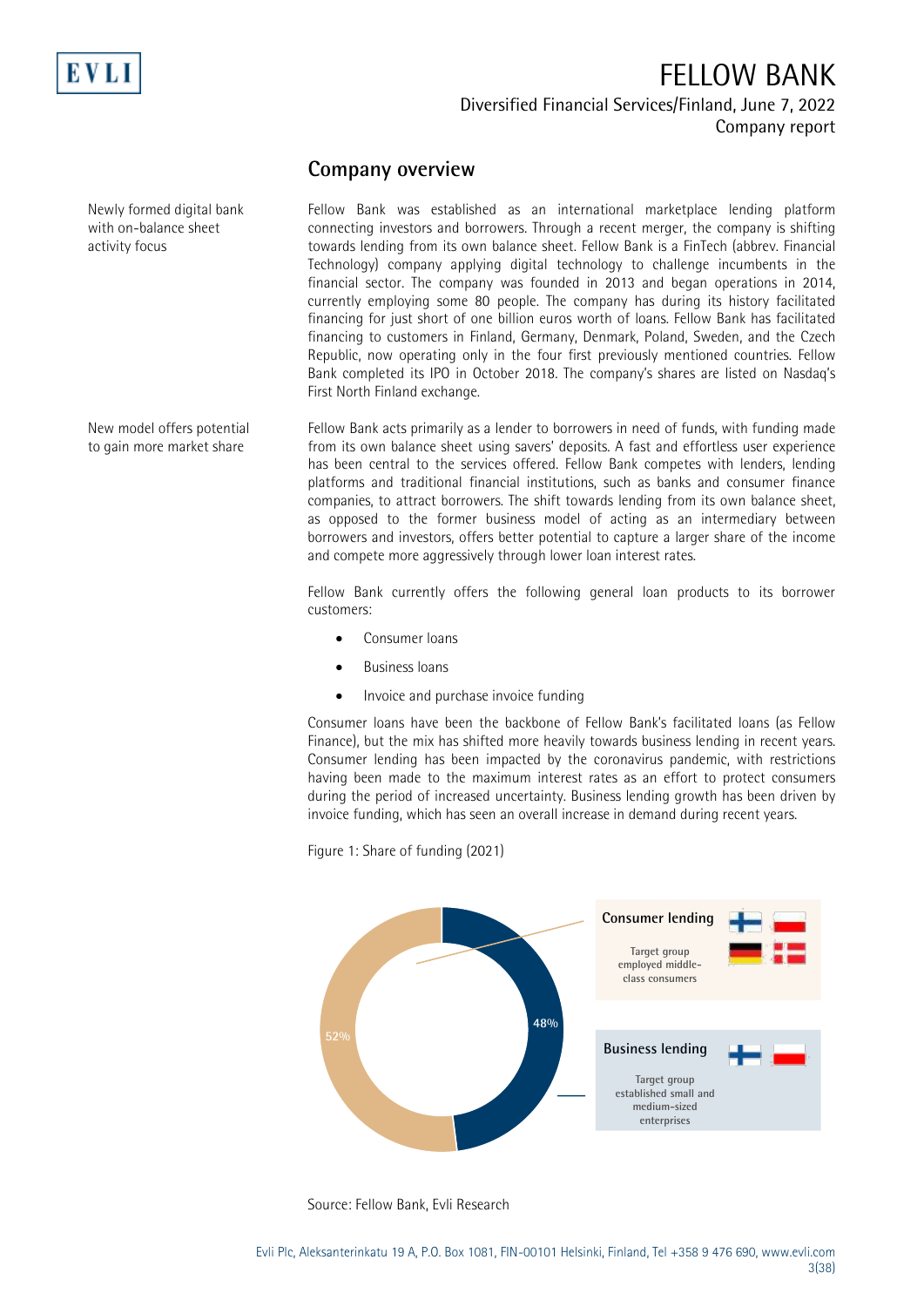

### FELLOW BANK Diversified Financial Services/Finland, June 7, 2022 Company report

Financial development trend has seen challenges in recent years

Before becoming Fellow Bank, as Fellow Finance, the company saw net sales decline 3.5% to EUR 10.7m (11.1m) in 2021. The operating profit in 2021 amounted to EUR -0.9m (0.9m), equaling -8.1% of net sales. The company's facilitated financing volumes grew well, but growth was driven by lower margin business loan products and although fee income also grew, the pace was below that of the loan volume growth. Furthermore, the company's interest income decreased quite notably as a result of lower loan investment activity. The company's profitability was significantly affected by costs relating to the merger.



Figure 2: Net sales and EBIT 2017-2021 (as Fellow Finance)

Mixed success as Fellow Finance, expansion potential in place through new operating model

Fellow Bank has as Fellow Finance been able to prove its operating capabilities, with challenges that have been met having related mainly to unfavourable market conditions and regulatory framework. We see that the new Fellow Bank has good potential to continue expansion. The main driver in our view is the more affordable source of funding, with savers deposits as the primary source of income as opposed to investors with much higher requirements for return on capital. Fellow Bank has also been investing into new products and services, which should benefit in winning new customers and increasing the amount of repeat customers.

Source: Fellow Bank, Evli Research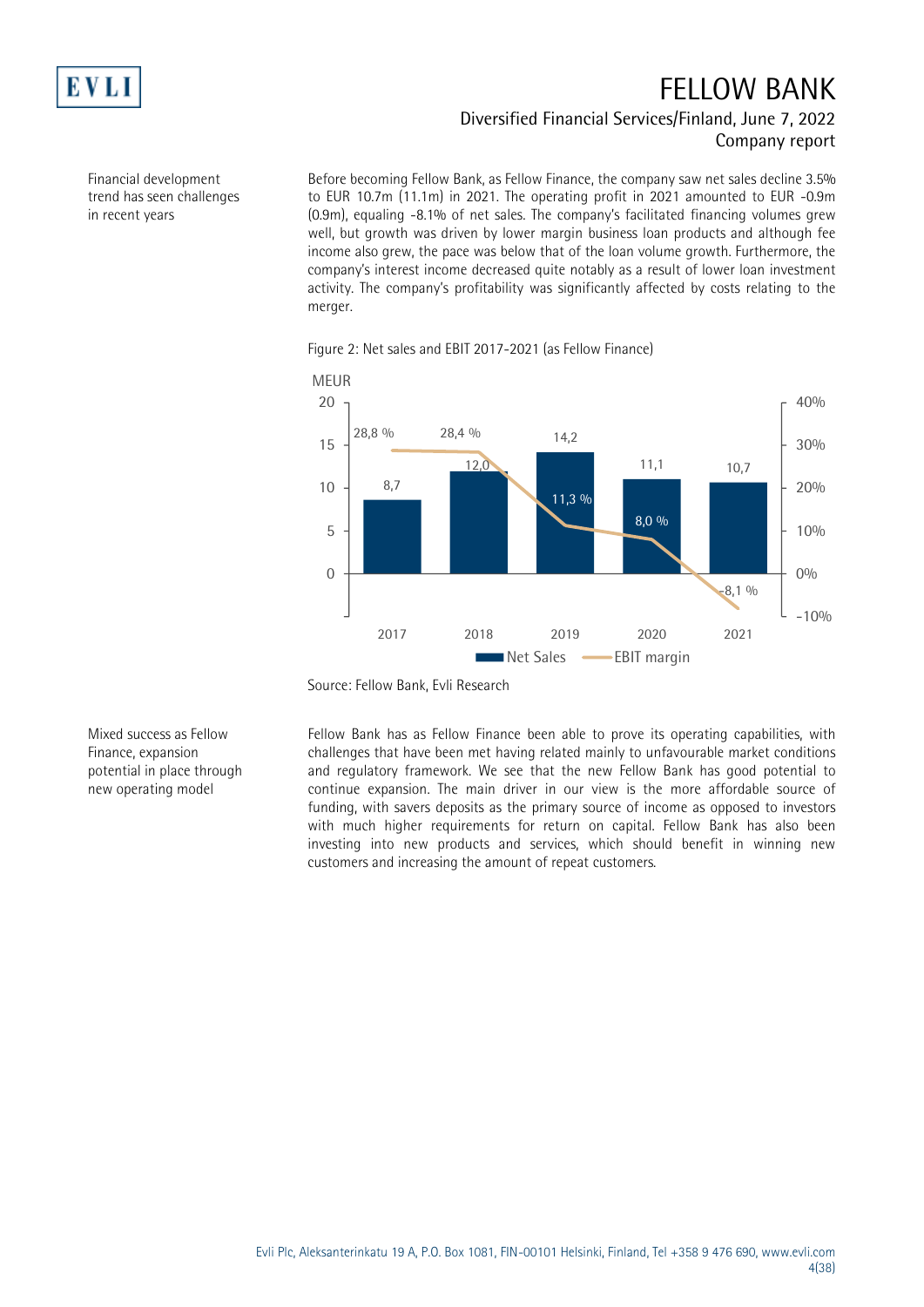

Diversified Financial Services/Finland, June 7, 2022 Company report

### **Merger to form Fellow Bank**

On the 4.4.2022, a merger between the former Fellow Finance and the company carrying on Evli's (former Evli Bank) banking services was carried out to form Fellow Bank. Operationally the largest change in our view is the change in model for loan funding, as formerly Fellow Bank operated a peer-to-peer lending platform, with a smaller subsidiary (Lainaamo Oy) for limited own balance lending. The new Fellow Bank will transition to becoming solely a balance sheet lender. Fellow Bank now also serves savers, with Evli Bank having operated as a deposit bank since 2001. In terms of offered services, the merger for now has not materially affected the offering but has opened new opportunities.

Fellow Bank and Evli announced on the 14.7.2021 that a combination agreement had been signed between the two parties. Evli had earlier during the year announced that it had commenced a strategic review regarding its banking services. For Fellow Bank, the merger in our view makes sense from several perspectives, maybe the most significant being the relatively expensive capital from investors in the peer-to-peer lending model as opposed to own balance sheet lending backed by deposits.

In the merger, Evli carried out a partial demerger, with the asset management group Evli continuing as a listed company, and the company carrying on Evli's banking services, Evli Bank, merged with Fellow Finance to become Fellow Bank. In the merger, Evli Bank's class A shares were converted into class B shares to have only a single share class. In the merger, the shareholders of Fellow Finance received six new shares of Evli Bank for each share they held in Fellow Finance. As part of the arrangement Taaleri Plc and TN Ventures Oy subscribed and paid for new shares in Fellow Bank in the merger in a directed share issue so that Fellow Bank received approximately a total of EUR 11.7m of additional capital, in order to strengthen the bank's core Tier 1 capital and own funds. The share issue represents approximately 23 percent of Fellow Bank's all shares immediately after the completion of the agreement.

With the completion of the merger, the assets and liabilities relating to banking services of the former Evli Bank, i.e. the operations falling under the credit institution license, were transferred to Fellow Bank. This included customer deposits in Evli, which as of 2.4.2022 were over EUR 230m from over 13 000 deposit customers. As a result, Fellow Bank now holds a credit institution license, which it previously did not have. Evli's equity was divided so that approximately EUR 6.4m of Tier 1 core equity (CET 1) remained in Fellow Bank. Furthermore, some 10 employees were transferred from Evli Bank to Fellow Bank.

#### **Key figures of Fellow Bank after completion of the merger**

- Deposit customers: over 12 000
- Active borrower customers: over 33 000 customers
- Deposits: over EUR 230m
- Balance sheet total: over EUR 280m (unaudited estimate)
- Personnel: 80 persons

Merger with company carrying out Evli's banking services

Merger offers more favourable funding potential for Fellow Bank

Involved a directed share issue to strengthen Tier 1 capital and own funds

Fellow Bank now has over 12 000 deposit customers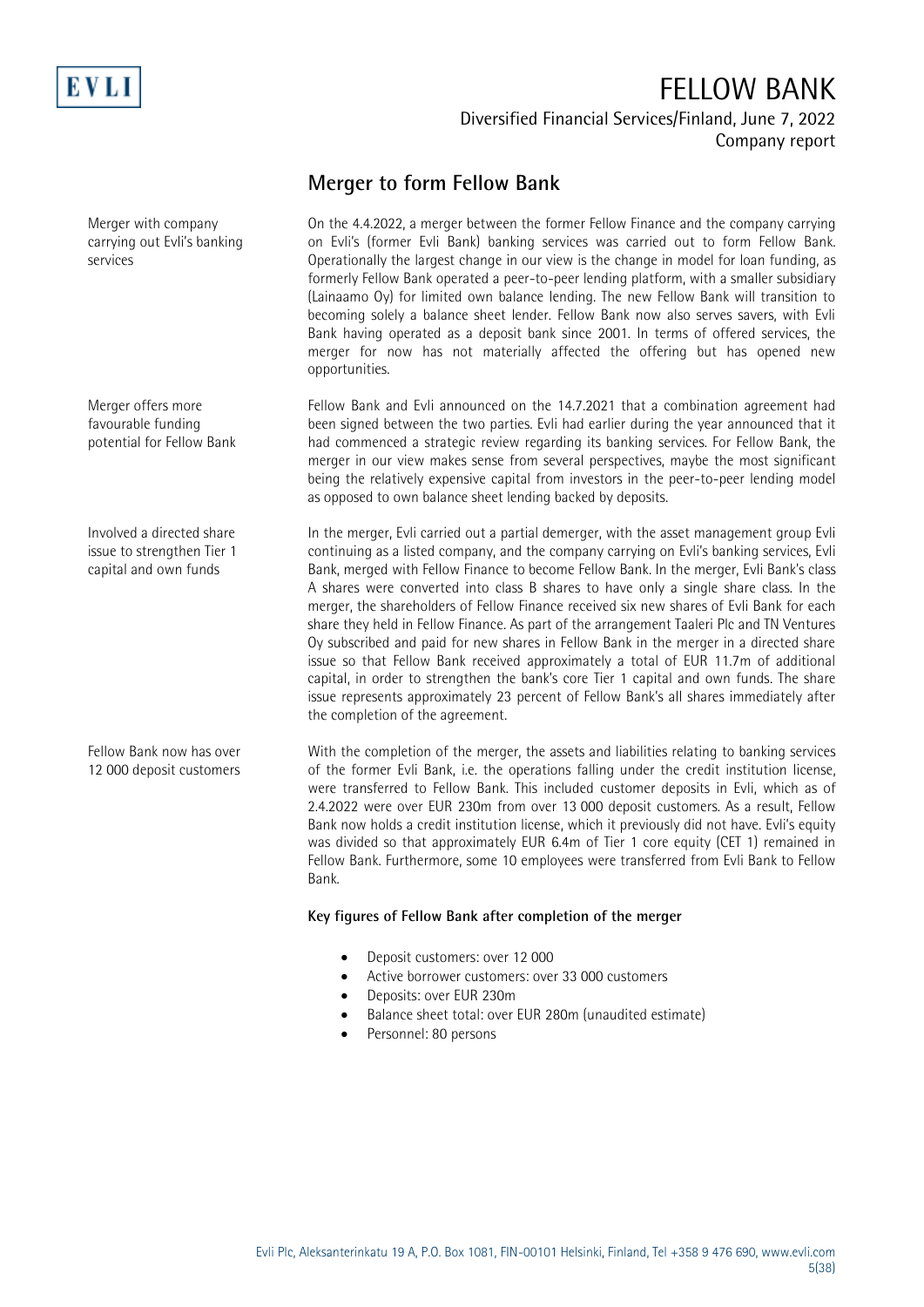

Diversified Financial Services/Finland, June 7, 2022 Company report

### **Business overview**

Digital bank providing lending and banking and financial services

Fellow Bank is a digital bank providing lending and banking and financial services to individuals and SME's and offering savers a return on their deposits. The company has during recent years invested into expand its offering, from formerly having offered essentially only a narrower set of lending products. The new products are transforming the company to be able to offer a comprehensive range of services to for instance be able to provide everyday banking needs for individuals. The merger also opens new opportunities for expanding the offering.

Figure 4: Intermediated loan volume, cumulative (EURm)\* Figure 5: Intermediated loan volume, annual (EURm)\*



2014 2015 2016 2017 2018 2019 2020 2021



Source: Fellow Bank, Evli Research. \*As Fellow Finance

Interest income from loans

primary source of income

Seeking to be able to provide everyday banking

services

The company's primary source of income has been fees from arranging and maintaining loans. With the on-going shift towards lending from its own balance sheet, the income model will be based on interest on the loans. A simplified illustration of Fellow Bank's business model in terms of lending and funding is illustrated in figure 5. In simplicity, the validity of the business model relies on the difference between the costs of funding and lending. With the transition to balance sheet lending and funding primarily sought from savings deposits, the cost of funding has decreased substantially from the earlier P2P model, as investor's return requirement were clearly higher than the 0.5%-1.5% that Fellow Bank pays on deposits. The interest rates charged from consumer lenders on the other hand are clearly higher, as funds are lent on a non-collateral basis and the risks as such necessitate much higher interest rates when comparing to for instance mortgage loans. Interest rates for business lending vary based on the type of loans, as business loans with a longer duration will have lower effective annual interest rates compared

 $\Omega$ 

50

100

150

 $200$ 

250

the income earned from fees and interest on loans, the more important aspect lies in the perceived customer experience. Individuals and entities that seek financing will in many cases seek to utilize these services in the future. As such, if Fellow Bank is able to provide a good customer experience, the customers may well become repeat customers in the future. This will then translate into lower customer acquisition costs and an increase in fee and interest income.

with short duration invoice funding. Fellow Bank is also to an increasing extent expanding its service range to more and more become a bank to provide everyday banking services needs for its customers. This includes for instance credit cards and e-commerce payments, and Fellow Bank has communicated that it is seeking to broaden its offering. Although we argue that the financial impact of the additional services in terms of income is limited compared with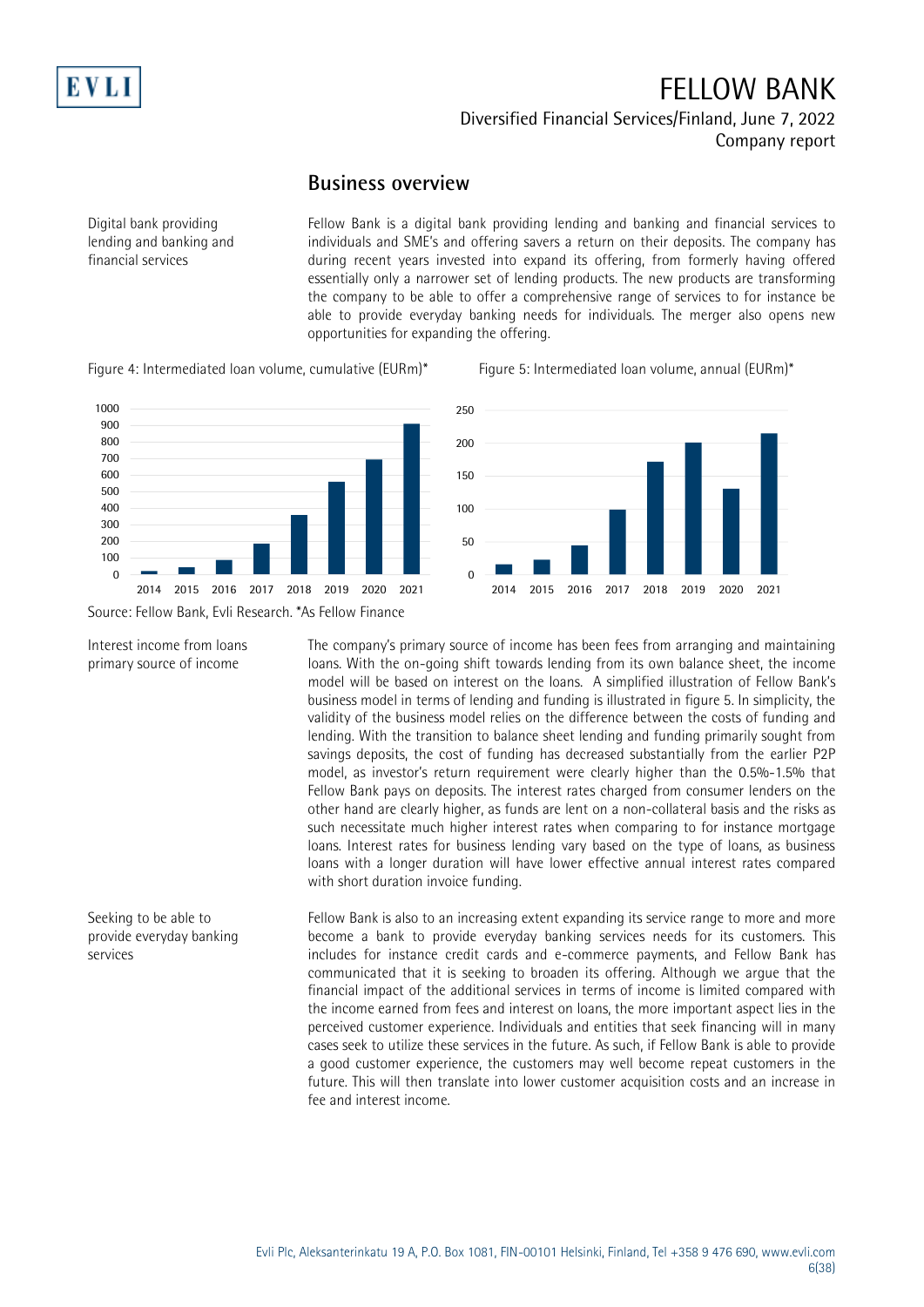

Diversified Financial Services/Finland, June 7, 2022 Company report

**Return on deposits Borrowers Savers**

Figure 6: Simplified illustration of Fellow Bank's lending model

**Interest and fee income**

Source: Fellow Bank, Evli Research

Fellow Bank has set its focus on three customer segments: personal customers, business customer and savers. Fellow Bank has already before the merger served personal and business customers, and now also serves savers transferred through the merger and seeks to attract new customers.

Figure 7: Attributes of Fellow Bank's offering to attract lenders and borrowers



Source: Fellow Bank, Evli Research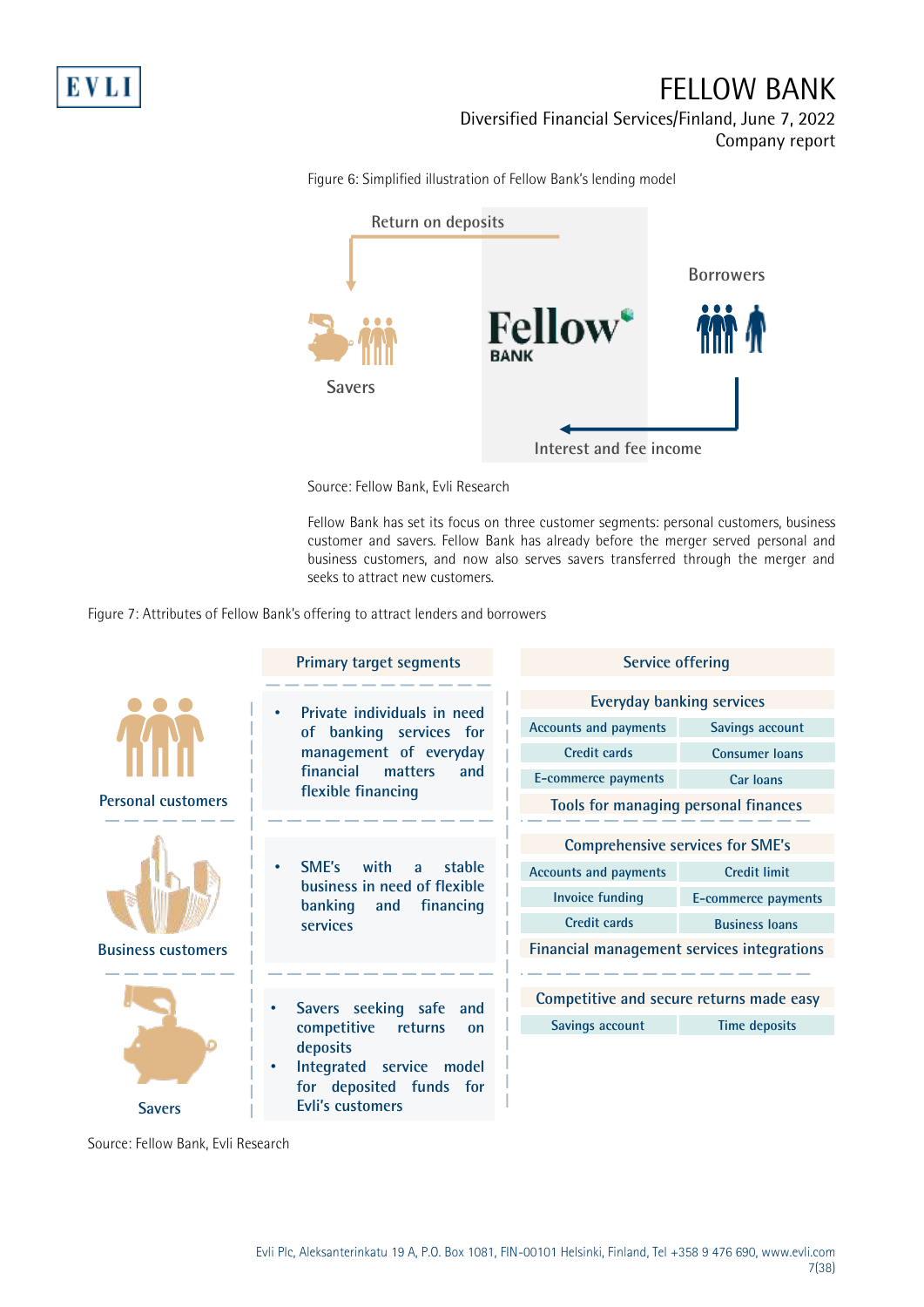

### FELLOW BANK Diversified Financial Services/Finland, June 7, 2022 Company report

A key driver for the rise in alternative financing to both businesses and personal customers has been due to certain needs being underserved by the more traditional banks. One contributing factor has been the challenges in smaller loans and collateral free loans. Otherwise creditworthy individuals were formerly quite excluded from the lending market when seeking financing for certain investments or needs that they would not have been able to fund in one go but instead over time. These could for instance be related to renovations, travel or certain celebratory occasions such as weddings. This also applies in a similar manor to businesses, were certain short- or longer-term needs can not be covered fully when needed, but through cash flows over time. Banks were typically not known for providing such loans, as smaller loans and loans without collateral were seen as financially unattractive or too risky. The alternative financing lenders have through digitalization, flexibility, and enhanced credit scoring models been able to provide services for these formerly underserved individuals and entities.

Figure 8: Interest on savings and maximum interest on time deposits offered by selected digital banks/lenders and more traditional financial institutions



Source: Company websites, Evli Research, situation in Finland as of the 25.4.2022

Offered interest on deposits competitive compared with other local players

For savers, the growth in alternative lending is also advantageous. Individuals will, when possible, likely want to make savings of their own in addition to potential pensions. For many, the expectation of being able to withdraw the funds at any given time and not having to worry about a potential default of the savings bank are a priority. Finnish credit institutions are covered by the Finnish deposit guarantee scheme, which guarantees the safety of savings to up to EUR 100,000. Given that the potential relative income on loans earned by alternative financing lenders can be greater than the more traditional banks, such lenders could also be able to offer a higher return on the deposits. Fellow Bank currently offers 0.5% on deposits and up to 1.5% on time deposits. When comparing with the larger banks, that based on our research appear to in general offer rates below 0.2% and in many cases no interest, this can be seen to be quite competitive.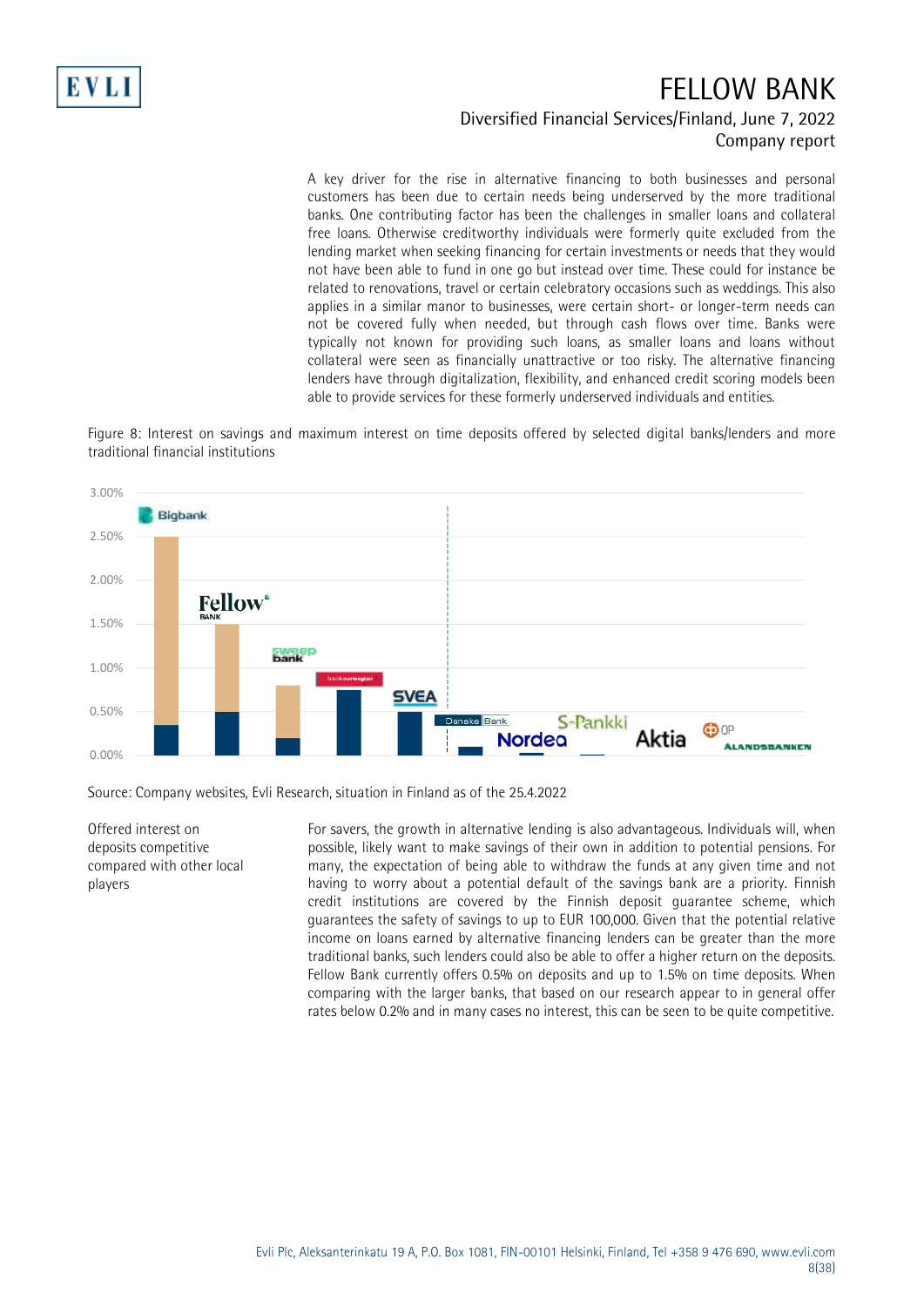

More rapid and wider access to capital

Consumer loans in Finland, Denmark, Poland and Germany

### FELLOW BANK Diversified Financial Services/Finland, June 7, 2022 Company report

To borrowers, Fellow Bank offers a means to access financing in a more flexible and rapid way, compared to some of the more established financial institutions. Borrowers are through the interface able to define the sought for loan terms and loan amounts. Fellow Bank's software automatically reviews the loan application and evaluates the credit worthiness of the applicant through credit details and other information regarding for instance the applicant's income and indebtedness. Further evaluation of applicants' credit worthiness is done through a model based on machine-learning, based on which applicants are placed in one of five groups based on the probability of faultless repayment. The model is believed to continuously improve as data cumulates, with over 240 000 loans already facilitated. The application screening process serves to narrow down the applications to only those that are deemed to fulfil certain criteria. Potential borrowers receive a decision regarding the loan application instantly. The typically sought consumer borrower clientele would be employed middle class individuals with the typical business loan borrower would be a Finnish SME-company that is seeking financing for working capital needs, equipment investments and funding of receivables.

For consumers, Fellow Bank offers loans in Finland, Denmark and Poland, with the restarting of operations in Germany under way. The maximum amounts offered are EUR 30,000 in Finland, DKK 100,000 in Denmark and PLN 60,000 in Poland. In the largest market for Fellow Bank, Finland, the interest rates for consumer loans start at seven per cent. The effective interest rate for the borrower is higher, as Fellow Bank for example in Finland charges an installment fee of EUR 150. Within consumer financing, Fellow Bank expects the effective annual interest rate including fee income of consumer loans to be 8-15 percentage points higher than the applicable reference rate. The same effective annual interest rates for credit cards and e-commerce payments are expected to be 16- 21 percentage points higher than the applicable reference rate. Consumer loans in Finland are offered for a duration of up to 10 years.

Business loans are available for businesses in Finland and Poland. In Finland business loans of up to EUR 1m are offered, with the interest rates starting at 3%. Fellow Bank expects the effective annual interest rate including fee income of invoice funding to be 7-17 percentage points higher than the applicable reference rate. For business credit the rate is expected to be 8-17 percentage points higher than the applicable reference rate. Business loans in Finland are offered for a duration of up to seven years. Fellow Bank's offering for businesses furthermore includes for instance invoice and purchase invoice funding, credit limits, with certain banking services intended to be offered during 2022.

Table 1: Expected average interest rates in Finland

| $\frac{0}{0}$           | <b>Annual interest rate</b><br>of loans* | <b>Annual effective</b><br>interest rate of<br>loans* |
|-------------------------|------------------------------------------|-------------------------------------------------------|
| <b>Consumer lending</b> |                                          |                                                       |
| Consumer loans          | $6 - 12$                                 | $8 - 15$                                              |
| Credit cards            | $14 - 20$                                | $16 - 21$                                             |
| E-commerce payments     | $14 - 20$                                | $16 - 21$                                             |
| <b>Business lending</b> |                                          |                                                       |
| Invoice funding         | $6 - 16$                                 | $7 - 17$                                              |
| <b>Business loans</b>   | $6 - 15$                                 | $8 - 17$                                              |

Source: Fellow Bank, Evli Research. \*Without applicable reference rate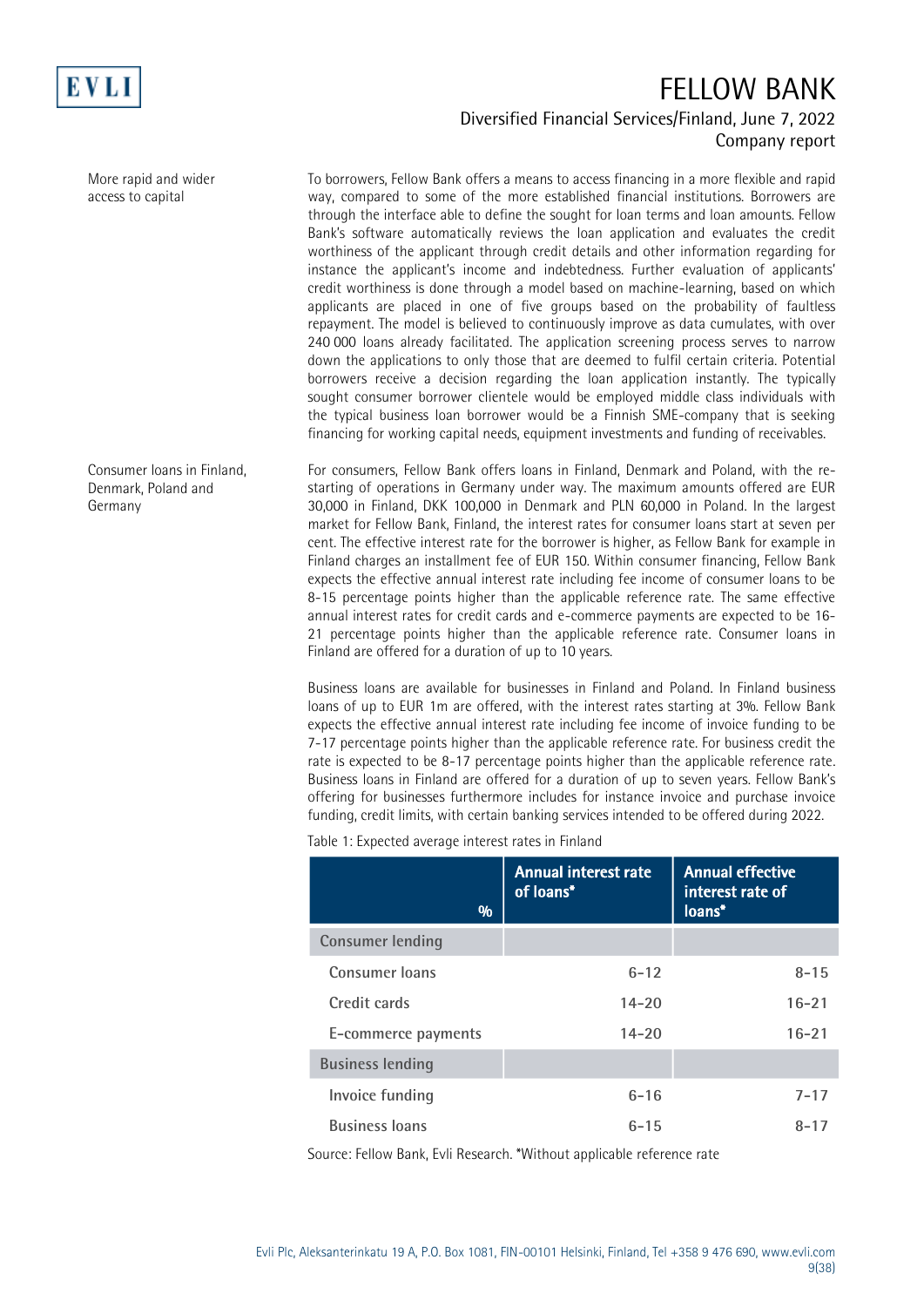

### Diversified Financial Services/Finland, June 7, 2022 Company report

Expecting annual interest margin of 8-11% on the loan base after credit losses

User acquisition costs to a large extent variable

Fellow Bank has indicated that it expects the effective annual interest rate of its loan base to be 13-15% higher than the applicable reference rate. Annual credit losses are based on historical data expected to be 2.0-3.5% of the loan base. As a result of these factors, the company sees that it should be able to achieve an annual interest margin of 8-11% on the loan base after credit losses.

#### **Customer acquisition costs**

Fellow Bank has a team of salespeople that are responsible for consumer and business user acquisition and additional sales to existing users. Fellow Bank has used a mix of marketing channels, such as social media, search engines and various loan comparison websites and services. The company has not disclosed its direct user acquisition costs. As Fellow Finance, the company's materials and services costs, which include user acquisitions costs and other mainly variable onboarding related costs, were EUR 2.9m in 2021 (28% of net sales or  $\sim$  1.4% of loans issued).

Loan comparison websites and services have played a key role in consumer go-to-market strategy. To our understanding, the advantage of this channel is that the user acquisition costs are dominantly variable, and the company only pays for onboarded clients, which means that the user acquisition cost can also scale downwards.

Regarding user acquisition for the offering to businesses, the model has been more traditional, i.e. direct sales to clients. The company has had a team of employees working in direct business sales and some employees supporting the sales team with financial credit worthiness analysis. During the near past the business lending side has seen good growth, with invoice funding a key driver.

Comparison websites playing key part in consumer lending go-tomarket strategy

Go-to-market strategy for business lending relies on direct sales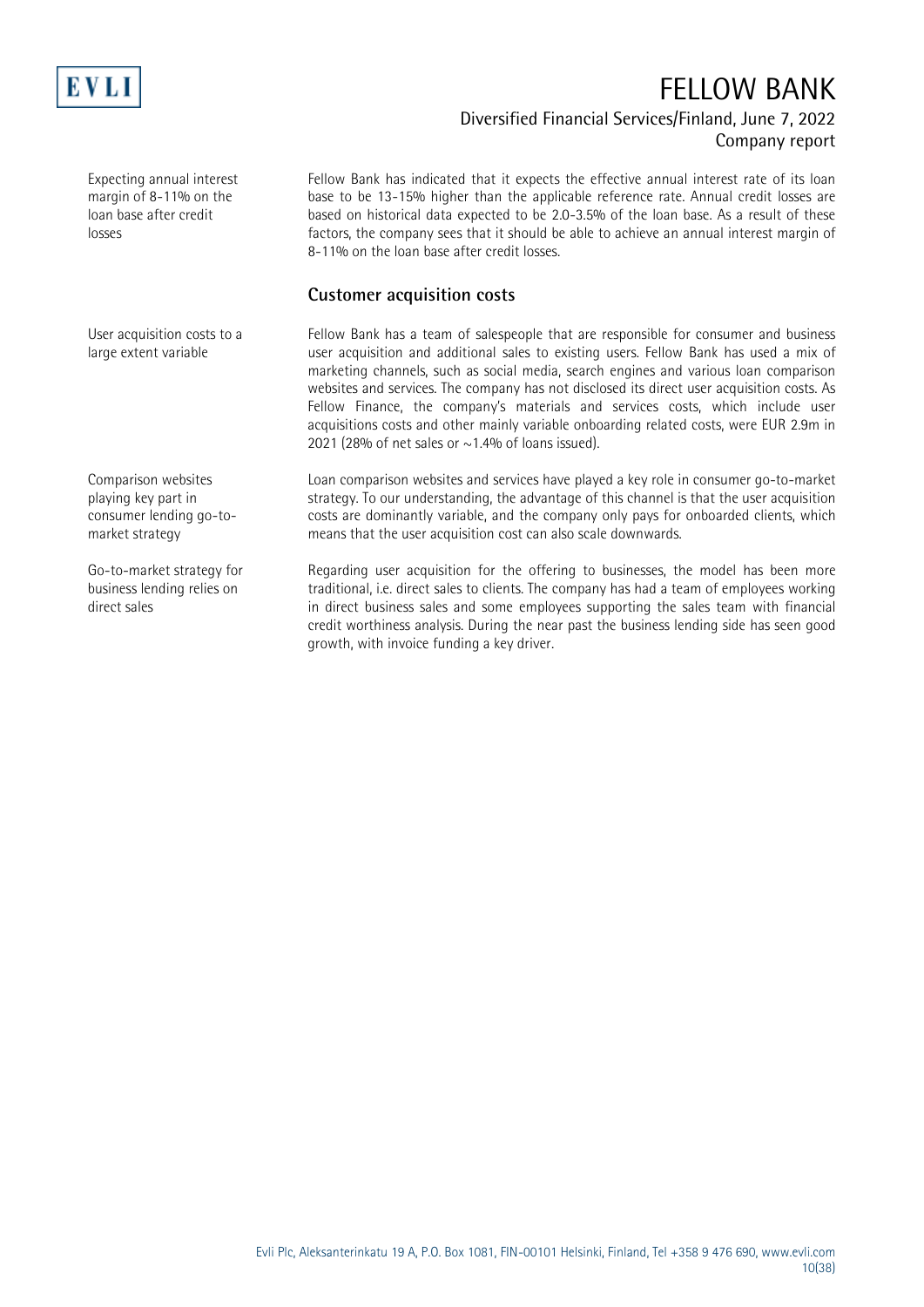Diversified Financial Services/Finland, June 7, 2022 Company report

### **Financial targets and strategy**

With the recent merger, Fellow Bank's focus more recently has been on near-term factors relating to start-up of operations as Fellow Bank and expansion of the services offering. The service range is sought to be expanded gradually during 2022. The company will also be looking to convert the existing loan base made during the time as Fellow Finance to loans from its own balance sheet. We also expect to see the old lending limits and interest rates being reviewed, with potential for larger limits and lower interest rates given the more affordable source of funding. With the new brand and the transfer of customers in the merger to Fellow Bank, we also assume that some effort will be needed in developing certain functions within for instance marketing and communications. The return on savings deposits offered by Fellow Bank is also more competitive than previously offered, and we expect to see notable efforts to grow the savings deposit base.

#### **The cornerstones of Fellow Bank's strategy**

**First class customer service:** Customers are served by providing easy-to-use digital services connected with easily approachable personal customer service. Fellow Bank combines the strengths of both digital services with straightforward, easy-going, and professional customer service.

**Customer segment and product area focus:** Fellow Bank will focus on underserved customer segments private individuals and SME's seeking flexible financing and banking services as well as savers looking for safe and competitive interest return.

**High operational efficiency:** Fellow Bank aims for high operational efficiency by utilizing a digital operating model, modern IT-systems, and focused services together with a professional and efficient organization.

**A well-capitalized, Finnish, and responsible bank:** Fellow Bank is a Finnish, well capitalized bank with committed and strong anchor owners. Responsibility is in the core of the company's credit issuing and communication is done in a clear manner.

The company aims to grow profitably by scaling up its business through expansions to new markets, introducing new products, and investing in marketing. The company sees growing the investment funds from institutional investors as a key element to achieve growth. By increasing institutional investment volumes, management expects interest rates on its platform to decrease which will enable even more competitive and attractive financing products to borrowers. Fellow Bank intends to improve its profitability by focusing on efforts that increase existing borrowers returning to the platform and experimenting with new marketing channels.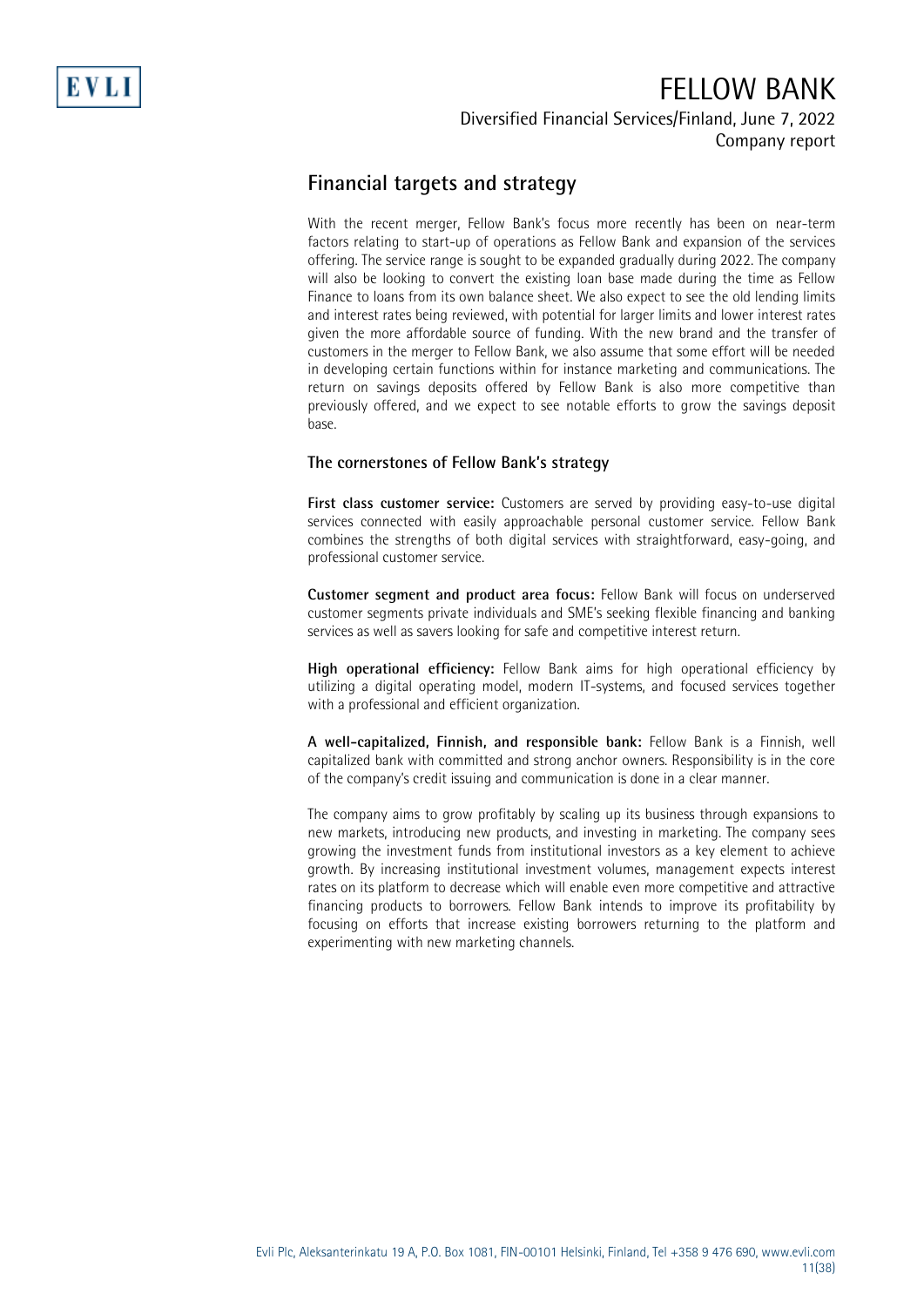

#### Diversified Financial Services/Finland, June 7, 2022 Company report

#### **Financial targets**

The company has stated that its strategy revolves around a first-class customer experience in digital services combined with flexible personal customer service. The company aims for growth and high profitability by focusing on selected underserved customer segments and product areas that are attractive for the company's earnings. Fellow Bank pursues high operational efficiency aided by the digital operating model, a limited range of services, modern information systems and an efficient organization The company's financial targets for 2022-2026 are: • Growth: annual growth of more than 25% of the loan portfolio • Profitability: return on equity of more than 15% by the end of the target period • Capital adequacy ratio: a capital adequacy ratio of at least 18% (T1). **Economic outlook** Fellow Bank expects its result for 2022 to be clearly negative. The result is affected by non-recurring costs relating to the completed corporate reorganization, the investments required by the credit institution's operations and the frontloaded costs caused by the strong growth of the loan portfolio related to new customer acquisition and loan loss provisions. The bank's loan portfolio is estimated to reach at least EUR 150m at the end of 2022. The following information has been given by Fellow Bank regarding the first years of operation after the merger. Strong growth of the credit portfolio, frontloaded customer acquisition costs and increased personnel costs are expected to weigh on profitability in the first two years. Due to these factors, the result for the first year of operation is Customer and services focus with growth and high profitability sought 2022 result expected to be clearly negative Strong profitability expected after initial impact of investments and costs

estimated to be notably negative. In the future, the operating result is expected to turn

strongly profitable through the positive development of net interest income.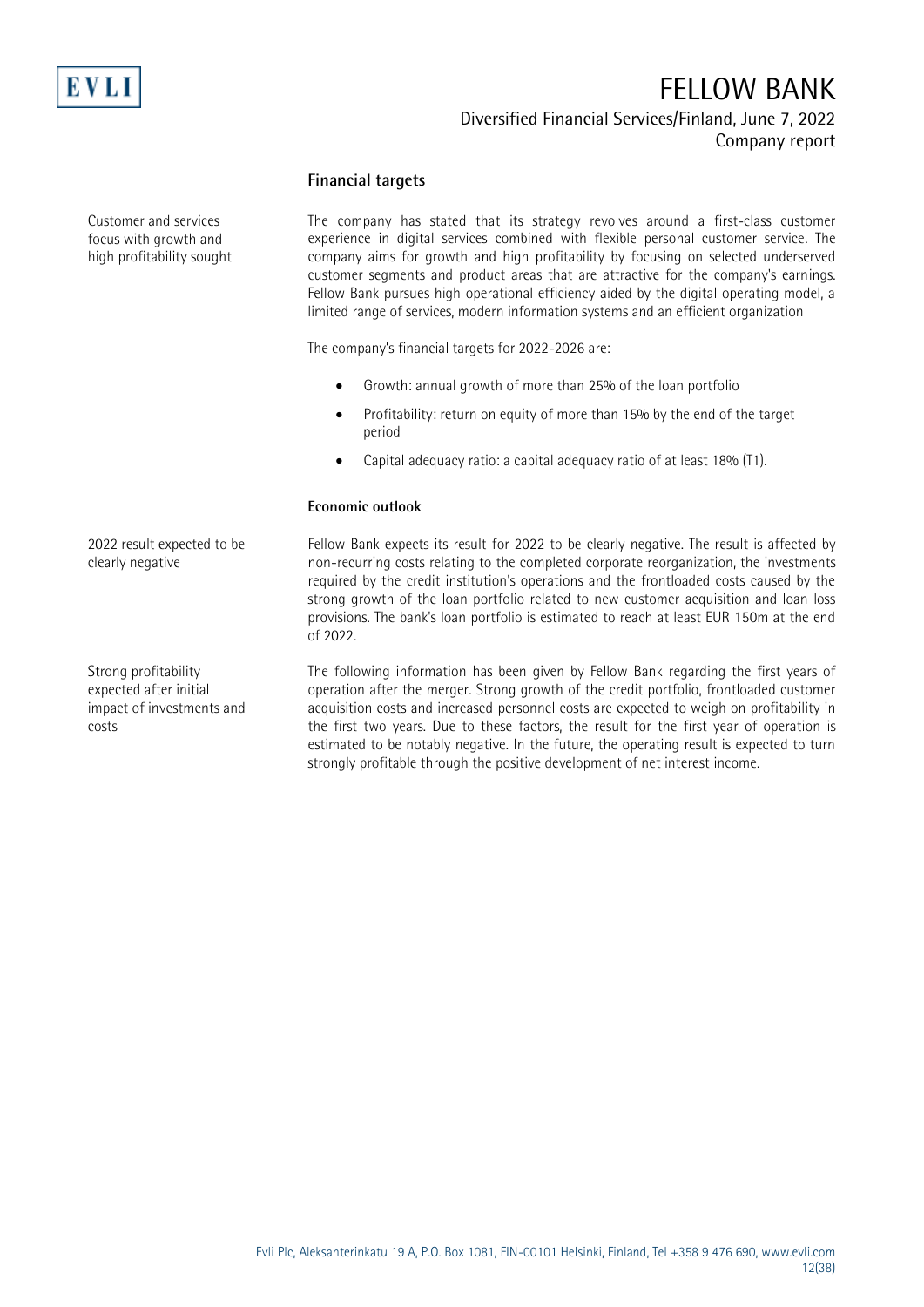

Diversified Financial Services/Finland, June 7, 2022 Company report

### **Market Overview**

Fellow Bank operates in the overall consumer and business lending market, competing with the large spectrum of lending providers from other digital banks to large generalist banks. For the purpose of illustrating the partly disruptive impact and also the role of serving previously underserved customers that the newer entrants to the market have had, we present below data on the development of the alternative financing market. Alternative finance refers to the more recently emerged platforms intermediating capital outside the traditional financial markets. Alternative finance should not be equated with alternative investments such as private equity and real assets. Alternative finance channels apply modern digital technology to allocate funds from surplus to deficit. Examples of such are FinTech companies providing balance sheet, crowdfunding and peer-to-peer lending, which have seen impressive growth over the past years. Key attributes differentiating alternative finance platforms from the traditional financial system are speed of delivery and a convenient user experience.

Alternative finance is riding the wave of the prevailing disruption in the financial services sector. Since earlier financial crisis', there have been significant changes in the financial sector. Banks are strained by increased regulation and tightened capital requirements while trust in the financial markets has been adversely impacted. These factors coupled with innovative technology and sharing economy trends have paved way for new agile players to fill in the gaps. Further, millennials have increasing expectations of customer experience. Disintermediation and platform economies have proven efficient in several sectors where digital matchmakers such as Amazon, Airbnb and Uber have thrived. This development is hitting payment services as well as lending. In addition, the low-rate environment has led to capital being allocated to new asset classes in search of yield.

The global alternative finance volumes saw impressive initial growth. The total volumes amounted to USD 305bn in 2018 but had declined to USD 114bn in 2020. The decline has been dominated by the Chinese Market, driven by local market development and regulatory change. The share of the Chinese market of the global volume amounted to 48% in 2019 but only % in 2020. Excluding China the growth in 2019 amounted to 3% in 2019 and 24% in 2020 to USD 113bn. (Source: University of Cambridge. The 2<sup>nd</sup> Global Alternative Finance Market Benchmarking Report, 2021)

The European market has seen significant growth, and total volume reached USD 22.6bn in 2020, compared with USD 1.5bn in 2013. The European market declined slightly in 2020 from USD 23.6bn in 2019. The market in the UK is clearly the largest, with a volume of USD 12.6bn, accounting for 56% of the European market in terms of volume. The UK has a handful of established players with strong market positions. The rest of Europe has been catching up to the UK but saw a notable decline in 2020 as volumes declined from USD 12.2bn in 2019 to USD 9.9bn in 2020. On a global level, most markets have experienced significant growth over the long-term. 2020 saw mixed development, as several of the global sub-markets saw declines  $y/y$  but in the Americas, volumes increased by 40% y/y USD 79bn in 2020 (Source: University of Cambridge. The  $2^{nd}$  Global Alternative Finance Market Benchmarking Report, 2021)

New digital platforms emerging in financial services

Developments in the financial sector making room for disruption

Clear decline in global volumes due to the Chinese market

European market had a volume of USD 22.6bn in 2020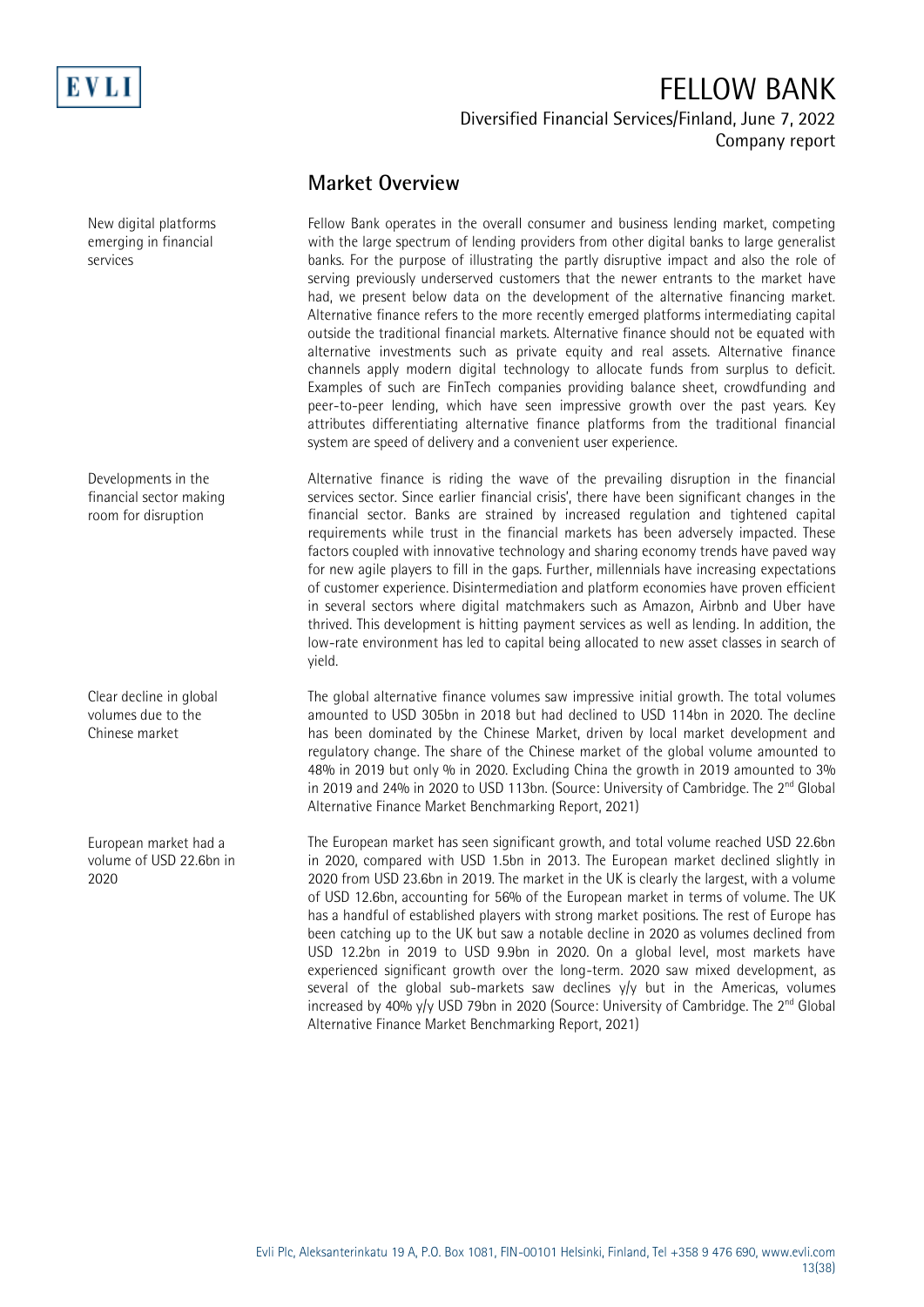

### FELLOW BANK Diversified Financial Services/Finland, June 7, 2022 Company report



Figure 9: Alternative finance volume development in Europe and European alternative finance volume by Country (USDm)

Source: University of Cambridge. The 2<sup>nd</sup> Global Alternative Finance Market Benchmarking Report, 2021, Evli Research. \*CIS: Russia, Belarus, Ukraine, Moldova, Armenia

Fellow Bank's target countries represent slightly over 20% of the European market (excl. UK)

The three largest markets in Europe behind the UK are Italy, Germany and France, with combined volumes around USD 5bn in 2020. On a per capita basis, in Europe, the UK ranks the highest in Europe with Latvia and Estonia on second and third place. Finland ranks fifth after Lithuania. The Baltics have become a home to some of the more prominent European-based international P2P lending platforms, contributing to the development both domestically and other developing regions. The Nordics also perform well on the per capita statistics supported by the wealth and highly digitalized societies and high levels of social trust. The combined volume of the countries where Fellow Bank is active in amounted to approximately USD 2.3bn, which would represent slightly over 20% of the European market excl. the UK. (Source: University of Cambridge. The  $2^{nd}$ Global Alternative Finance Market Benchmarking Report, 2021)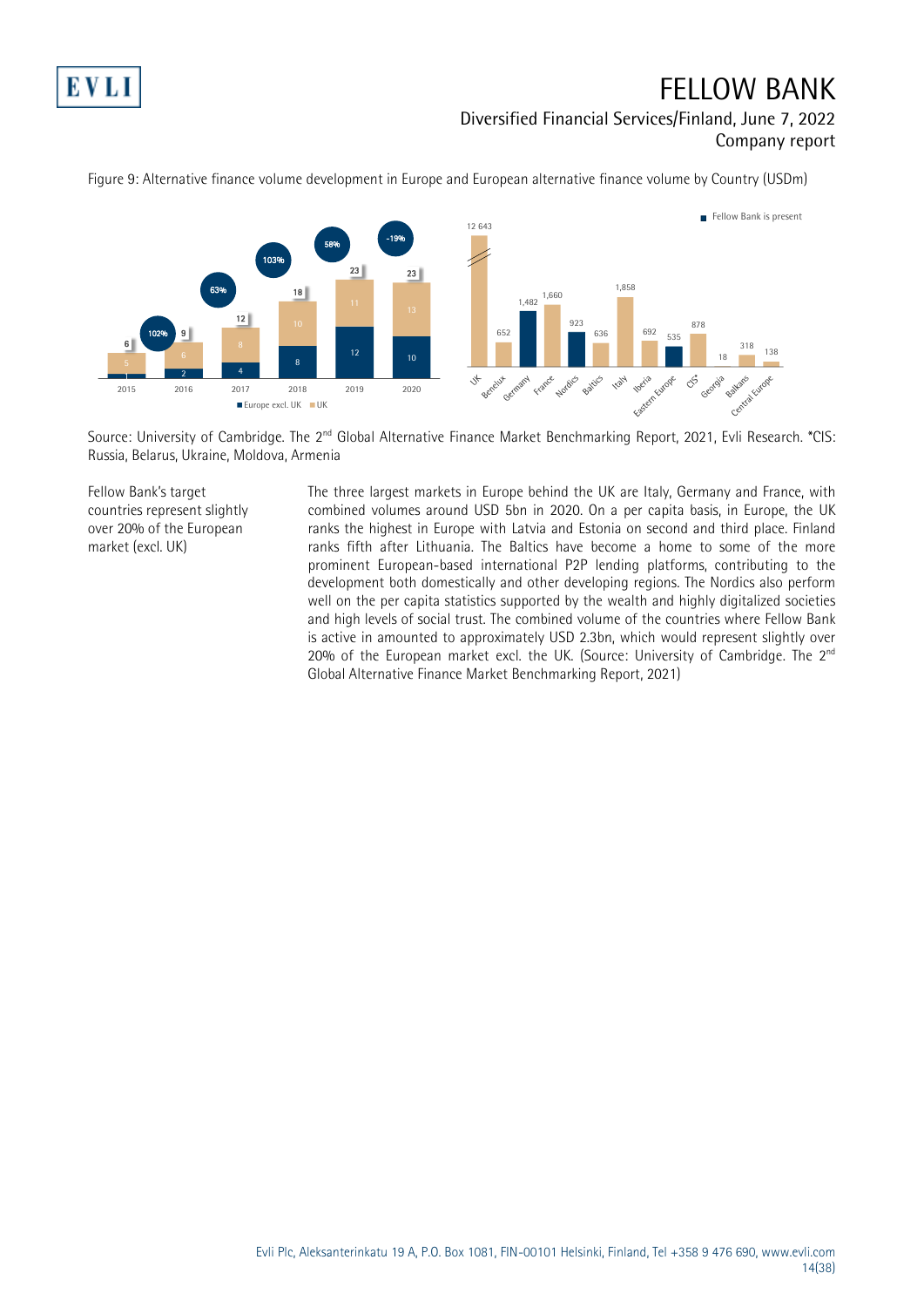Balance sheet lending on the rise also among traditional P2P companies

## FELLOW BANK

Diversified Financial Services/Finland, June 7, 2022 Company report



Figure 10: Market volume and two-year CAGR in largest European alternative finance markets

Source: University of Cambridge. The 2<sup>nd</sup> Global Alternative Finance Market Benchmarking Report, 2021, Evli Research.

Based on the alternative financing volumes in 2020, P2P business and consumer lending appears to be the dominant form with nearly half of the European (excl. UK) volumes. Invoice trading has grown very rapidly, from EUR 800m in 2018 to EUR 2.0bn in 2020. On-balance sheet activities have also been clearly on the rise and several firms previously only operating as under a P2P/marketplace model are now also engaging in on-balance sheet activities.



Figure 11: European (excl. UK) alternative finance split by model 2020

Source: University of Cambridge. The 2<sup>nd</sup> Global Alternative Finance Market Benchmarking Report, 2021, Evli Research.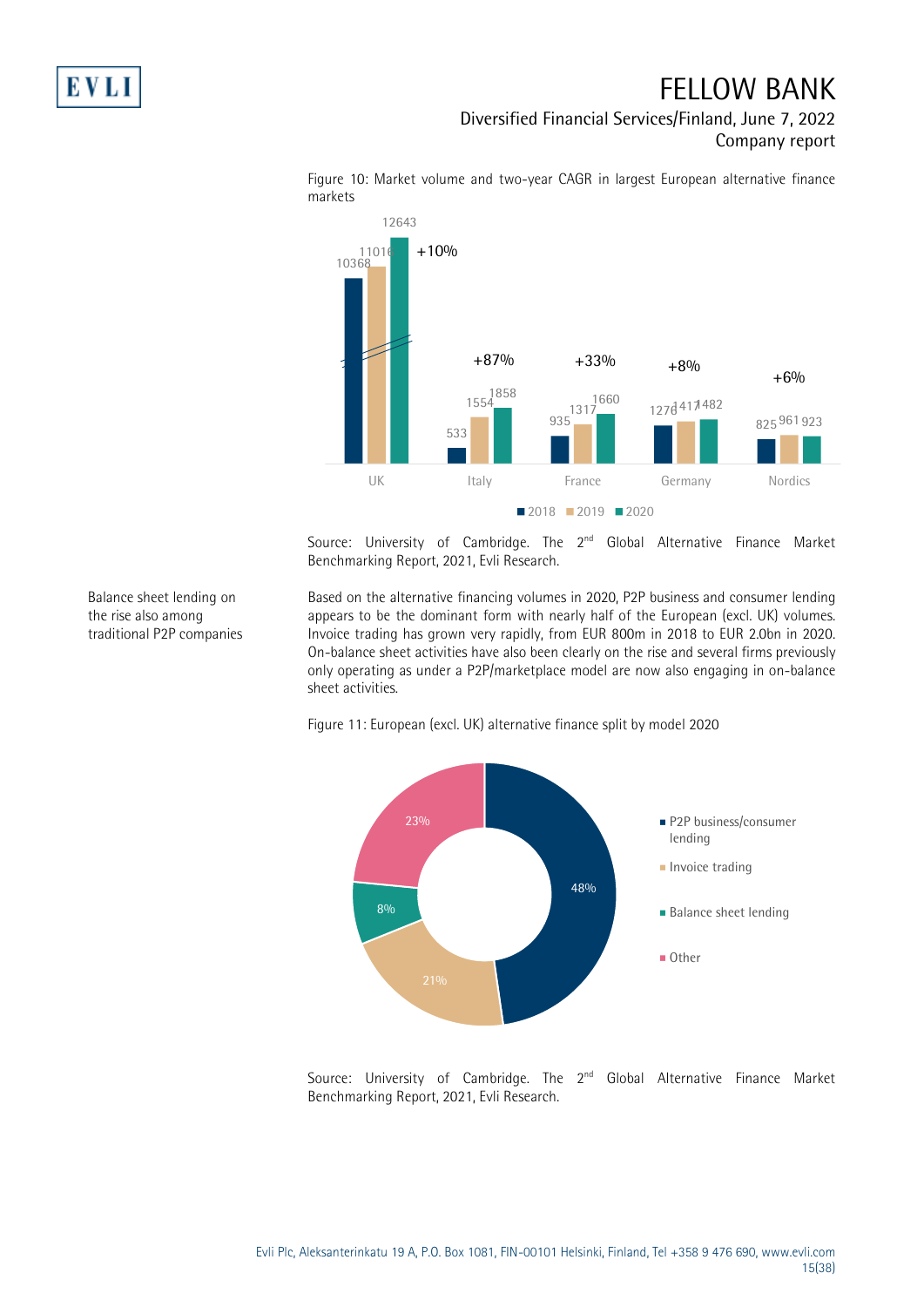

#### Diversified Financial Services/Finland, June 7, 2022 Company report

#### **Finland**

Growth woes in 2020

The Finnish alternative finance volumes have grown at a healthy pace but declined in 2020. In the Finnish market, which accounts for the majority of Fellow Bank's operations, the volume shrank by 15% in 2020 to USD 390m. The 2014-2019 CAGR amounted to some 180%. (Source: University of Cambridge. The  $2^{nd}$  Global Alternative Finance Market Benchmarking Report, 2021)

Figure 12: Alternative Finance volume in Finland (USDm)



Source: University of Cambridge. The 2<sup>nd</sup> Global Alternative Finance Market Benchmarking Report, 2021, Evli Research.

Despite the rapid growth, alternative financing as presented above still represented only a fraction of the ~EUR 17bn consumer loan market in Finland and ~EUR 7bn unsecured customer credit market (excl. auto loans and credit cards). It should be noted that the data may not be fully representable, as the line between alternative financing and financial institutions may be hard to define. For instance, in Finland, the share of foreign digital banks appears to be notably larger than what the alternative financing volumes suggests, and this could be a result of these not being included or treated as alternative financing. Data on the trend of consumer loans also suggests that growth has continued throughout the pandemic albeit at a slower pace. The financing market data includes also balance sheet lending, but to a greater extent P2P based lending. It should also be noted that Fellow Finance was a clear market leader in P2P based lending before becoming Fellow Bank, while the business of other P2P lenders in Finland has been limited. With the cap on interest rates for consumer lending put in place during the pandemic and considering the data suggesting overall continued growth in consumer lending, the importance of the cost of financing becomes quite evident. Based on available information of digital banks operating in the Nordics, those operating lending functions from their own balance sheet have shown good performance, which would suggest that financing companies operating with other financing models have had more of a struggle.

The importance of the cost of financing has shown due to recent regulation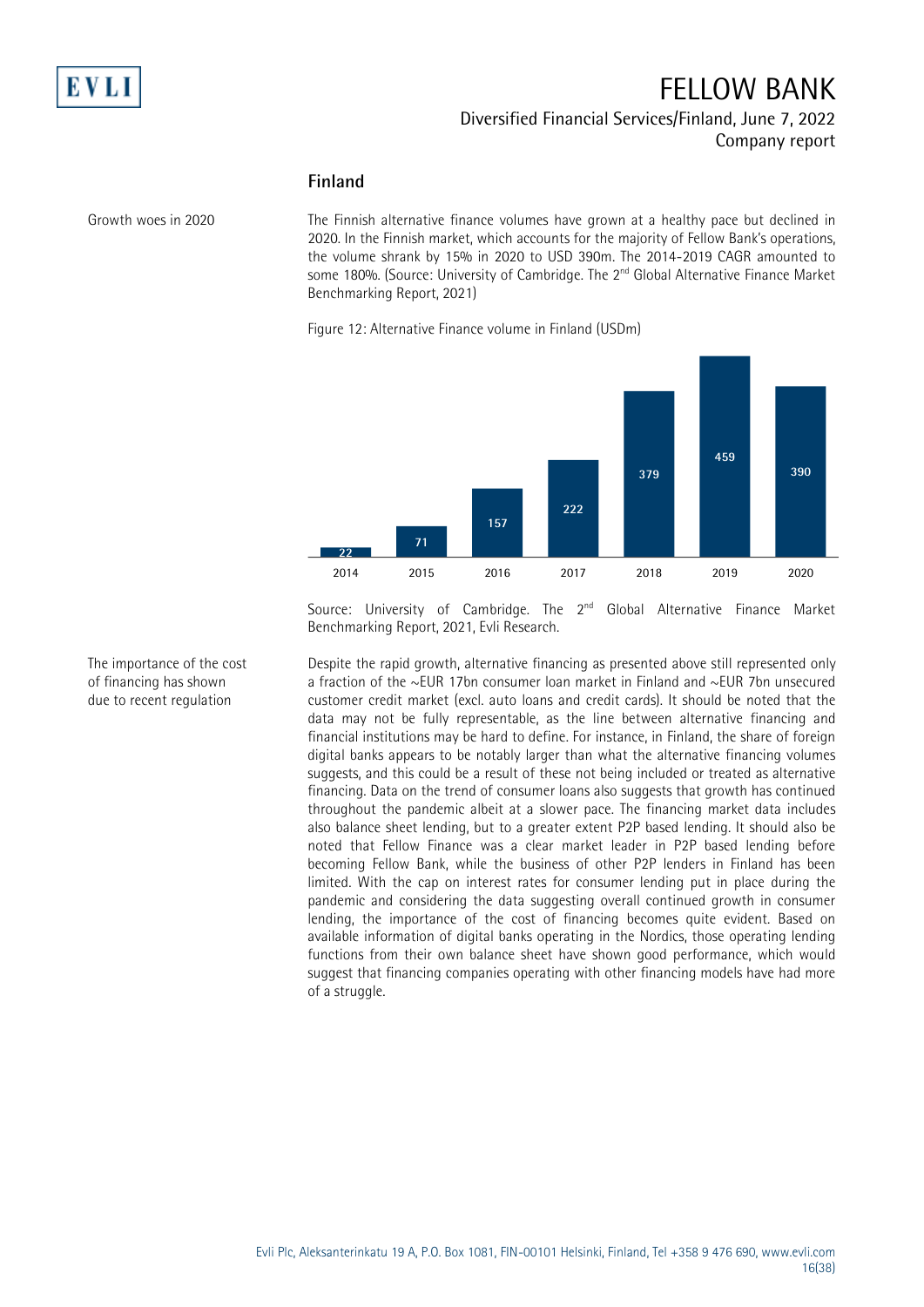

Diversified Financial Services/Finland, June 7, 2022

Company report



Figure 13: Change in consumer loan base in Finland, y/y, 2017-2022

Source: Bank of Finland, Evli Research

According to a survey by Finance Finland, 26% of individuals in Finland had some form of consumer loan in 2021, implying that some 1.13m individuals had a consumer loan. The share is two percentage points higher than in 2019. The largest share of consumer loans are issued by banks, with 21% of individuals in Finland holding a consumer loan from a bank. The share of individuals having taken quick loans was 0.6%, down from 1.5% in 0.6%, although the survey notes that the number of respondents is not sufficient to draw conclusions.

Finnish financial institutions have issued approximately EUR 42.7bn worth of loan agreements to companies in the Euro-region. Just below 20% of the loan agreements are below EUR 1m. Fellow Bank issues through its platform business loans for amounts as high as EUR 1m. The total outstanding loan base for Finnish businesses at the end of 2021 was approximately EUR 99bn.

Figure 14: Loan agreements by Finnish financial institutions to companies in the Euroregion (EURbn) \*



Source: Bank of Finland, Evli Research \*Includes housing co-operatives

26% of individuals in Finland held a consumer loan in 2021

Business loans a big opportunity, both domestic and abroad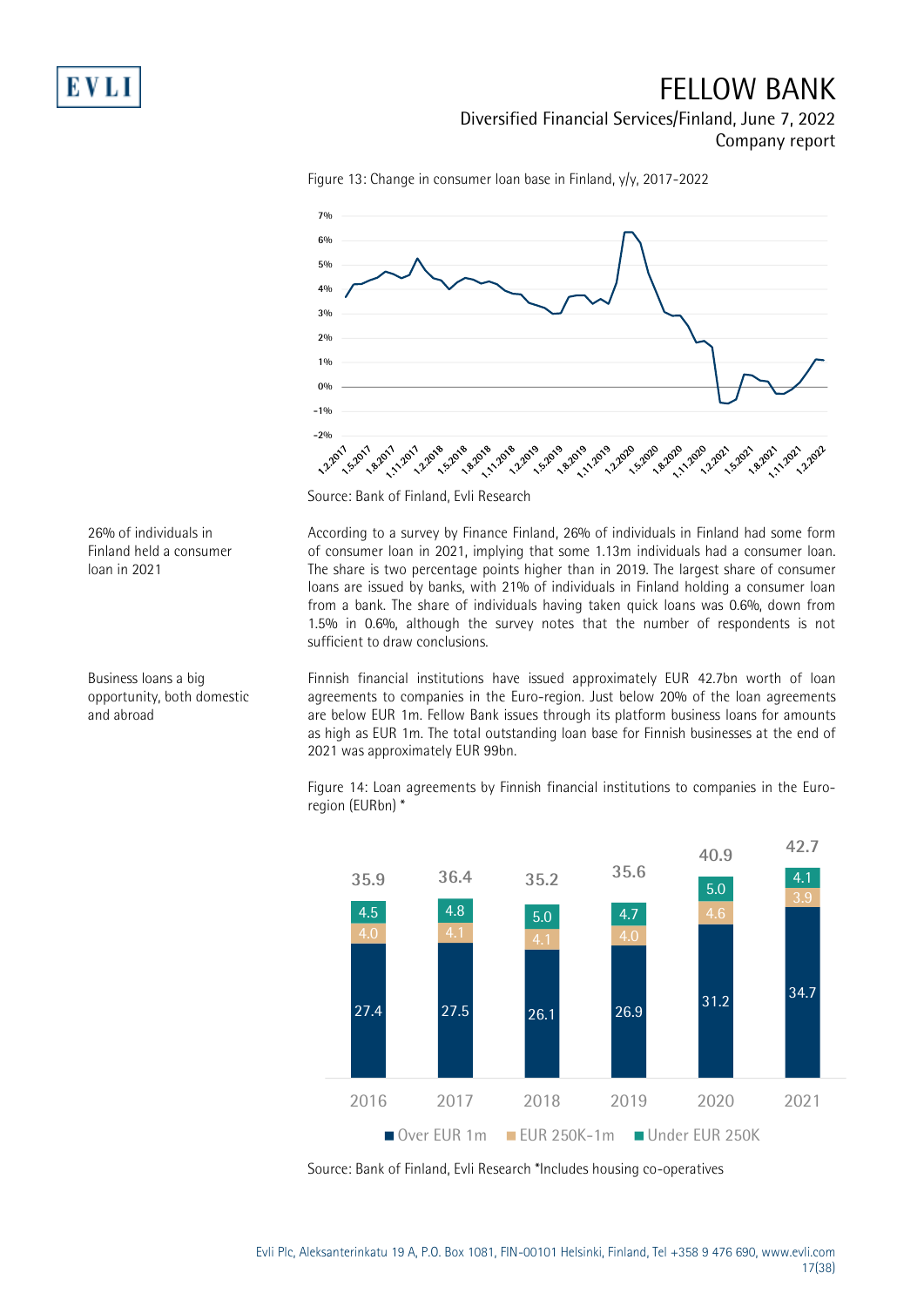

### Diversified Financial Services/Finland, June 7, 2022 Company report

Payment Services Directive (PSD2) offered new opportunities

Regulation has been impacting the market A major regulatory change also impacting the alternative financing market is the Payment Services Directive (PSD2) which kicked off in 2018 and entered fully into effect in 2019. The goal is to increase innovation and competition in payment services previously monopolized by banks, through improved transparency, security and access. Banks are required to open their APIs to allow third-party payment services providers access to account information and initiate transactions. This provides opportunities for agile FinTechs to penetrate the market. Threats of ecosystems, the likes of Facebook, further increasing their reach have been uttered, as has been seen in China with the emergence of mega platforms. PSD2 is an opportunity to offer more integrated services and improve credit risk modeling with enhanced data availability

On September 1, 2019 the Finnish consumer loan market was affected by new legislation. To control the growing indebtedness of consumers and increase transparency of lending, the Finnish Parliament capped the effective interest rate of unsecured loans at 20%. The legislation adversely affected the interest income of consumer loan providers and the competitive landscape in Finland and certain lending services were forced to stop offering new consumer loans as a result. Furthermore, the interest rates of certain unsecured consumer loans were temporarily capped at 10% during the pandemic. The intention of the temporary regulation was to ease the financial situation of consumers due to the coronavirus pandemic and hinder problems arising from indebtedness. As we discussed earlier, the impact should in our view have been more significant for financing companies due to the typically higher cost of funding compared with balance sheet lending. Fellow Bank for instance had to deal with the interest rate cap by compensating investors for the difference between interest rates and the interest rate cap.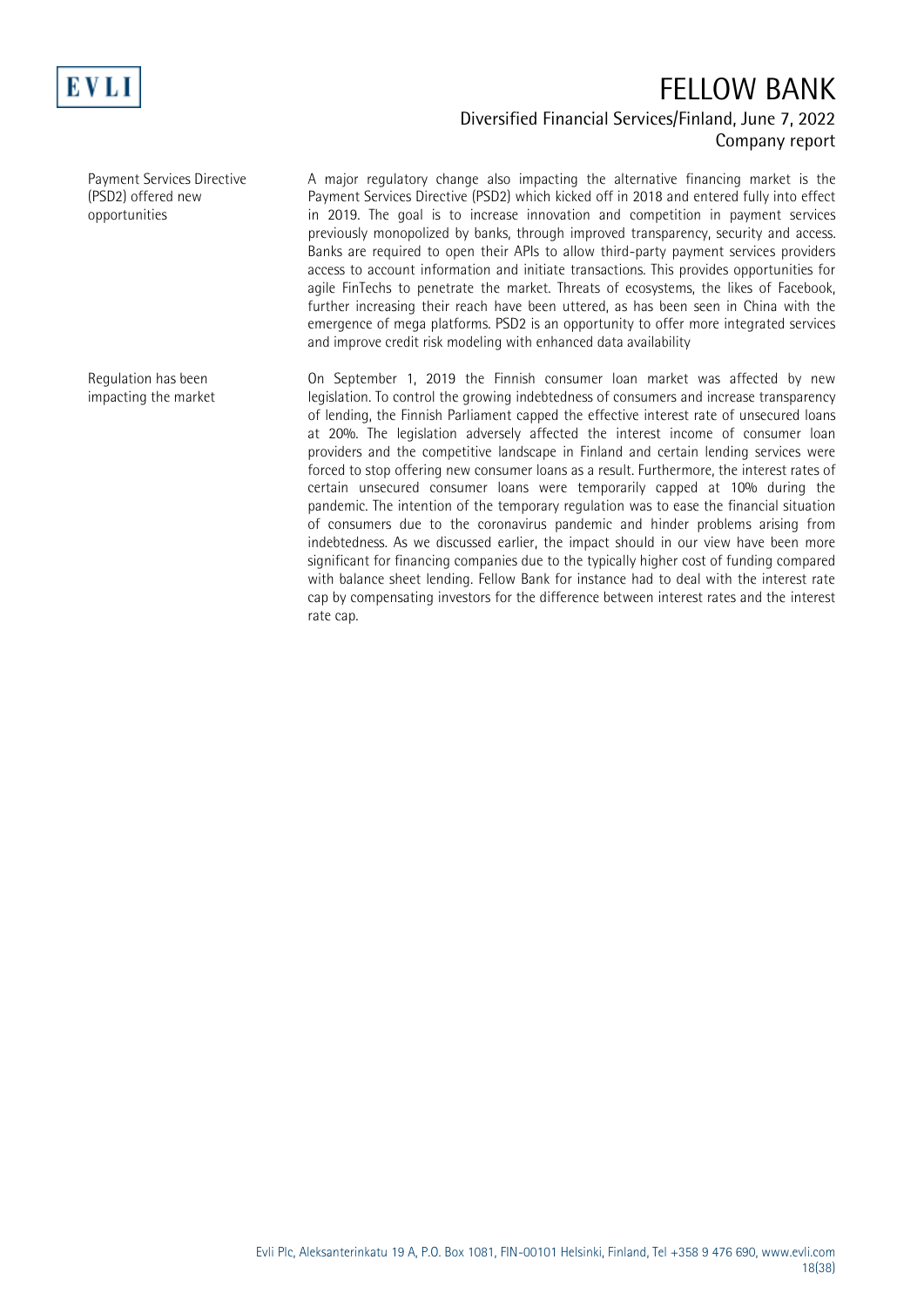

Diversified Financial Services/Finland, June 7, 2022 Company report

#### **Key drivers in the alternative financing market**

We have listed below some of the key drivers in the global alternative financing market;

#### • **Disintermediation and the emergence of platforms**

The advancements in technology and increasing digitalization of information has paved the way for the emergence of platform economies in various industries. The value proposition of new platforms compared to incumbent service providers are lower costs through scalability and disintermediation, and faster and more convenient service.

#### • **The aftermath of the financial crisis and tightening regulation on banks has had an adverse impact on SME lending**

The increasing bank regulation, such as increased capital requirements under Basel III, as well as the traditional banking business model focusing on larger corporations, has led to SME company's financing needs often being underserved by traditional banks. This has led to market opportunities for smaller players.

#### • **Legacy IT infrastructure inhibiting traditional players to capture technological advances**

Even though the digitalization trend has already been around for a longer time, a large part of banks still spend a major part of their IT budgets on maintaining current and, in many instances, local legacy systems, which inhibit them from investing in technological advances to significantly improve customer experience or compete on a global level.

#### • **Regulatory changes**

Regulators and policymakers have shown support for ways of diversifying lending, increasing access to financing and reducing dependency on large banks. Local frameworks have however proven to have a negative impact on certain players.

#### • **Demand for new alternative investment products and search for yield**

Thanks to technological advancements, new alternative investment products that previously were only available to banks or large investors, have emerged.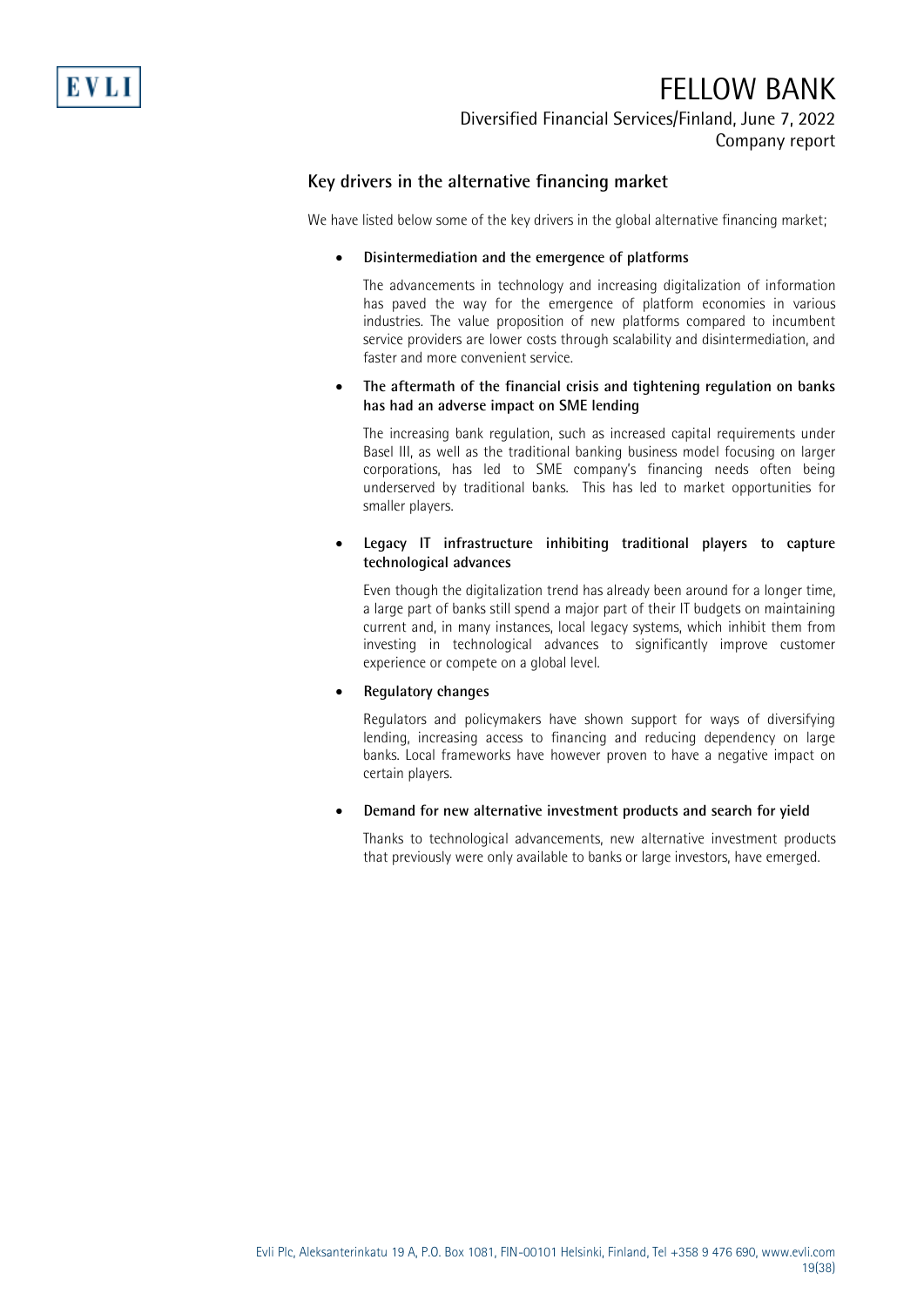Diversified Financial Services/Finland, June 7, 2022

Company report

### **Competitors**

Fellow Bank competes with other companies offering loans to consumers and businesses. The company sees competition from three main categories: digital banks, banks specialized in consumer and business financing and generalist banks.

Figure 15: Overview of Fellow Bank's competitive landscape



Source: Fellow Bank, Evli Research

Digital banks more technology-focused and nimbler, service offering often more limited

The specialized banks to a certain extent more established, highly profitable, and have seen rapid growth

Generalist banks offer comprehensive service model but are quite selective in lending

The digital banks, sometimes referred to as neobanks or formerly also challenger banks, are among the newer generation of financial services providers that started to rise after the 2007-2008 financial crisis. These typically operate exclusively without the traditional physical branches that generalist banks operate. Some operate under their own banking license whereas some have partnered with larger financial institutions. The digital banks offer apps, software and technology that are intended to make the services easy to use. The digital banks would typically be nimbler and more transparent but have a more limited service offering compared with the large generalist banks. The service offering could include for instance some of the following: credit cards, lending, investments, and e-commerce payments. Due to the technology focus these have also been more appealing to the younger generations.

The specialized banks are to a certain extent more established than the digital banks and of the ones mentioned in figure 16 apart from Bank Norwegian, all have started operations before the millennium-shift. These have found their own focus areas within consumer and business financing, for instance Bank Norwegian focuses on consumer financing. The banks have overall exhibited a longer phase of profitable growth. These banks also more often offer some form of lending and several of them also act as savings banks and finance the lending with the deposits.

The generalist banks are large and established financial institutions with a comprehensive service offering. These operate physical branches and have followed the market trend in digitalizing the service offering. The advantages of the generalist banks are their reputation and thus trustworthiness, personal service and comprehensive service model. The generalist banks are clearly dominant in major areas of certain services such as mortgage loans and larger corporate loans. The generalist banks however tend to be quite selective and potential individual and business borrowers that have fallen outside the scope of the generalist banks are now seeking services from the digital and specialized banks.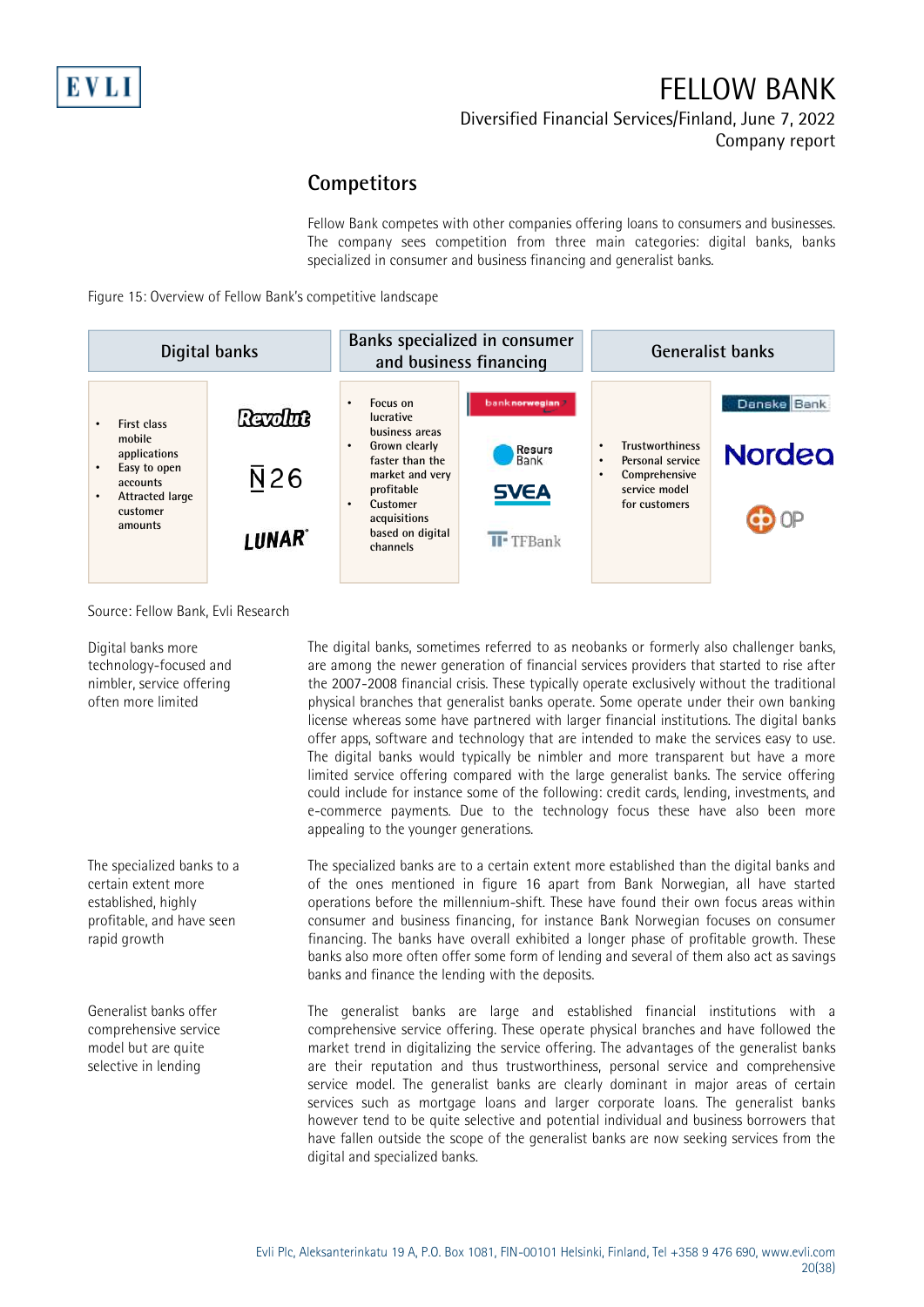### Diversified Financial Services/Finland, June 7, 2022 Company report

The table below shows a summary of key facts and figures of providers of consumer and business financing selected primarily based on their presence in the Nordics and their size. The field is rather competitive, with other non-generalist bank competitors including for instance Santander Consumer Finance, Komplett Bank, BigBank, Lea Bank, Instabank, SweepBank, Balanzia, Finance Link, Qred and Northmill. P2P lending platform competitors include for instance Fixura and Bondora.

#### Table 2: Key facts and figures of selected competitors

|                                            | banknowegian         | <b>SVEA</b>                                 | Resurs<br>Bank      | <b>II</b> <sup>-</sup> TFBank         | Nordax Bank           | collector bank      |
|--------------------------------------------|----------------------|---------------------------------------------|---------------------|---------------------------------------|-----------------------|---------------------|
| Established                                | 2007                 | 1981                                        | 1977                | 1987                                  | 2003                  | 2000                |
| Countries                                  | NORDICS, ESP,<br>GER | NORDICS, EST,<br>NLD, HUN, CHE,<br>AUT, GER | <b>NORDICS</b>      | NORDICS,<br>BALTICS, POL,<br>AUT, GER | NORDICS, GER          | FIN, SWE, NOR       |
| Consumers loans                            | $\checkmark$         | $\checkmark$                                | $\checkmark$        | $\checkmark$                          | $\checkmark$          | $\checkmark$        |
| <b>Business loans</b>                      |                      | $\checkmark$                                | $\checkmark$        |                                       |                       | $\checkmark$        |
| Lending to public $(y/y)$<br>change), EURm | 3,430<br>$(-110/0)$  | 1,700<br>(2020)                             | 3,205<br>$(+8%)$    | 1,040<br>$(+37%)$                     | 6,787<br>$(+155%)$    | 3,470<br>$(+14\%)$  |
| Operating income                           | 482                  | 312                                         | 297                 | 101                                   | 252                   | 254                 |
| Return on equity (2020)                    | 10.8%<br>$(18.9\%)$  | $(13.7\%)$                                  | 18.2%<br>$(18.2\%)$ | 24.4%<br>$(22.3\%)$                   | $-0.2%$<br>$(17.9\%)$ | 14.1%<br>$(7.1\%)$  |
| CET1 Ratio (2020)                          | 25.5%<br>$(22\%)$    | $(14.5\%)$                                  | 14.8%<br>$(15.1\%)$ | 12.3%<br>$(12.8\%)$                   | 16.2%<br>$(16.2\%)$   | 13.9%<br>$(13.7\%)$ |
| Cost/income ratio (2020)                   | 0.34<br>(0.23)       | (0.70)                                      | 0.41<br>(0.4)       | 0.42<br>(0.39)                        | 0.63<br>(0.38)        | 0.30<br>(0.39)      |
| Loan loss ratio (2020)                     | 3.8%<br>$(4.1\%)$    | $(2.8\%)$                                   | 2%<br>$(2.7\%)$     | 2.8%<br>$(3.8\%)$                     | 2.1%<br>$(1.6\%)$     | 2.6%<br>$(2.8\%)$   |

Note: Nordax Bank acquired Bank Norwegian in 2021

Source: Company websites and filings, Evli Research.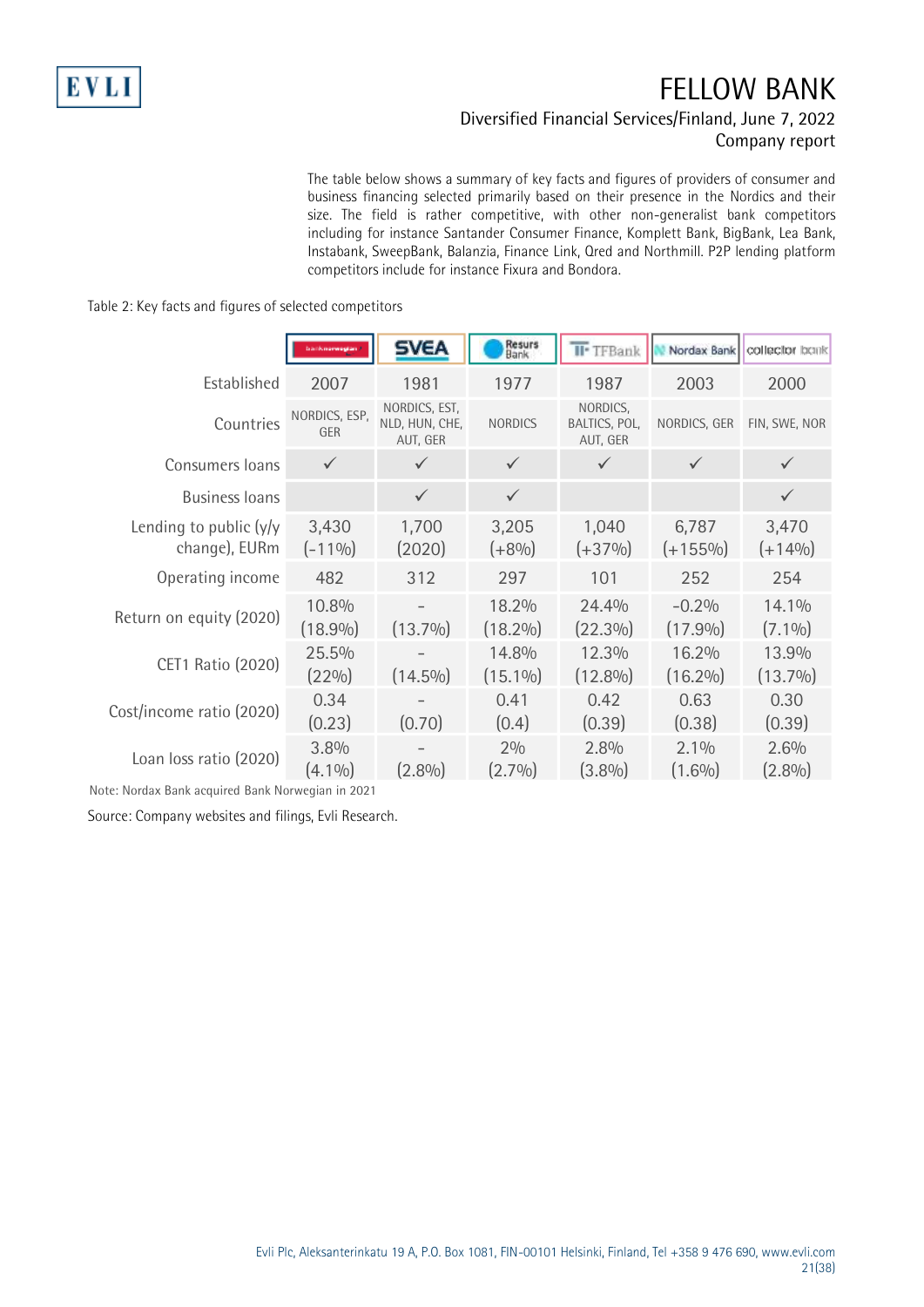

### Diversified Financial Services/Finland, June 7, 2022 Company report

### **Estimates**

As a first general note, we see that in modelling estimates for Fellow Bank one should be cautious in using previous financial performance data of Fellow Finance. We have in previous parts of this report opted to present figures merely for illustrative purposes of the performance and challenges faced by Fellow Finance. The financial figures of Fellow Finance are to a large extent not comparable or informative in the new context and provides only some information in for instance estimating Fellow Finance's cost base. Transactions related to the merger and business transformation also have and will impact on figures in the near-term.

The merger to form Fellow Bank was completed in April 2022. Financially, the implications of the merger will weigh on 2022 figures through some extraordinary expenses related to the merger and through the ramp up of operations and conversion of the peer-to-peer and crowdfunding loans facilitated by Fellow Finance to loans from Fellow Bank's own balance sheet, which will likely still have a small impact on 2023. The larger share of the expenses relating to the merger materialized already during 2021 and we expect the amount attributable to 2022 to be in the realm of EUR 300-500k. The merger will also slightly elevate Fellow Bank's initial cost base through the addition in personnel of some 10 employees and other costs. 2022 exceptional year due to NRI's and loan base transformation

At the beginning of operations, Fellow Bank's balance sheet reportedly stood at over EUR 280m. Assets consists mainly of cash and deposits with financial institutions, at inception to our understanding largely central bank deposits. Other assets include the smaller share of balance sheet lending, intangible assets and goodwill from the merger and some small amount of tangible and other assets. The company's share capital reportedly was at over EUR 30m at launch and deposits over EUR 230m. Liabilities include the bond issued by Fellow Finance in 2019, with remaining amount of some EUR 8m, which to our understanding was repaid in May 2022. Initial balance sheet at over EUR 280m



Figure 16: Estimated balance sheet at beginning of operations

Source: Fellow Bank, Evli Research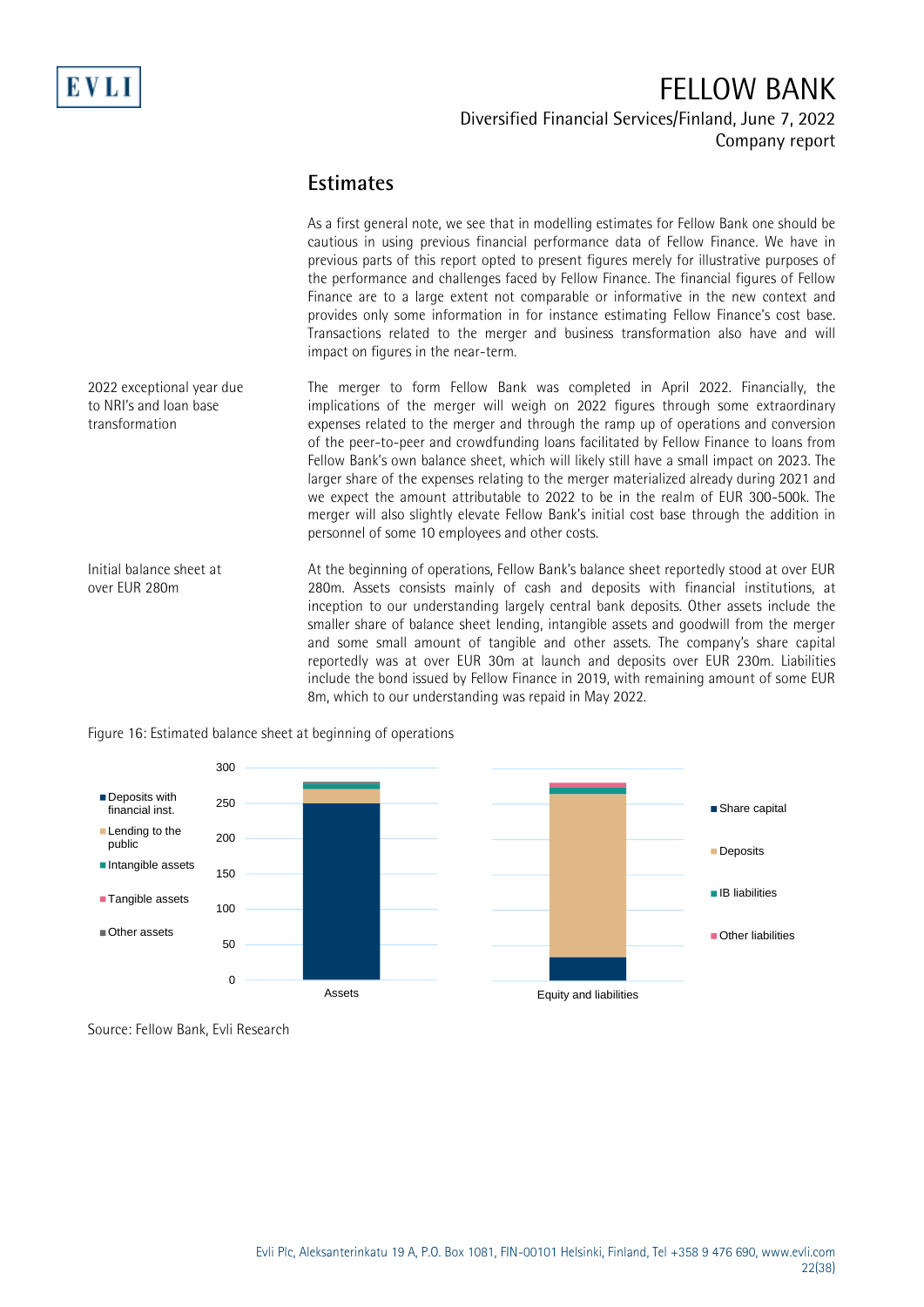

### Diversified Financial Services/Finland, June 7, 2022 Company report

#### **Estimates 2022**

2022 result expected to be notably negative, loan book over EUR 150m

Effective annual interest rate seen to be 13-15% on the loan base

We base our estimates on an effective annual interest rate of 13%

Deposits to offer cheap funding, according to our estimates initially at 0.75% interest

We expect a total income of EUR 8.1m in 2022

Fellow Bank has regarding its financial performance in 2022 in its outlook estimated that the result for 2022 will be notably negative. This is a result of the non-recurring costs related to the completed corporate reorganization, the investments required by the credit institution's operations and the frontloaded costs caused by the strong growth of the loan portfolio related to new customer acquisition and loan loss provisions. The loan portfolio is estimated to reach at least EUR 150m at the end of 2022.

Fellow Bank's total income will consist primarily of net interest income and net fee income:

- Net interest income: Interest income on loans issued cost of capital used to fund the loans
- Net fee income: Fees earned from loan issuance costs relating to loan issuance incl. for instance broker and partner fees

The interest income and fee income combined will constitute the bulk of Fellow Bank's income. Fellow Bank has estimated that the effective annual interest on its loan base will be 13-15%, which also includes fee income. Based on the expected annual interest rates and effective annual interest rates (in more detail on page 9) the interest income will form a larger share of the income.

We estimate the combined interest income and fee income essentially on a straight-line basis as a function of the estimated period average loan book. We have opted for a conservative approach and use a 13% effective annual interest rate, the lower end of the company's estimated range. The actual effective annual interest rates will depend upon the future growth areas. Invoice funding has been an area where Fellow Bank as Fellow Finance was able to grow, but the shorter maturities require a larger volume to fill up the loan book. In terms of consumer financing the new business model opens up considerable growth potential. As Fellow Bank's cost of capital is now clearly lower, the company is better able to compete against other market players and should also be able to offer larger loan sizes at longer maturities. The advantage of these loans is the more stable nature of income, but we estimate the effective annual interest rate to be slightly lower when compared with business lending products. As we expect to see Fellow Bank now focusing more also on consumer financing and somewhat aggressively compete with margins, we see that the lower end of the company's estimated effective annual interest range to be more reasonable in the company's early growth stages.

In terms of costs relating to the total income, Fellow Bank's primary source of capital will be the customer deposits upon which it pays an interest rate to the savers. The interest rates currently offered by Fellow Bank is 0.5%-1.5%. The lowest rate is for savings accounts without withdrawal restrictions while the company offers up to 1.5% for time savings of 36 months. As the savings transferred through the merger were all of the former and for customers transferred in the merger, which to our understanding started at a 0.75% interest rate, we expect the interest expenses during 2022 to be quite near the 0.75% mark. Fee expenses constitute the expenses paid to certain partners such as credit card companies and fees to loan brokerage platforms. The former are quite limited while the latter can be quite notable, as the role of loan brokers has become rather significant due to competition in the market. Especially earlier on in the company's growth phase we expect these to be at elevated levels relative to the loan book. In the future the growth in consumer lending and increased share of repeat customers should help in reducing the relative share of the costs.

For 2022 we expect a total income of EUR 8.1m. The income will be heavily skewed towards H2/22, as the first half of 2022 is expected to be weak. Fellow Bank halted new P2P lending in March 2022 and the initial balance sheet lending was not significant. As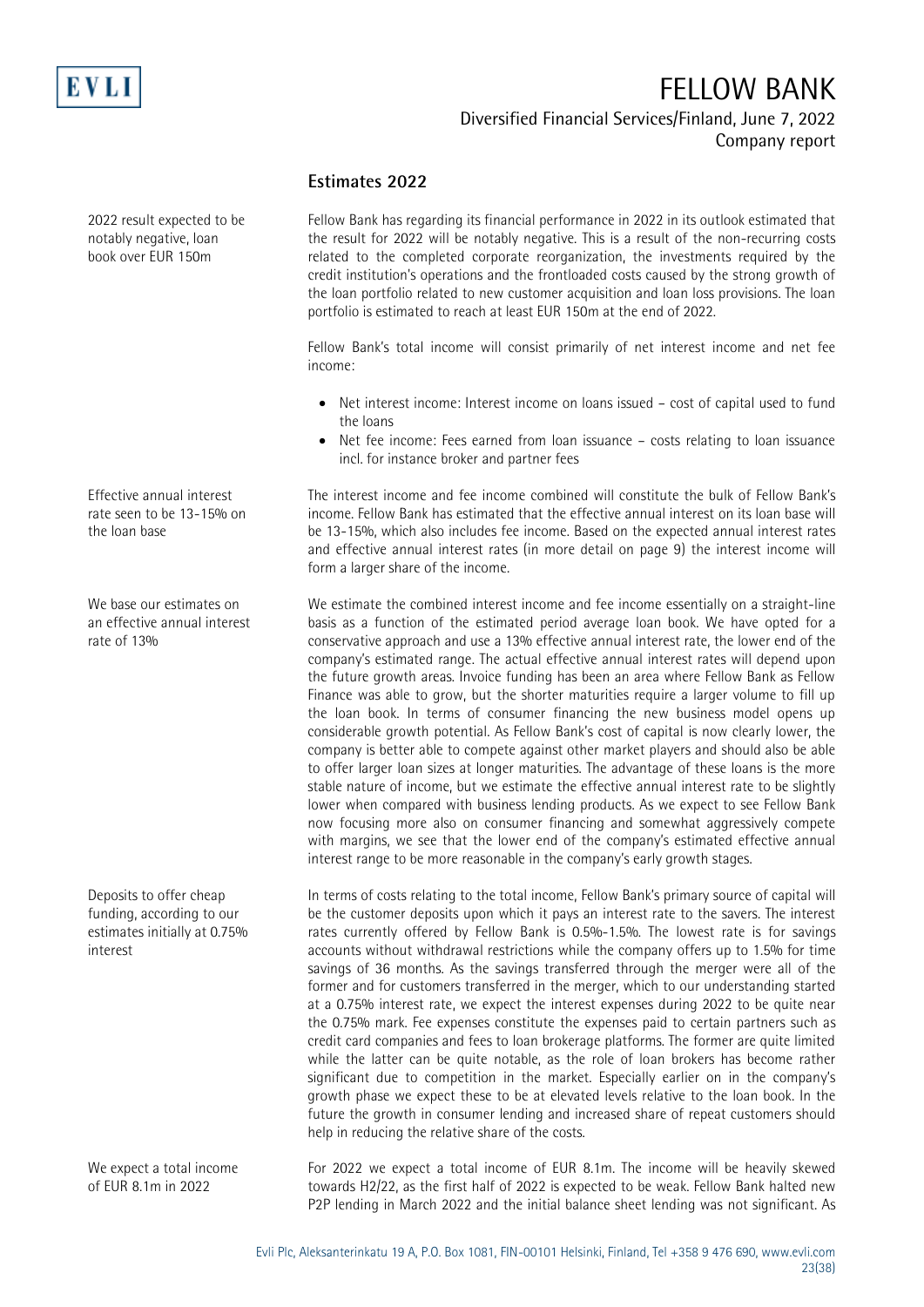

### Diversified Financial Services/Finland, June 7, 2022 Company report

the company is able to convert the old loans to new loans from its own balance sheet and increase new lending the income will start to ramp-up during the second half. We expect the loan book to grow to EUR 155m by the end of 2022 and interest income to amount to EUR 7.6m. We expect interest expenses to be quite steady during 2022, as financial expenses relating to the bond will impact H1, while the timing of the merger will lower interest expenses relating to deposits in H1. With expected interest expenses of some EUR 1.4m we expect a net interest income of EUR 6.2m.

The existing loans facilitated as Fellow Finance as will contribute to Fellow Bank's fee income during 2022. To our understanding the contribution should be within a few million euros, and we have assumed a contribution of approx. EUR 2.5m. With the lower loan activity during H1 we also expect lower fee expenses in absolute terms, with pickup seen from H2 onwards. We expect fee income of EUR 4.5m in 2022 and a net fee income of EUR 1.7m.

In terms of expenses the main items in the income statement are expected to be personnel expenses, other administrative expenses, other operating expenses and depreciation and amortization, along with loan losses and provisions. For 2022 we estimate the expenses based on pro-forma figures for Fellow Bank. We expect Fellow Bank to seek to grow the number of employees already during 2022, as part of its frontloaded growth investments and new operating model and see minor growth in expenses during H2. For the full year we estimate expenses of EUR 4.6m. The other administrative expenses we expect to grow in conjunction with the growth of operations and personnel. For 2022 we expect the costs to amount to EUR 2.0m. The same goes for the other operating expenses, but we expect an elevated level in 2022 due to expenses related to the merger. We estimate other operating expenses of EUR 1.6m, of which EUR 0.4m extraordinary costs. We expect D&A to amount to EUR 0.6m. The main item within D&A is the depreciation of the IT software developed by the company. The remainder relates to right-of-use assets, other intangibles and tangible assets. Our total operating cost estimate for Fellow Bank in 2022 is EUR 8.8m (not including loan losses and provisions).

The loan losses and provisions are the provisions made for and realized losses of the loans issued by the company and other receivables. As the company formerly facilitated loans as an intermediary as opposed to lending from its own balance sheet, the cost item will be front-loaded in relative terms. Upon origination a stage 1 loss allowance is established. As the company converts the old loans to new loans from its own balance and issues new loans the impact will be disproportionately high during 2022, as the company's own balance sheet loan base at the beginning of operations was limited. Fellow Bank has estimated that the annual percentage relative to the loan base will be 2- 3.5% based on historical levels. We estimate loan losses and provisions of EUR 2.8m in 2022 and that the relative level will be higher than in the coming years.

Based on the previously discussed income and cost items we expect the operating profit in 2022 to be clearly negative and amount to EUR -3.5m. Profitability is expected to improve towards H2 but still be negative as the income starts to ramp-up and due to the expected extraordinary costs in H1.

"Old" Fellow Finance loans to contribute to fee income in 2022

Operating costs in 2022 estimated to be EUR 8.8m

Loan losses and provisions expected to be proportionately higher in 2022

Operating profit in 2022 expected to amount to EUR -3.5m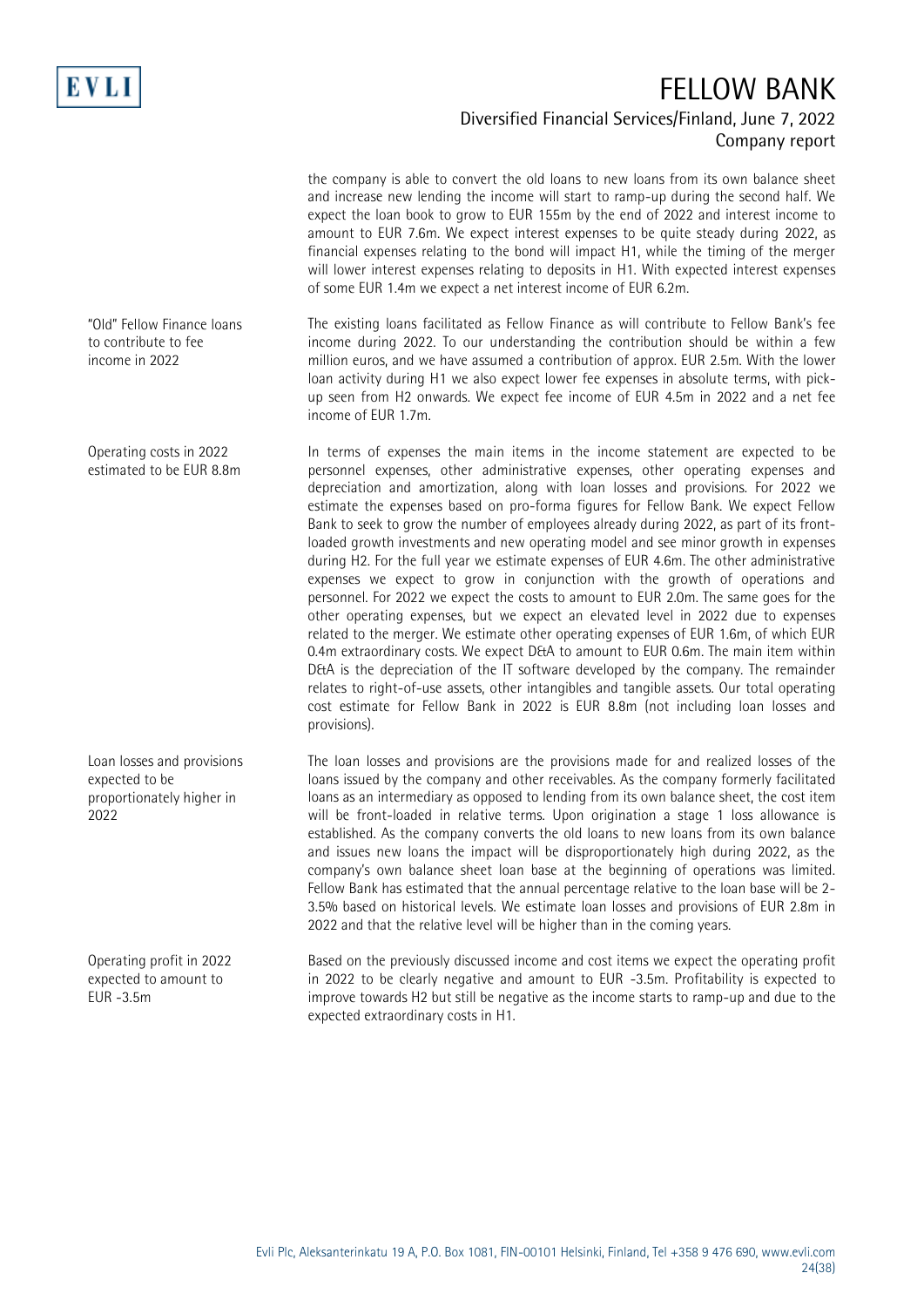

#### Diversified Financial Services/Finland, June 7, 2022 Company report

#### **Estimates 2023-2024**

Fellow Bank has in its financial targets for 2022-2026 set to achieve an annual growth in its loan book of at least 25%. The company further seeks to achieve a ROE of over 15% towards the end of the financial target period while achieving a CET1 ratio of at least 18%. Given the initial balance sheet and ramp-up of operations, we see that the materialization of the "full" potential of the company will happen towards 2024.

We estimate a growth in the company's loan book of 35% and 30% respectively in 2023 and 2024, resulting in a loan book of EUR 272m in 2024. One of the key drivers for growth for Fellow Bank in our view is the overall good traction for digital banks and the favourable financing model with the shift to balance sheet lending. Although for instance the growth in consumer lending has overall only been fairly modest, there is a clear shift in market share among the established players. Regulation has also favoured certain operating models while others have faced challenges to operate in the new environments. As Fellow Bank is commencing operations from a relatively small starting position, faster growth figures could well be achievable. 2022 will mostly be a year of establishing and ramping up the new operations and building new products and services, but we also expect sales and marketing efforts to start picking up, which should bear fruition in 2023. One limiting factor for growth is the company's funding, but in our view it is unlikely that this would become a challenge in 2023. In terms of funding, deposits will be the main source. We expect to see Fellow Bank putting effort into increasing the deposit base. The company offers rather attractive returns for deposit customers, which should enable growth, but we see that Fellow Bank's current brand awareness among potential new severs is still low. Marketing efforts to improve awareness should support an acceleration in the deposit growth pace in 2024.

In terms of interest and fee income we have assumed a flat-line effective annual interest rate of 13%. For the interest expenses, we estimate that the mix in withdrawal accounts and time deposits will shift slightly in favour of the latter, which will slightly increase the relative interest expenses. We estimate that the interest expenses will amount to 0.8% of the total customer deposits by the end of 2024. For the fee expenses we assume that the company's focus on growth will keep the share of broker fees relatively high and assume total fee expenses of 2.5% during 2023-2024. We have further estimated trading income of EUR 0.6m in 2023. We discuss the trading income assumptions more in detail on page 28 in conjunction with the CET 1 requirement. In total, these assumptions lead to an estimated total income of EUR 17.7m and EUR 23.0m in 2023 and 2024, resulting in growth percentages of 118% and 30% respectively.

With regards to operating expenses, we estimate the costs as a function of viewed growth in operations and inflationary pressure in for instance wages. In our view Fellow Bank will need to continue to strengthen its organization, but unless any new larger investments or product launches need to be made the needs are relatively small. The core business in itself is very scalable in terms of acquiring new customers once in place. General smaller scale growth needs resulting in cost base increases could in our view likely arise from strengthened local market presence and boosts in sales and marketing. Our estimates put the cost base growth at some 10% p.a. during 2022-2024, which compared with the estimated over 30% annual growth during the same period support the early scalability of the business.

For the loan losses and provisions, we assume the mid-point of the company's estimated range of 2-3.5% of the loan book. In our view, without comparison data, it is too early to assume figures above or below the mean and this also does not appear to deviate in any substantial manner from peers. Fellow Bank has extensive experience from estimating credit risks through its internal models and should based on historical figures be well positioned to stay within the estimated range. An argument that could be made is that the lower cost of funding would enable Fellow Bank to seek a lower risk level by being

2022-2026: seeking annual growth of loan book of over 25% and over 15% ROE by 2026

2023-2024: expect annual growth of loan book of 35% and 30% respectively

Seeing total income growth of 118% and 30% in 2023 and 2024

Costs seen to grow clearly notably slower than income

Loan losses and provisions estimated at mid-point of company's estimate of 2- 3.5% of the loan book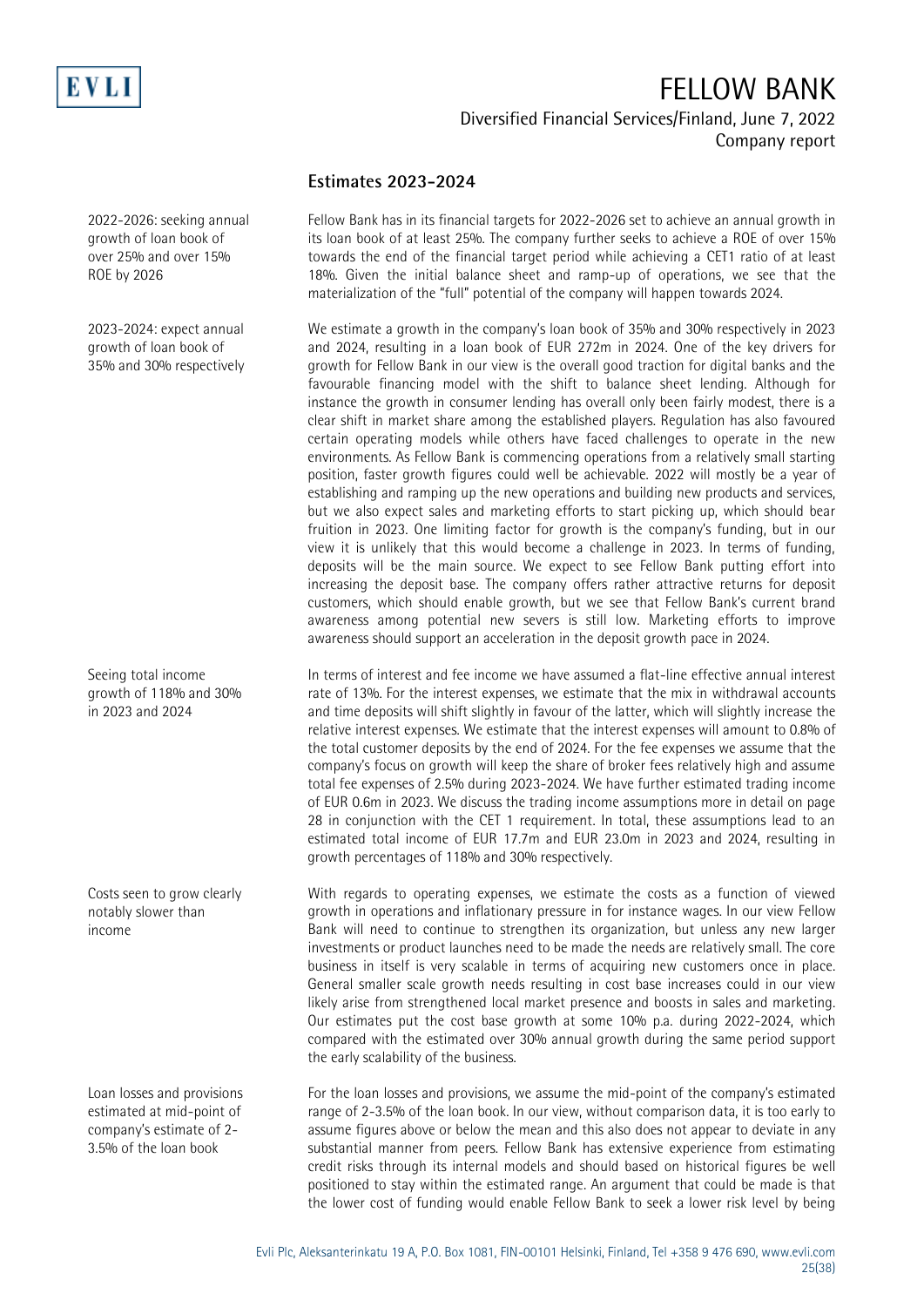

### Diversified Financial Services/Finland, June 7, 2022 Company report

better able to target the most credit-worthy borrowers and seek to grow the relative share and size of loans among that group, which could lower default rates.

With the growth in the loan book and a more modest growth in expenses, we expect to see clear improvements in profitability during 2023-2024. We estimate an operating profit of EUR 3.5m and 5.8m in 2023 and 2024 respectively, for margins of 19.7% and 25.2% respectively.

Table 3: Estimates summary

| <b>Fellow Bank</b>            | H1/22E | H2/22E | 2022E    | 2023E  | 2024E  |
|-------------------------------|--------|--------|----------|--------|--------|
| <b>Total income</b>           | 2.8    | 5.3    | 8.1      | 17.7   | 23.0   |
| growth %                      |        |        |          | 118 %  | 30 %   |
| Net interest income           | 2.0    | 4.2    | 6.2      | 16.2   | 21.8   |
| Net fee inome                 | 0.8    | 0.9    | 1.7      | 0.9    | 1.2    |
| Other operating income        | 0.0    | 0.2    | 0.2      | 0.6    | 0.0    |
| -Trading income               | 0.0    | 0.2    | 0.2      | 0.6    | 0.0    |
|                               |        |        |          |        |        |
| Personnel expenses            | $-2.2$ | $-2.4$ | $-4.6$   | $-5.4$ | $-6.0$ |
| Other administrative expenses | $-1.0$ | $-1.0$ | $-2.0$   | $-2.1$ | $-2.3$ |
| Loan losses and provisions    | $-0.6$ | $-2.2$ | $-2.8$   | $-4.7$ | $-6.6$ |
| Depreciation and amortization | $-0.3$ | $-0.3$ | $-0.6$   | $-0.6$ | $-0.7$ |
| Other operating expenses      | $-1.0$ | $-0.6$ | $-1.6$   | $-1.4$ | $-1.6$ |
| EB IT                         | $-2.3$ | $-1.2$ | $-3.5$   | 3.5    | 5.8    |
| <b>EBIT</b> margin            |        |        | $-42.9%$ | 19.7%  | 25.2%  |
| Financial expenses            | 0.0    | 0.0    | 0.0      | 0.0    | 0.0    |
| Pre-tax profit                | $-2.3$ | $-1.2$ | $-3.5$   | 3.5    | 5.8    |
| Income taxes                  | 0.5    | 0.2    | 0.7      | $-0.7$ | $-1.2$ |
| Net earnings                  | $-1.8$ | $-0.9$ | $-2.8$   | 2.8    | 4.6    |

Source: Evli Research

We estimate a 25.2% operating profit margin in 2024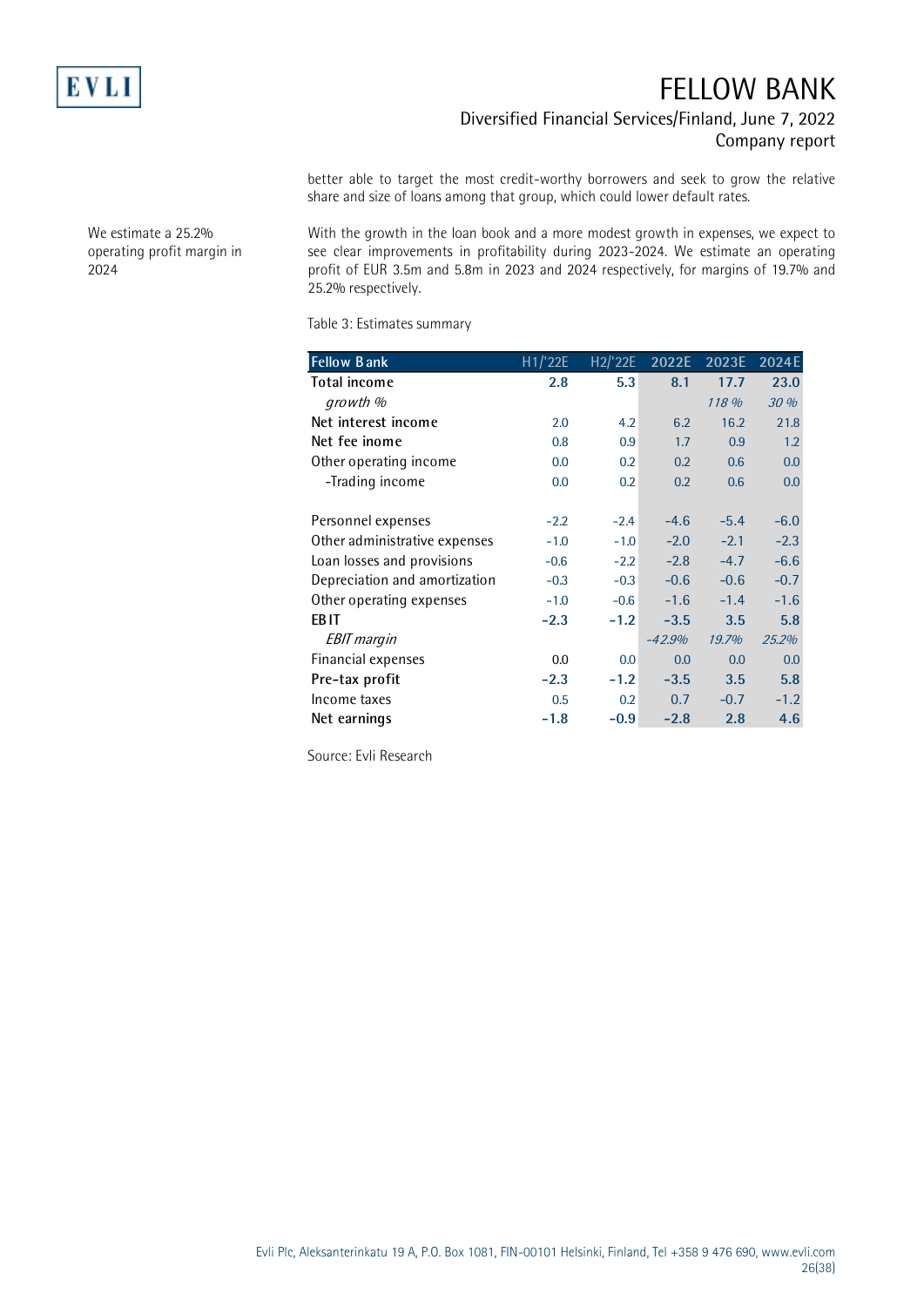

Diversified Financial Services/Finland, June 7, 2022 Company report

#### **Key financial ratios**

#### **Capital adequacy**

Fellow Bank has in its financial targets regarding its capital adequacy sought to maintain a Tier 1 capital adequacy ratio of over 18% (CET1). The CET1 ratio is a measure of a banks core capital in relation to its risk-weighted assets. Simplified for Fellow Bank, the core capital is the company's shareholder's equity adjusted for certain intangible assets. When commencing operations, the core capital would in our view have been around EUR 30m, consisting of the initial shareholders equity of over EUR 30m with a slight downward adjustment due to intangibles and goodwill relating to the merger. CET1 ratio target of at least 18%

> For the risk-weighted assets in calculating the CET1 ratio, the largest item is the company's loan book. At start-up of operations this would have been small but increases rapidly with the build up in the loan book. The type of loans offered by Fellow Bank are weighted at 75%. Of the initial balance sheet, the deposits with financial institutions were to our understanding solely central bank deposits, which have a weight of zero. As such the initial CET1 ratio would have been clearly above 100%.

Additional capital needed by 2024 to sustain CET1 ratio target on our estimates

Going forward, the CET1 ratio will decline as the loan book grows. We also note that the fiscal period result impacts the core capital. The company's core capital will according to our estimates as such decline by the end of 2022 compared with the initial capital and be below EUR 30m. We have based our assumptions for our 2022-2024 estimates on keeping the CET1 ratio at above 18%, and not assumed that the company would seek to increase its core capital through additional capital, although this is something we see that Fellow Bank could likely be looking to do in the coming years. The CET 1 ratio affects the company's ability to "invest" the share of deposits that has not been utilized for loan issuance. Fellow Bank can through its treasury invest in financial securities, which are assigned a weight depending upon the to type of security. In our estimates we assume that the company's priority order is lending, financial securities providing returns (with risk-weight) and central bank deposits. On our estimates, Fellow Bank would have to seek additional capital by 2024 to maintain the 18% CET 1 target when solely accounting for the lending function.



Figure 17: Estimated risk-weights assuming company seeks to maintain 18% CET 1 ratio

Source: Evli Research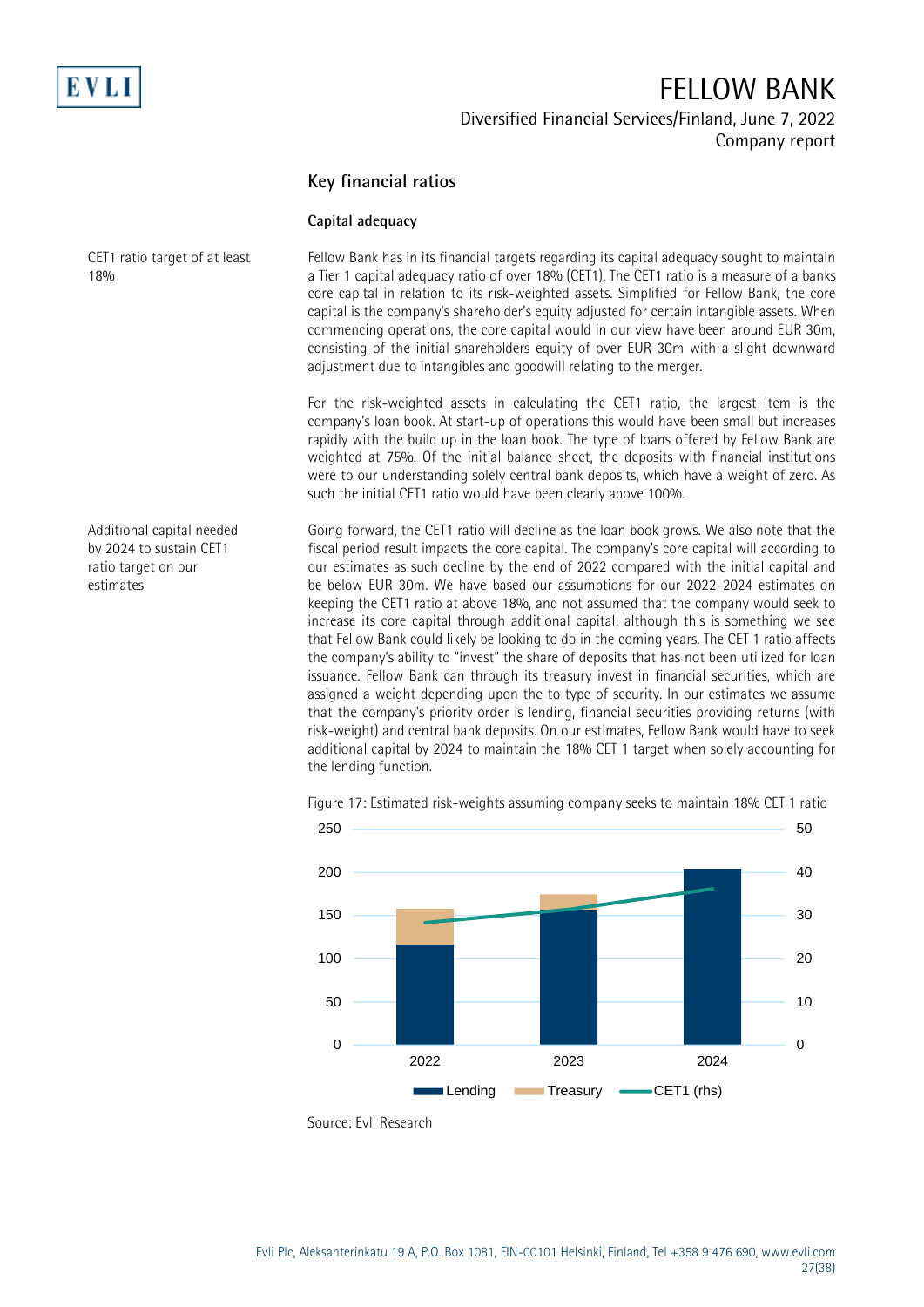

C/I ratio seen to improve to around 45% by 2024

### FELLOW BANK Diversified Financial Services/Finland, June 7, 2022 Company report

#### **Cost to income ratio**

Figure 18 illustrates the development of the cost to income ratio on our estimates. As the company's total income early on is expected to be weak, the C/I ratio is as such expected to be clearly higher than in the coming years. With the expected rapid increase in total income from 2022 to 2023 through the growth in the company's loan book and the clearly more limited expected increase in costs the C/I ratio declines significantly in 2023. Our estimates put the C/I ratio during 2023-2024 at some 45-55%, which appears to be somewhat above competitors but also understandable given the estimated rampup. Fellow Bank's operating model provides good potential for scalability, and we see that a more profitable operating model as measured by the C/I ratio would be possible. The company's earlier stages will however be focused on growth, which will have some impact on the relative profitability.

Figure 18: Estimated adjusted cost to income ratio



Source: Evli Research

#### **Return on equity**

Fellow Bank has in its financial targets regarding its profitability sought to achieve a return on equity of over 15% by the end of the target period. On our estimates, assuming the target minimum 18% CET 1 ratio is held, Fellow Bank's return on equity improves to 13.2% by 2024.

Figure 19: Estimated adj. return on equity



Return on equity expected to improve to 13.2% by 2024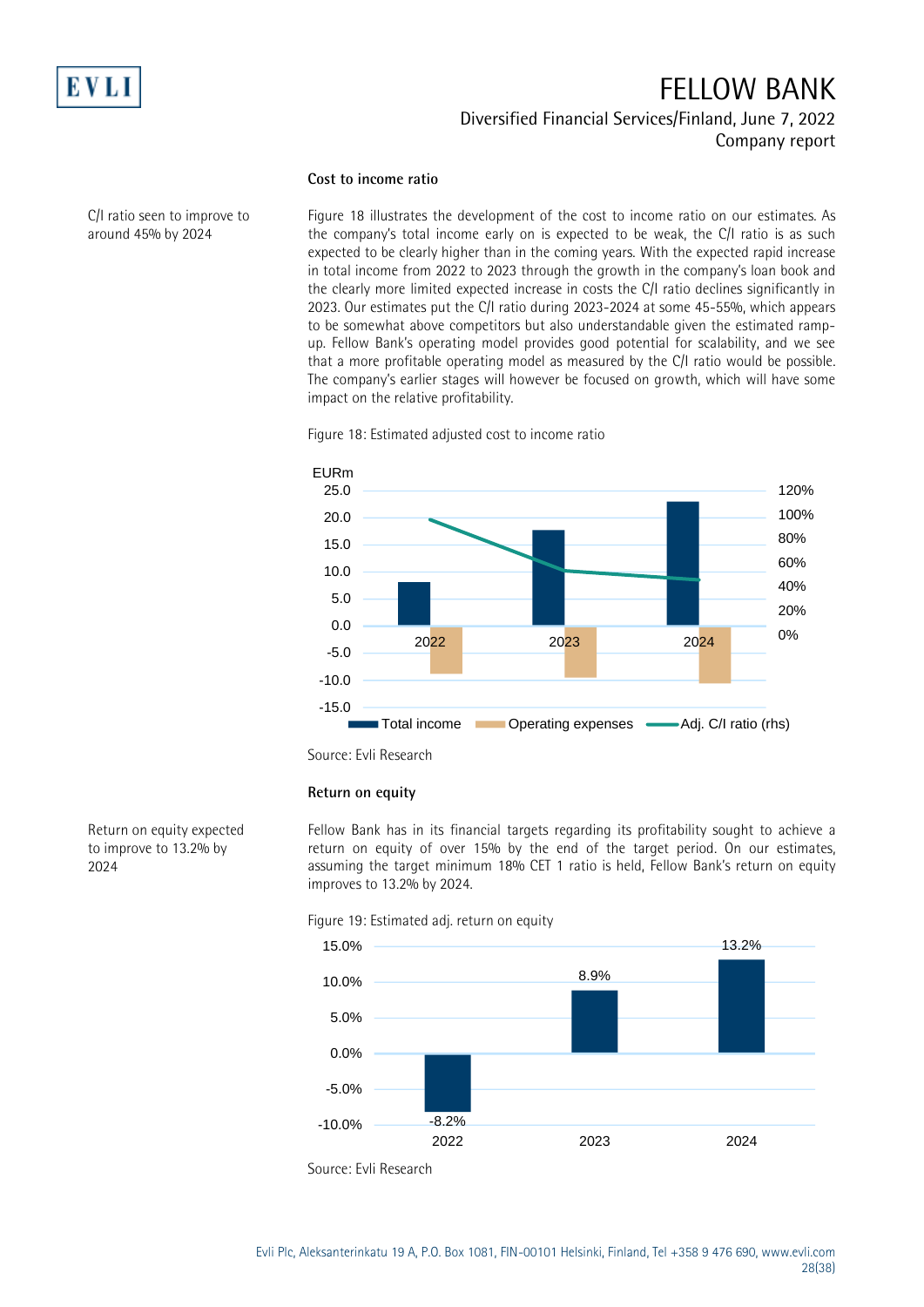

### Diversified Financial Services/Finland, June 7, 2022 Company report

15% return on equity target by 2026 seen to be achievable

In our view Fellow Bank is in a position to achieve the target minimum return on equity of 15% during 2025-2026, assuming that the company achieves the target annual growth of its loan portfolio of over 25% during the strategy period, given the scalability of the operating model. Based on our assumptions for 2022-2024, we see that the availability of cheaper funding may become more challenging. We see that the interest rates on deposits offered by Fellow Bank should provide good opportunities for growing its deposits but are somewhat cautious to assuming that Fellow Bank will be able to keep up growth in comparison to the loan portfolio. This would in turn result in a slower loan book growth or a need to seek additional more expensive funding. The CET 1 target will also impact on the company's ability to grow and as the company would on our estimates need to seek additional funding during the coming years this would weigh on future ROE. The CET 1 target also impacts the company's ability to distribute dividends, and we see that the company is unlikely to pay any dividends at least before the end of its 2022-2026 strategy period.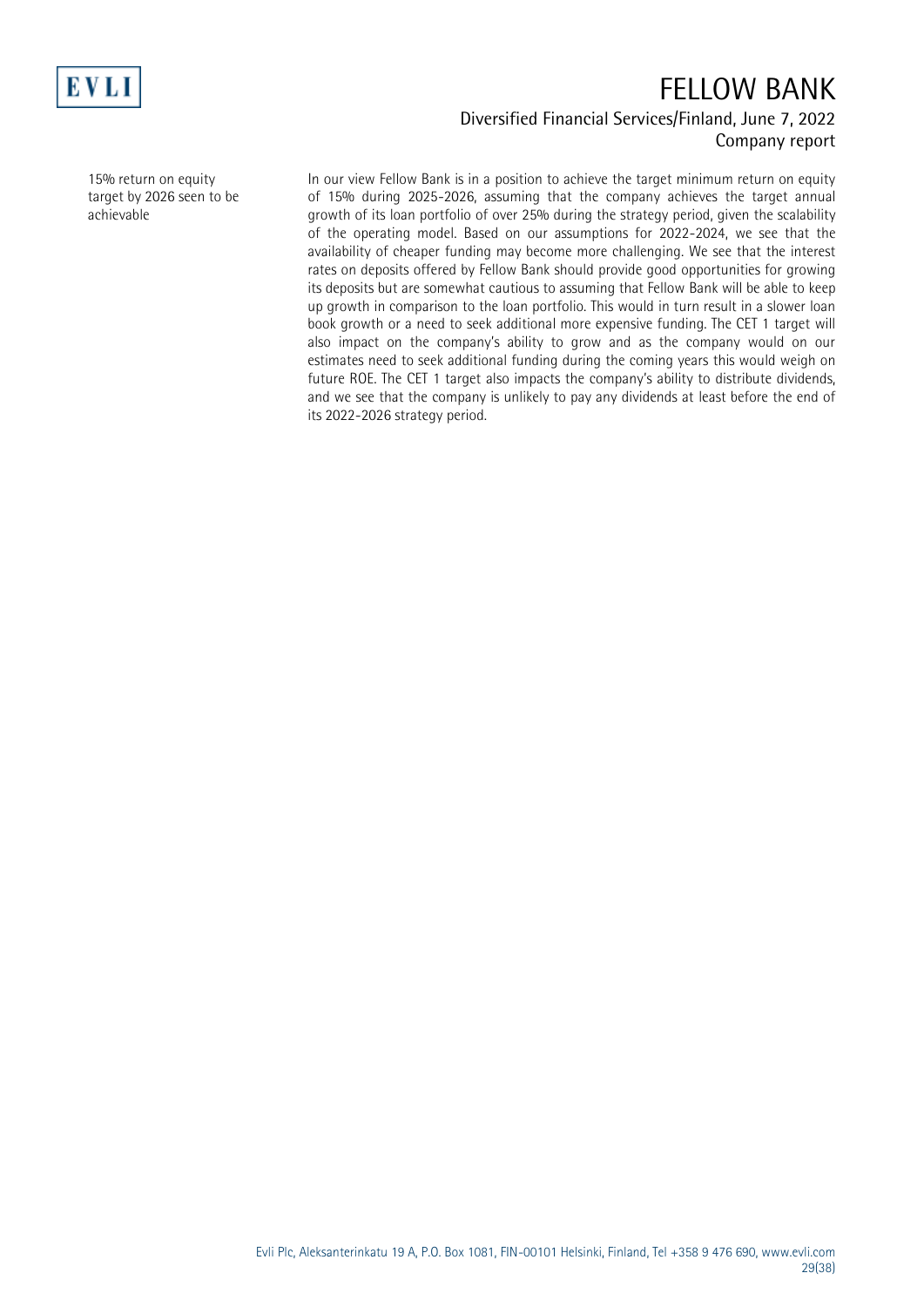

#### Diversified Financial Services/Finland, June 7, 2022 Company report

#### **Valuation**

Initiate coverage with HOLD-rating and target price of EUR 0.42

We initiate coverage of Fellow Bank with a target price of EUR 0.42 and HOLD-rating. Valuation is currently rather stretched when comparing with peers. Fellow Bank is however still in the early stages of its planned growth phase and the near-term potential for rapid growth in our view presents a justifiable reason to stay along for the early stages of the company's growth story.

In deriving our valuation for Fellow Bank we have opted to rely largely on peer multiples. The company's transformation phase poses certain challenges, as the company is expected to post clearly negative earnings figures in 2022 and the uncertainty relating to expected future profitability levels is high. As the company was formed in 2022, the company also does not have historical figures for profitability or valuation levels. In our view the most applicable valuation multiple currently is the price-to-book ratio, while the price to earnings ratio provides tools for assessing the future potential.

Our peer group consists of the publicly listed Nordic digital banks. We have identified six companies: Collector Bank (SWE), Resurs Bank (Resurs Holding) (SWE), TF Bank (SWE), Komplett Bank (NO), Instabank (NO) and Lea Bank (BRAbank until May 2022) (NO). The companies are all clearly larger than Fellow Bank.

Figure 4: Peer group

|                                        | <b>MCAP</b> |      | P/B  |      |       | P/E   |      |
|----------------------------------------|-------------|------|------|------|-------|-------|------|
| <b>FELLOW BANK PEER GROUP</b>          | <b>MEUR</b> | 22   | 23   | 24   | 22    | 23    | 24   |
| <b>Collector</b>                       | 778         | 1.3x | 1.1x | 1.0x | 8.3x  | 8.2x  | 7.5x |
| <b>Resurs Holding</b>                  | 509         | 0.7x | 0.7x | 0.6x | 6.3x  | 5.7x  | 5.3x |
| <b>ITF Bank</b>                        | 323         | 2.2x | 1.7x | 1.4x | 9.8x  | 7.5x  | 5.9x |
| Komplett                               | 176         | 1.0x | 0.9x | 0.9x | 12.2x | 6.5x  | 5.2x |
| l Instabank                            | 121         |      |      |      | 11.9x | 10.0x | 7.5x |
| lLea Bk                                | 94          | 0.7x | 0.7x | 0.7x | 7.8x  | 7.1x  | 6.2x |
| Peer Group Average                     | 334         | 1.2x | 1.0x | 0.9x | 9.4x  | 7.5x  | 6.3x |
| Peer Group Median                      | 249         | 1.0x | 0.9x | 0.9x | 9.0x  | 7.3x  | 6.0x |
| <b>Fellow Bank (Evli est.)</b>         | 39          | 1.3x | 1.2x | 1.0x | neg.  | 14.0x | 8.4x |
| Fellow Bank prem./disc. to peer median |             | 25%  | 27%  | 21%  |       | 91%   | 40%  |

Source FactSet, Evli Research

|                                |          | $ROE-9$ |        | Div. yield |         |         |  |
|--------------------------------|----------|---------|--------|------------|---------|---------|--|
| <b>FELLOW BANK PEER GROUP</b>  | 22       | 23      | 24     | 22         | 23      | 24      |  |
| Collector                      | 15.2 %   | 13.5 %  | 12.9 % | $0.0\%$    | $0.0\%$ | $0.0\%$ |  |
| Resurs Holding                 | $11.2\%$ | 11.5 %  | 11.8 % | $9.0\%$    | $9.8\%$ | 10.9 %  |  |
| <b>ITF Bank</b>                | 22.8%    | 23.1 %  | 23.2 % | $0.9\%$    | $1.3\%$ | $1.7\%$ |  |
| Komplett                       | $8.5\%$  | 14.4 %  | 16.7 % | $5.7\%$    | 10.9 %  | 13.8 %  |  |
| Instabank                      |          |         |        |            |         |         |  |
| l Lea B k                      | $9.5\%$  | $9.9\%$ | 10.7 % | $6.0\%$    | $7.0\%$ | $8.0\%$ |  |
| Peer Group Average             | 13.4 %   | 14.5 %  | 15.0 % | $4.3\%$    | $5.8\%$ | 6.9%    |  |
| Peer Group Median              | 11.2 %   | 13.5 %  | 12.9%  | $5.7\%$    | $7.0\%$ | $8.0\%$ |  |
| <b>Fellow Bank (Evli est.)</b> | $-8.2$ % | $8.9\%$ | 13.2 % | $0.0\%$    | $0.0\%$ | $0.0\%$ |  |

Fellow Bank prem./disc. to peer median

Source FactSet, Evli Research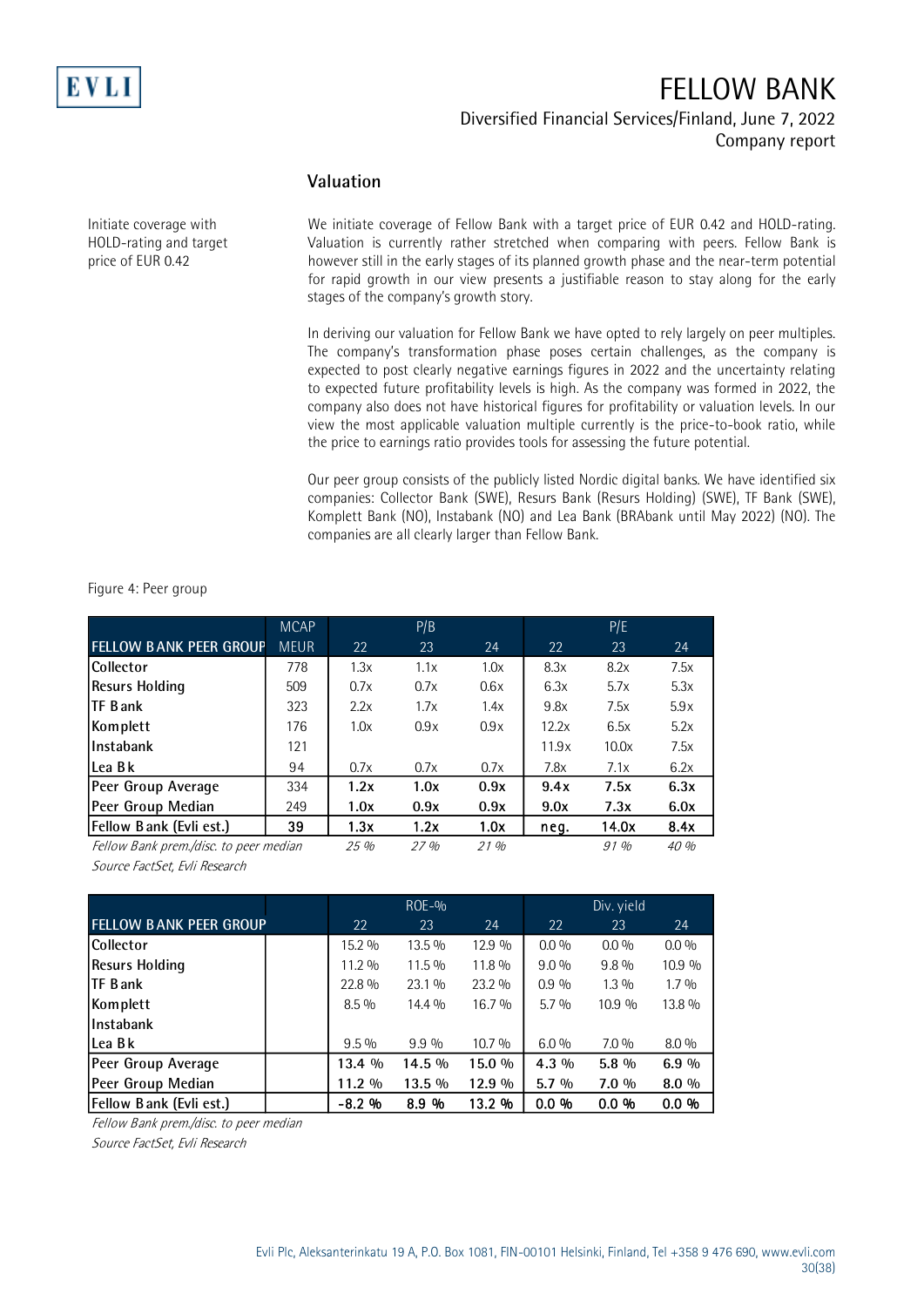

### Diversified Financial Services/Finland, June 7, 2022 Company report

Peer median 2022e P/B and P/E at 1.0x and 9.0x respectively

When considering the peer companies valuation, the larger mass is positioned at around 1.0x on 2022e P/B. TF Bank is in this regard an outlier at 2.2x, but is also expected to achieve a clearly higher return on equity compared with the other peers. On 2022e P/E the peer median is at 9.0x, while the lowest and highest multiples are at around 6.0x and 12.0x respectively. When looking at the development of next twelve-month (NTM) P/B and P/E multiples during the past three years, the valuation levels appear to have peaked roughly a year ago at around 1.4x and 10x levels respectively. The levels have been gradually declining during the past twelve months, with the levels now at around 1.0x and 8.0x respectively.





Fellow Bank's multiples stretched compared with peers

Considerable growth potential could provide clear upside

On our estimates Fellow Bank currently trades on a 2022e P/B of 1.3x, with P/E not applicable due to the expected negative earnings. Looking ahead, with the expected rapid growth and scalability the 2024e P/B and P/E amount to 1.1x and 8.4x respectively. When comparing with peers, the valuation appears quite challenging. Extrapolated from peer figures, Fellow Bank would essentially have to achieve the target ROE of at least 15% in 2025 to be at comparable figures with peers.

In our view, the near-term value driver for Fellow Bank is the growth potential. Our loan book growth estimates for 2023 of 35% could arguably appear to be large given the lack of performance track for Fellow Bank. However, considering the quite small starting position, relative ease in growth (i.e. low capital investments), competitiveness of Fellow Bank's operating model and potential to target new customer segments, growth could pick up rapidly early on. We have also assumed quite modest growth in deposits, which is a key limiting factor for growth, but the seemingly attractive rates offered by Fellow Bank could well speed up growth. Although valuation currently appears stretched, the potential for early rapid growth, supporting the long-term case, is a card that should not be discounted.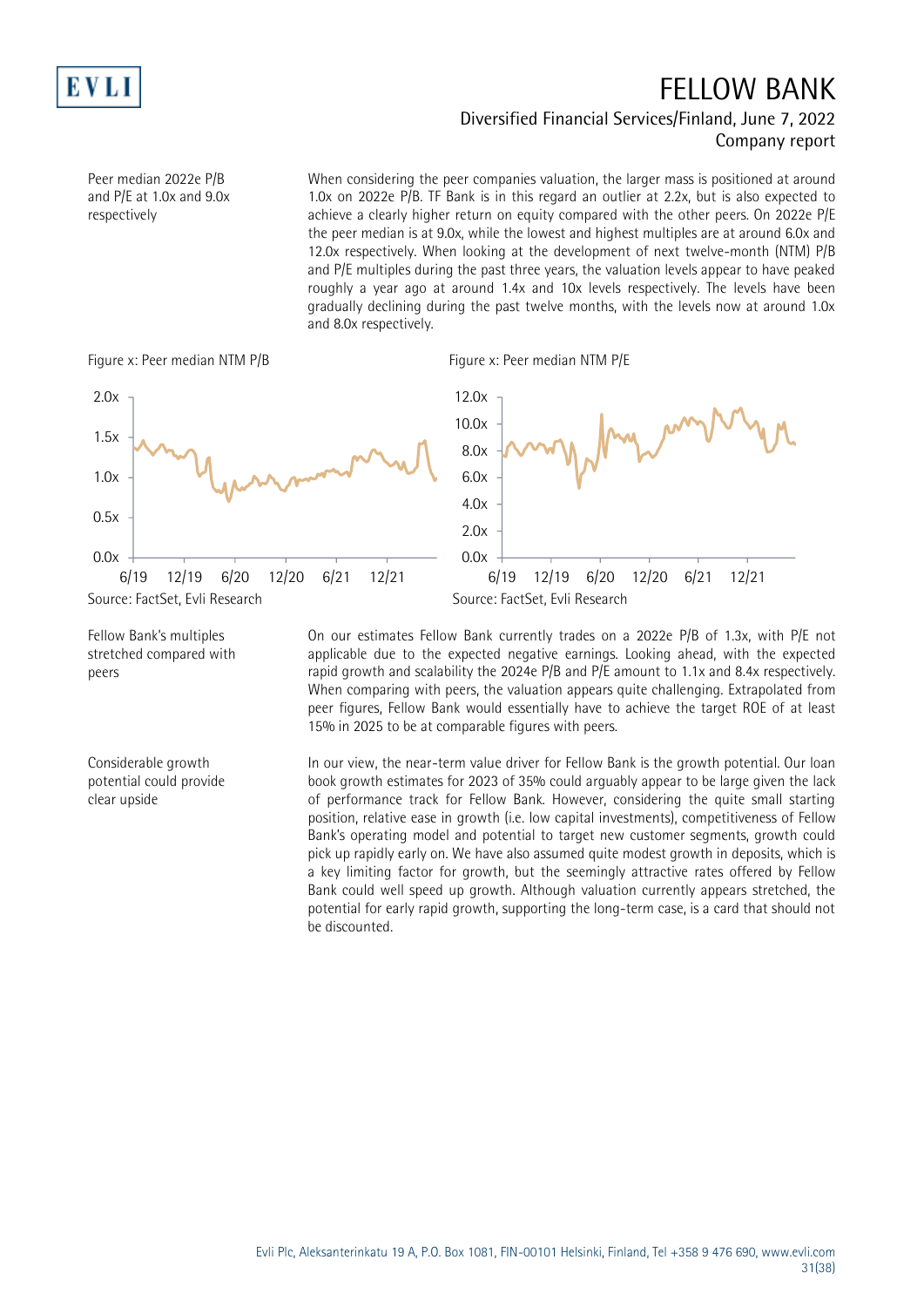

### Diversified Financial Services/Finland, June 7, 2022 Company report

| <b>INTERIM FIGURES</b>              |        |              |          |          |          |          |                |          |         |         |       |              |
|-------------------------------------|--------|--------------|----------|----------|----------|----------|----------------|----------|---------|---------|-------|--------------|
| EVLI ESTIMATES, EURm                | 202101 | 202102       | 202103   | 202104   | 2021     | 2022Q1E  | 2022Q2E        | 2022Q3E  | 2022Q4E | 2022E   | 2023E | 2024E        |
| Net interest income                 |        | $\mathbf{0}$ | 0        | $\Omega$ | $\Omega$ | 0        | $\mathfrak{D}$ | 0        |         | 6       | 16    | 22           |
| Net commission income               |        | $\Omega$     | 0        | $\Omega$ |          |          |                | $\Omega$ |         |         |       |              |
| Trading/items at fair value         |        | $\Omega$     |          | $\Omega$ |          |          |                |          |         |         |       | $\mathbf{0}$ |
| Other income                        |        |              |          | 0        |          |          |                |          |         | 0       | 0     | 0            |
| Total income                        |        | $\Omega$     | O        | 0        |          |          |                |          |         | 8       | 18    | 23           |
| Total costs                         |        |              |          | $\Omega$ |          |          | $-4$           |          | -4      | $-9$    | $-9$  | $-11$        |
| Profit before loan losses           |        |              |          | $\Omega$ |          |          | $-2$           |          |         | $-1$    | 8     | 12           |
| Loan losses                         |        |              |          | $\Omega$ |          |          | $\sim$         |          | $-2$    | $-3$    | $-5$  | $-7$         |
| Operating profit                    |        | $\Omega$     |          | $\Omega$ |          |          | $-2$           |          | $-1$    | -4      | 4     | 6            |
| Taxes                               |        |              |          | $\Omega$ |          |          |                |          |         |         | $-1$  | $-1$         |
| <b>Minorities</b>                   |        | $\Omega$     |          | 0        |          |          |                |          |         |         | 0     | $\mathbf{0}$ |
| Net profit                          |        | $\Omega$     | $\Omega$ | $\Omega$ |          | $\Omega$ | $-2$           | $\Omega$ | $-1$    | $-3$    | 3     | 5            |
| EPS                                 | 0.00   | 0.00         | 0.00     | 0.00     | 0.00     | 0.00     | $-0.02$        | 0.00     | $-0.01$ | $-0.03$ | 0.03  | 0.05         |
| EPS adjusted (diluted no of shares) | 0.00   | 0.00         | 0.00     | 0.00     | 0.00     | 0.00     | 0.00           | 0.00     | 0.00    | 0.00    | 0.00  | 0.00         |
| Dividend per share                  | 0.00   | 0.00         | 0.00     | 0.00     | 0.00     | 0.00     | 0.00           | 0.00     | 0.00    | 0.00    | 0.00  | 0.00         |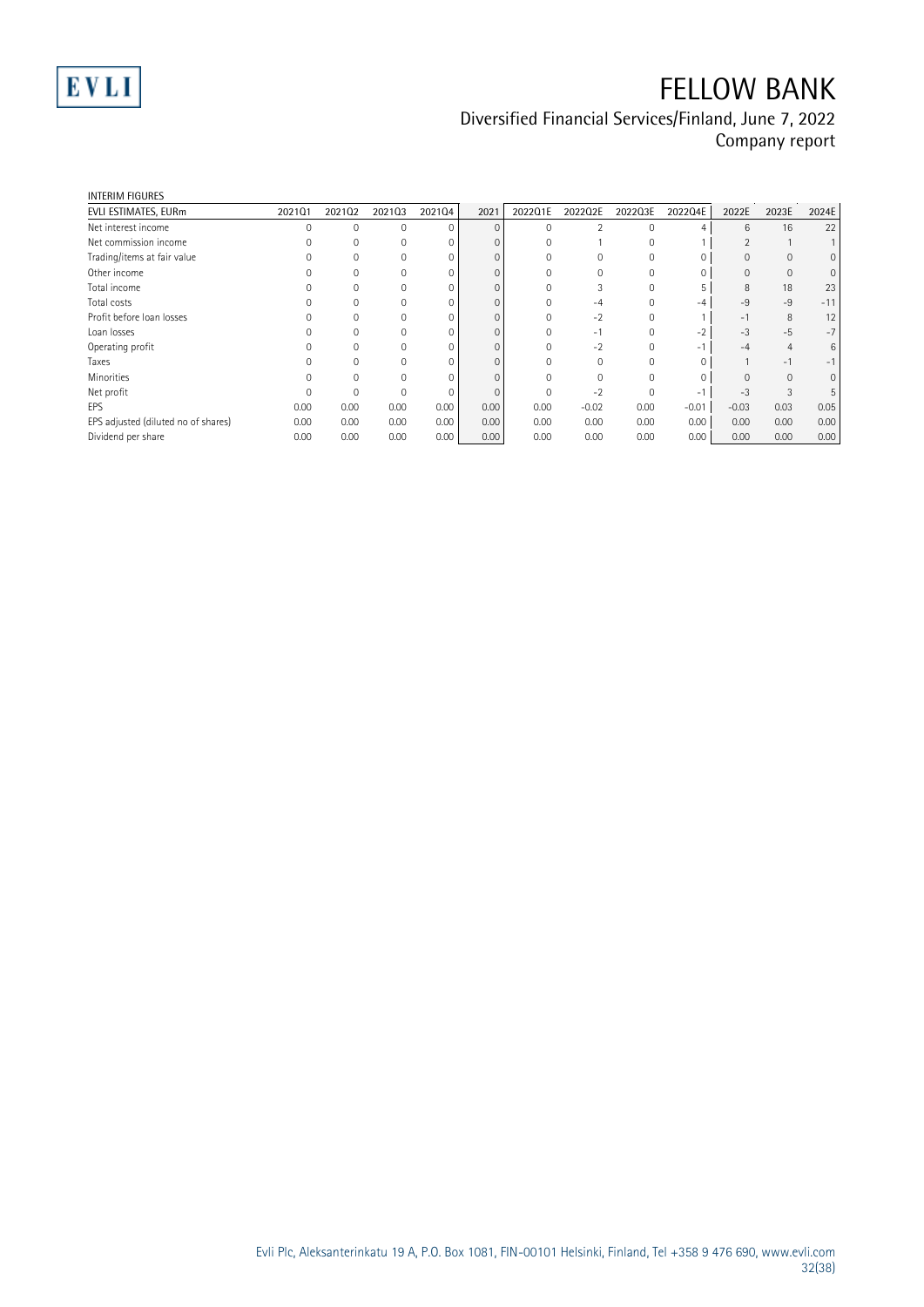

### Diversified Financial Services/Finland, June 7, 2022 Company report

| <b>INCOME STATEMENT, EURm</b>   | 2017                | 2018         | 2019                | 2020         | 2021         | 2022E          | 2023E          | 2024E          |
|---------------------------------|---------------------|--------------|---------------------|--------------|--------------|----------------|----------------|----------------|
| Net interest income             | $\mathbf 0$         | $\mathbf{0}$ | $\mathbf 0$         | $\Omega$     | $\mathbf{0}$ | 6              | 16             | 22             |
| Net commission income           | 0                   | 0            | 0                   | $\mathbf 0$  | $\mathbf{0}$ | $\overline{2}$ |                | $\mathbf{1}$   |
| Trading/items at fair value     | 0                   | 0            | $\mathbf 0$         | $\mathbf 0$  | $\mathbf{0}$ | 0              | $\mathbf{1}$   | $\Omega$       |
| Other income                    | 0                   | $\Omega$     | $\Omega$            | 0            | $\Omega$     | $\Omega$       | $\Omega$       | $\Omega$       |
| Total income                    | 0                   | 0            | $\Omega$            | $\Omega$     | $\Omega$     | 8              | 18             | 23             |
| Income growth (%)               | 0.0                 | 0.0          | 0.0                 | 0.0          | 0.0          | 0.0            | 118            | 30             |
| Total costs                     | $\mathbf 0$         | $\mathbf{0}$ | $\mathbf 0$         | $\mathbf{0}$ | $\mathbf{0}$ | $-9$           | $-9$           | $-11$          |
| Costs growth (%)                | O.O                 | 0.0          | 0.0                 | 0.0          | 0.0          | 0.0            | 8.0            | 11.6           |
| Profit before loan losses       | 0                   | 0            | $\mathbf 0$         | $\Omega$     | $\Omega$     | $-1$           | 8              | 12             |
| Loan losses                     | 0                   | 0            | 0                   | $\mathbf 0$  | $\mathbf{0}$ | $-3$           | -5             | $-7$           |
| Operating profit                | $\overline{0}$      | 0            | $\mathbf{0}$        | $\mathbf 0$  | $\Omega$     | $-4$           | $\overline{4}$ | 6              |
| Operating profit growth (%)     | 0.0                 | 0.0          | 0.0                 | 0.0          | 0.0          | 0.0            |                | 65.8           |
| Taxes                           | $\mathbf 0$         | 0            | $\mathbf 0$         | $\mathbf 0$  | $\mathbf{0}$ | 1              | $-1$           | $-1$           |
| Minorities                      | $\overline{0}$      | 0            | $\mathbf{0}$        | $\mathbf 0$  | $\mathbf{0}$ | $\mathbf 0$    | $\mathbf 0$    | $\mathbf 0$    |
| Net profit                      | 0                   | 0            | 0                   | 0            | $\mathbf{0}$ | $-3$           | $\overline{2}$ | 5              |
| <b>BALANCE SHEET, EURm</b>      |                     |              |                     |              |              |                |                |                |
| Assets                          |                     |              |                     |              |              |                |                |                |
| Lending to credit institutions  | $\mathsf{O}\xspace$ | $\mathbf 0$  | $\mathsf{O}\xspace$ | $\mathbf{0}$ | $\mathbf{0}$ | 116            | 84             | 61             |
| Lending to the public           | $\mathbf 0$         | 0            | $\mathbf{0}$        | $\mathbf 0$  | $\Omega$     | 155            | 209            | 272            |
| Growth (%)                      | O.O                 | 0.0          | 0.0                 | 0.0          | 0.0          | 0.0            | 35.0           | 30.0           |
| Interest-bearing securities     | $\mathsf{O}\xspace$ | 0            | $\mathbf{0}$        | $\mathbf 0$  | $\mathbf{0}$ | $\mathbf 0$    | $\mathbf 0$    | $\Omega$       |
| Other assets                    | $\overline{0}$      | 0            | 0                   | $\mathbf 0$  | $\mathbf{0}$ | 3              | 3              | 3              |
| <b>Total Assets</b>             | 0                   | 0            | $\mathbf 0$         | $\mathbf 0$  | $\mathbf{0}$ | 281            | 304            | 344            |
| Growth (%)                      | O.O                 | 0.0          | 0.0                 | 0.0          | 0.0          | 0.0            | 8.1            | 13.0           |
| Liabilities                     |                     |              |                     |              |              |                |                |                |
| Deposits by credit institutions | 0                   | 0            | 0                   | 0            | $\mathbf 0$  | $\overline{4}$ | $\overline{4}$ | $\overline{4}$ |
| Deposits from the public        | $\overline{0}$      | $\mathbf 0$  | $\mathbf{0}$        | $\mathbf 0$  | $\mathbf{0}$ | 235            | 255            | 290            |
| Growth (%)                      | O.O                 | 0.0          | 0.0                 | 0.0          | 0.0          | 0.0            | 8.5            | 13.7           |
| Debt securities in issue        | 0                   | $\mathbf 0$  | $\mathbf 0$         | $\mathbf 0$  | $\Omega$     | $\mathbf 0$    | $\mathbf 0$    | $\overline{0}$ |
| Subordinated Ioans              | 0                   | 0            | 0                   | $\mathbf 0$  | $\mathbf{0}$ | $\mathbf 0$    | $\mathbf 0$    | $\Omega$       |
| Other liabilities               | 0                   | 0            | 0                   | 0            | $\mathbf{0}$ | 12             | 12             | 12             |
| Shareholders' equity            | $\Omega$            | 0            | 0                   | $\Omega$     | $\mathbf{0}$ | 30             | 33             | 38             |
| Total liabilities and equity    | $\Omega$            | $\Omega$     | $\Omega$            | $\Omega$     | $\Omega$     | 281            | 304            | 344            |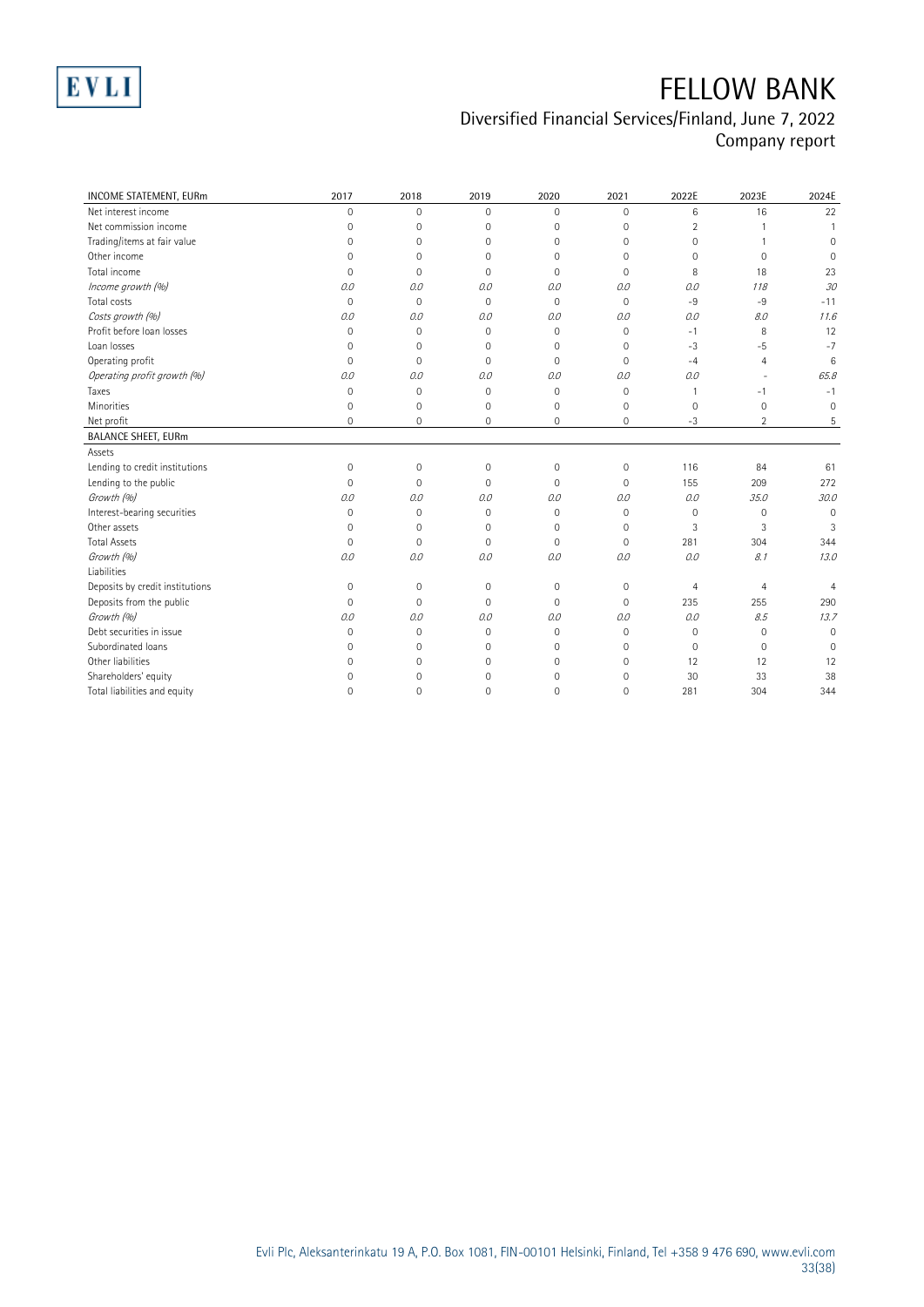

### Diversified Financial Services/Finland, June 7, 2022 Company report

| <b>KEY FIGURES</b>           | 2018                | 2019                | 2020                | 2021                | 2022E       | 2023E          | 2024E               |
|------------------------------|---------------------|---------------------|---------------------|---------------------|-------------|----------------|---------------------|
| M-cap                        | $\mathbf 0$         | $\mathbf{0}$        | 0                   | $\mathsf{O}\xspace$ | 39          | 39             | 39                  |
| Total assets                 | $\mathsf{O}\xspace$ | $\mathbf 0$         | $\mathsf{O}\xspace$ | $\mathbf 0$         | 281         | 304            | 344                 |
| Total income                 | $\mathsf{O}\xspace$ | $\mathsf{O}\xspace$ | $\mathsf{O}\xspace$ | $\mathbf 0$         | 8           | 17             | 23                  |
| Total costs                  | $\mathsf{O}\xspace$ | $\mathbf 0$         | $\mathsf{O}\xspace$ | $\mathsf{O}\xspace$ | $-9$        | -9             | $-11$               |
| Operating profit             | $\overline{0}$      | $\mathbf 0$         | $\mathsf{O}\xspace$ | $\overline{0}$      | $-4$        | 3              | $6\phantom{1}6$     |
| Net profit                   | $\mathsf{O}\xspace$ | $\mathbf 0$         | $\mathsf{O}\xspace$ | $\mathsf{O}\xspace$ | $-3$        | $\overline{2}$ | 5                   |
| Equity                       | 0                   | $\mathbf 0$         | $\mathsf{O}\xspace$ | $\mathbf 0$         | 30          | 33             | 38                  |
| Tier 1 capital               | $\overline{0}$      | $\mathbf 0$         | $\mathsf{O}\xspace$ | $\mathsf{O}\xspace$ | 28          | 31             | 36                  |
| Risk-weighted assets         | $\overline{0}$      | $\mathbf 0$         | $\mathsf{O}\xspace$ | $\mathbf 0$         | 139         | 174            | 216                 |
| Loans                        | $\mathbf 0$         | $\mathbf{0}$        | $\mathbf 0$         | $\overline{0}$      | 155         | 209            | 272                 |
| Valuation multiples          |                     |                     |                     |                     |             |                |                     |
| P/E                          | 0.0                 | 0.0                 | 0.0                 | 0.0                 | $-13.1$     | 17.9           | 8.4                 |
| P/E, adj.                    | 0.0                 | 0.0                 | 0.0                 | 0.0                 | $-14.7$     | 17.9           | 8.4                 |
| P/B                          | 0.0                 | 0.0                 | 0.0                 | 0.0                 | 1.3         | 1.2            | 1.0                 |
| Dividend yield, %            | 0.0                 | 0.0                 | 0.0                 | 0.0                 | 0.0         | 0.0            | 0.0                 |
| Target P/E                   | 0.0                 | 0.0                 | 0.0                 | 0.0                 | $O.O$       | 0.0            | 0.0                 |
| Target P/B                   | 0.0                 | 0.0                 | 0.0                 | 0.0                 | 0.0         | 0.0            | O.O                 |
| Per share measures           |                     |                     |                     |                     |             |                |                     |
| Number of shares             | $\overline{0}$      | $\mathbf{0}$        | $\overline{0}$      | $\overline{0}$      | 87,157      | 87,157         | 87,157              |
| Number of shares (diluted)   | $\overline{0}$      | $\mathbf{0}$        | $\mathbf 0$         | $\mathbf 0$         | 87,157      | 87,157         | 87,157              |
| EPS                          | 0.00                | 0.00                | 0.00                | 0.00                | $-0.03$     | 0.03           | 0.05                |
| EPS, adj.                    | 0.00                | 0.00                | 0.00                | 0.00                | $-0.03$     | 0.03           | 0.05                |
| Book value per share         | 0.00                | 0.00                | 0.00                | 0.00                | 0.35        | 0.38           | 0.43                |
| Dividend per share           | 0.00                | 0.00                | 0.00                | 0.00                | 0.00        | 0.00           | 0.00                |
| Dividend payout ratio %      | 0.0                 | 0.0                 | 0.0                 | 0.0                 | 0.0         | 0.0            | 0.0                 |
| Financial ratios             |                     |                     |                     |                     |             |                |                     |
| ROE, %                       | 0.0                 | 0.0                 | 0.0                 | 0.0                 | $-9.9$      | 8.9            | 13.2                |
| Adjusted ROE, %              | 0.0                 | 0.0                 | 0.0                 | 0.0                 | $-8.8$      | 8.9            | 13.2                |
| ROA, %                       | 0.0                 | 0.0                 | 0.0                 | 0.0                 | $-2.1$      | 0.7            | 1.4                 |
| Net interest margin, %       | 0.0                 | 0.0                 | 0.0                 | 0.0                 | 1.6         | 3.5            | 3.9                 |
| Cost/income, %               | 0.0                 | 0.0                 | 0.0                 | 0.0                 | 96.1        | 53.6           | 46.0                |
| Loan losses/lending, %       | 0.00                | 0.00                | 0.00                | 0.00                | 3.20        | 2.60           | 2.75                |
| Tier 1 ratio, %              | 0.0                 | 0.0                 | 0.0                 | 0.0                 | 20.2        | 17.8           | 16.5                |
| Capital ratio, %             | 0.0                 | 0.0                 | 0.0                 | 0.0                 | 20.2        | 17.8           | 16.5                |
| Equity/assets, %             | 0.0                 | 0.0                 | 0.0                 | 0.0                 | 10.7        | 10.9           | 11.0                |
| Loans/assets, %              | 0.0                 | 0.0                 | 0.0                 | 0.0                 | 55.1        | 68.8           | 79.2                |
| Tax rate, %                  | 0.0                 | 0.0                 | 0.0                 | 0.0                 | 18.9        | 24.3           | 20.0                |
| Number of employees, average | $\mathsf{O}\xspace$ | $\mathbf 0$         | $\mathsf{O}\xspace$ | $\mathbf 0$         | $\mathbb O$ | $\mathbf 0$    | $\mathbf 0$         |
| Income per employee, EUR     | $\overline{0}$      | $\mathbf 0$         | $\mathsf{O}\xspace$ | $\mathbf 0$         | $\mathbf 0$ | $\mathbf 0$    | $\mathbb O$         |
| Op. profit per employee, EUR | $\Omega$            | $\mathbf 0$         | $\overline{0}$      | $\overline{0}$      | $\mathbf 0$ | $\mathbf 0$    | $\mathsf{O}\xspace$ |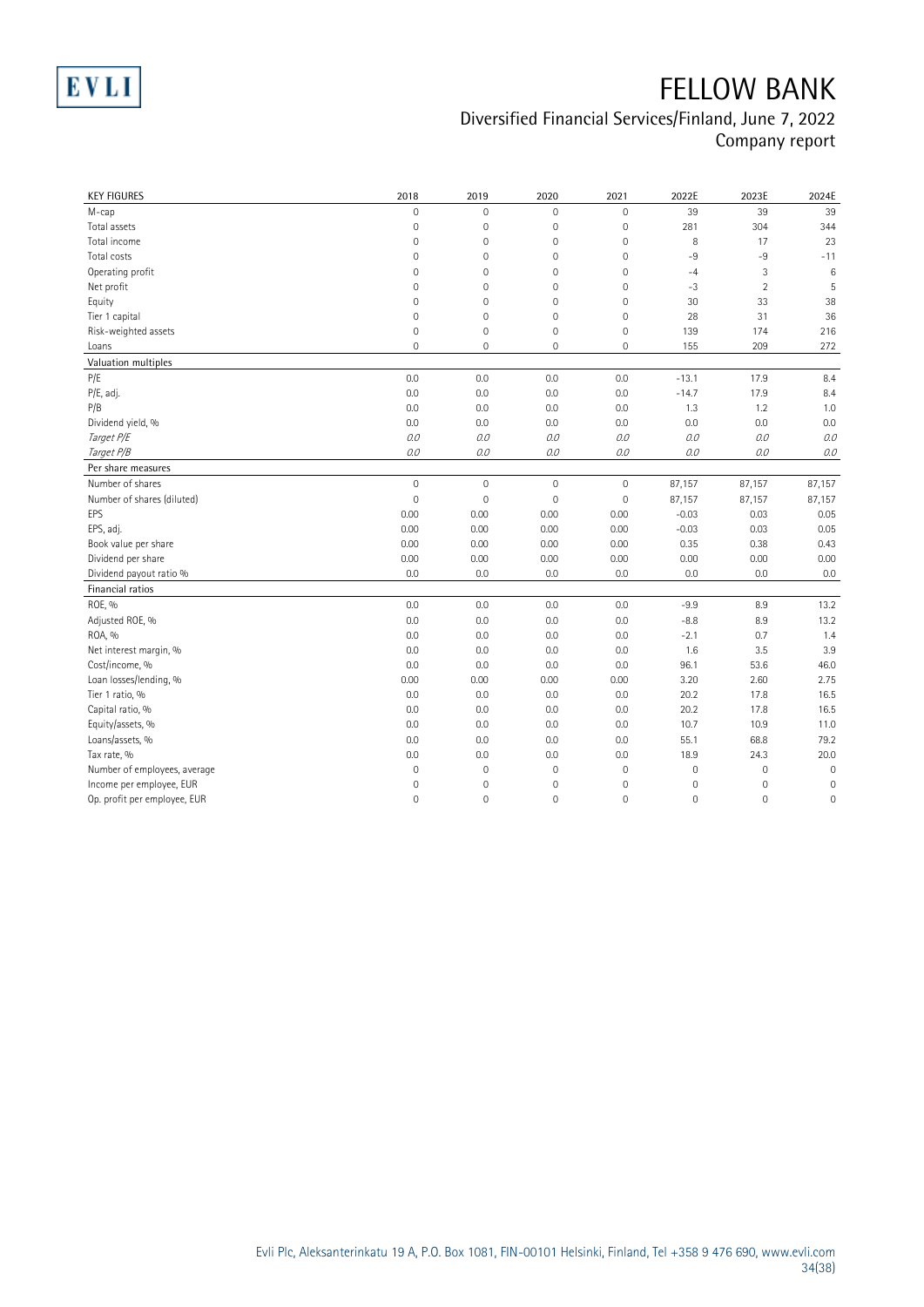

### FELLOW BANK Diversified Financial Services/Finland, June 7, 2022 Company report

COMPANY DESCRIPTION: Fellow Bank was established as an international marketplace lending platform connecting investors and borrowers. Through a recent merger, the company is shifting towards lending from its own balance sheet. Fellow Bank is a FinTech company applying digital technology to challenge incumbents in the financial sector. The company was founded in 2013 and began operations in 2014, currently employing some 80 people.

#### INVESTMENT CASE:

| <b>OWNERSHIP STRUCTURE</b>                  | <b>SHARES</b> | <b>EURm</b> | 0/0     |
|---------------------------------------------|---------------|-------------|---------|
| Evli Oyj                                    | 15.288        | 6.879       | 17.5 %  |
| Taaleri Oyj                                 | 15.288        | 6.879       | 17.5 %  |
| TN Ventures Oy                              | 5.497         | 2.471       | $6.3\%$ |
| Oy Prandium Ab                              | 4.754         | 2.138       | $5.5\%$ |
| Oy Scripo Ab                                | 4.754         | 2.138       | $5.5\%$ |
| Oy T&T Nordcap Ab                           | 3.938         | 1.769       | $4.5\%$ |
| Ingman Group Oy Ab                          | 2.510         | 1.126       | $2.9\%$ |
| Oy Fincorp Ab                               | 1.959         | 0.879       | $2.2\%$ |
| OP-Suomi Mikroyhtiot Erikoissijoitusrahasto | 1.789         | 0.804       | $2.1\%$ |
| Op-Suomi Pienyhtiot                         | 1.618         | 0.726       | 1.9%    |
| Ten largest                                 | 57.396        | 25.809      | 65.8%   |
| Residual                                    | 29.761        | 13.391      | 34.2%   |
| Total                                       | 87.157        | 39.221      | 100%    |

#### EARNINGS CALENDAR

Augstu 25, 2022 H1 report OTHER EVENTS

#### COMPANY MISCELLANEOUS

CEO: Teemu Nyholm CFO: Kukka Lehtimäki Tel: IR: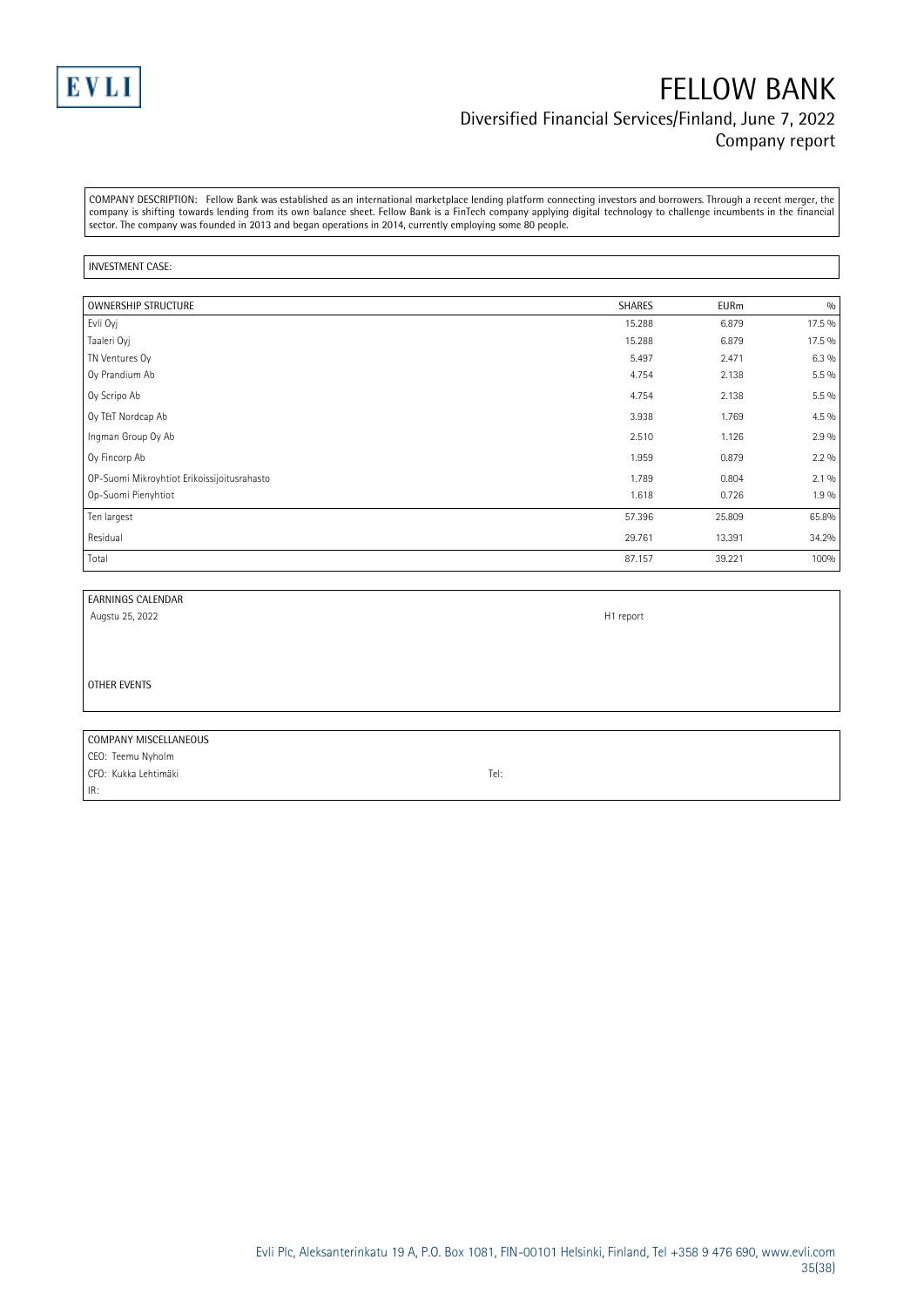

#### Diversified Financial Services/Finland, June 7, 2022 Company report

#### Important Disclosures

Evli Research Partners Plc ("ERP") uses 12-month target prices. Target prices are defined by utilizing analytical techniques based on financial theory including (but not limited to) discounted cash flow analysis and comparative valuation. The selection of valuation methods depends on different circumstances. Target prices may be altered on the basis of new information coming to light in the underlying company or changes in interest rates, changes in foreign exchange rates, other securities prices or market indices or outlook for the aforementioned factors or other factors that may change the conditions of financial markets. Recommendations and changes by analysts are available at [Analysts' recommendations an](https://research.evli.com/JasperAllModels.action?authParam=key;461&authParam=x;G3rNagWrtf7K&authType=3)d ratings revisions.

Investment recommendations are defined as follows:

Target price compared to share price Recommendation<br>CELL CALLO 06 < -10 % SELL  $-10 - (+10) \%$  HOL<br>  $> 10 \%$  BUY  $> 10\%$ 

ERP's investment recommendation of the analyzed company is updated at least 2 times per year.



The graph above shows the distribution of ERP's recommendations of companies under coverage in 11th of May 2020. If recommendation is not given, it is not mentioned here.

#### Name(s) of the analyst(s): Salokivi

This research report has been prepared by Evli Research Partners Plc ("ERP" or "Evli Research"). ERP is a subsidiary of Evli Plc. Production of the investment recommendation has been concluded on 7.6.2022, 7:30. This report has been published on 7.6.2022, 9:30.

None of the analysts contributing to this report, persons under their guardianship or corporations under their control have a position in the shares of the company or related securities.

The date and time for any price of financial instruments mentioned in the recommendation refer to the previous trading day's closing price(s) unless otherwise stated in the report.

Each analyst responsible for the content of this report assures that the expressed views accurately reflect the personal views of each analyst on the covered companies and securities. Each analyst assures that (s)he has not been, nor are or will be, receiving direct or indirect compensation related to the specific recommendations or views contained in this report.

Companies in the Evli Group, affiliates or staff of companies in the Evli Group, may perform services for, solicit business from, hold long or short positions in, or otherwise be interested in the investments (including derivatives) of any company mentioned in the publication or report. As of the 2.5.2022 Evli Plc held 17.54% of the shares outstanding of the issuer.

Evli Corporate Finance has managed or co-managed a public offering of the company's securities during the last 12 months prior to, received compensation for investment banking services from the company during the last 12 months prior to the publication of the research report. Evli Bank Plc demerged partially on 2 April, 2022. In connection of the demerger, all assets, liabilities and agreements relating to its asset management services, custody, clearing and settlement, and trading services and their support services transfer to Evli Plc. Fellow Bank Plc was created at the same time when Fellow Finance Plc merged with Evli Bank Plc and changed its name to Fellow Bank Plc. Before the merger, Evli's Corporate Finance acted as the certified advisor for Fellow Finance Plc.

ERP has signed an agreement with the issuer of the financial instruments mentioned in the recommendation, which includes production of research reports. This assignment has a limited economic and financial impact on ERP and/or Evli. Under the assignment ERP performs services including, but not limited to,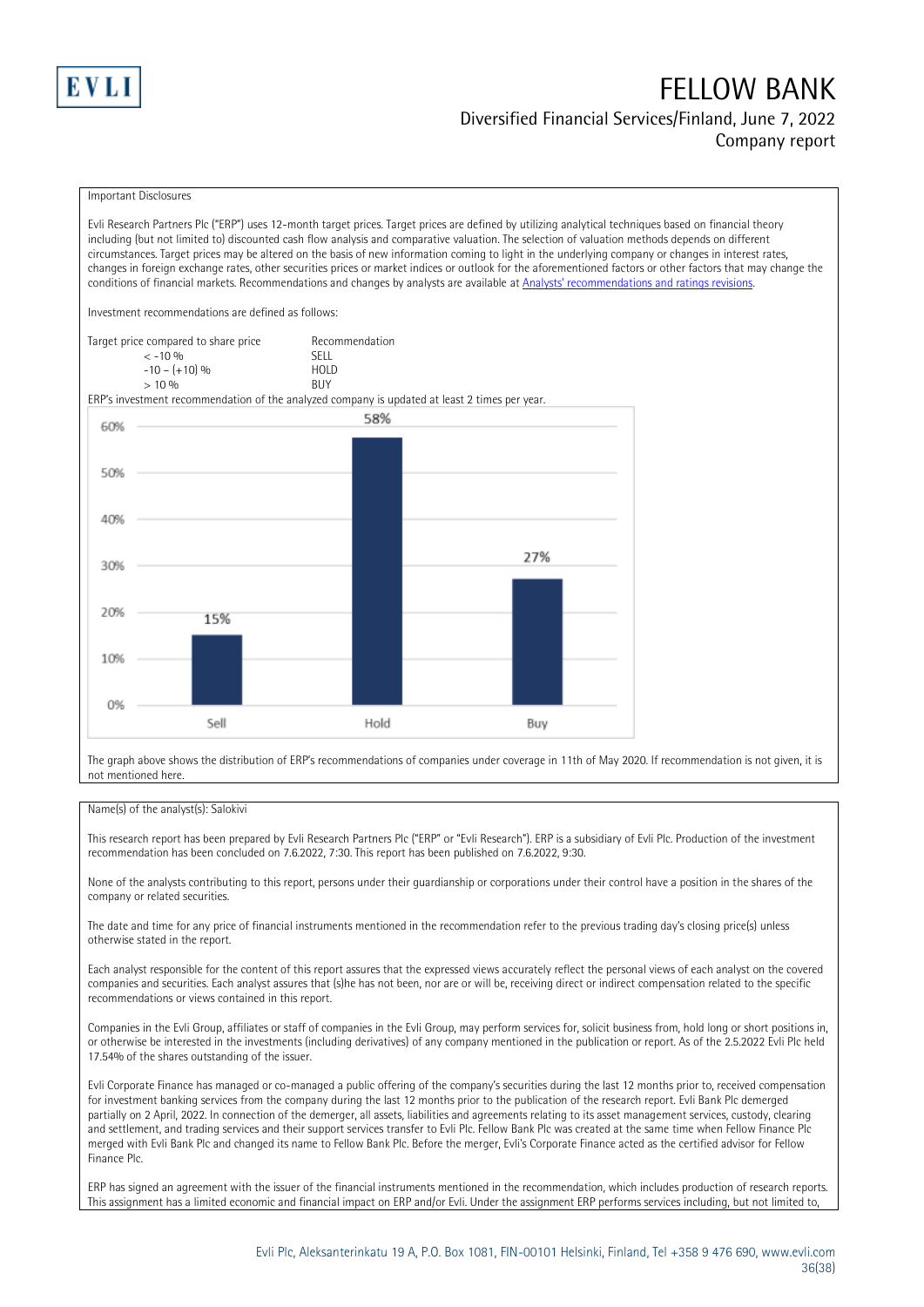

### FELLOW BANK Diversified Financial Services/Finland, June 7, 2022 Company report

arranging investor meetings or –events, investor relations communication advisory and production of research material.

ERP or another company within the Evli Group does not have an agreement with the company to perform market making or liquidity providing services.

For the prevention and avoidance of conflicts of interests with respect to this report, there is an information barrier (Chinese wall) between Investment Research and Corporate Finance units concerning unpublished investment banking services to the company. The remuneration of the analyst(s) is not tied directly or indirectly to investment banking transactions or other services performed by Evli Plc or any company within Evli Group.

This report has been disclosed to the company prior to its dissemination. The company has not made any amendments to its contents. Selected portions of the report were provided to the company for fact checking purposes only.

This report is provided and intended for informational purposes only and may not be used or considered under any circumstances as an offer to sell or buy any securities or as advice to trade any securities.

This report is based on sources ERP considers to be correct and reliable. The sources include information providers Reuters and Bloomberg, stock-exchange releases from the companies and other company news, Statistics Finland and articles in newspapers and magazines. However, ERP does not guarantee the materialization, correctness, accuracy or completeness of the information, opinions, estimates or forecasts expressed or implied in the report. In addition, circumstantial changes may have an influence on opinions and estimates presented in this report. The opinions and estimates presented are valid at the moment of their publication and they can be changed without a separate announcement. Neither ERP nor any company within the Evli Group are responsible for amending, correcting or updating any information, opinions or estimates contained in this report. Neither ERP nor any company within the Evli Group will compensate any direct or consequential loss caused by or derived from the use of the information represented in this publication.

All information published in this report is for the original recipient's private and internal use only. ERP reserves all rights to the report. No part of this publication may be reproduced or transmitted in any form or by any means, electronic, mechanical, photocopying, recording or otherwise, or stored in any retrieval system of any nature, without the written permission of ERP.

This report or its copy may not be published or distributed in Australia, Canada, Hong Kong, Japan, New Zealand, Singapore or South Africa. The publication or distribution of this report in certain other jurisdictions may also be restricted by law. Persons into whose possession this report comes are required to inform themselves about and to observe any such restrictions.

Evli Plc is not registered as a broker-dealer with the U. S. Securities and Exchange Commission ("SEC"), and it and its analysts are not subject to SEC rules on securities analysts' certification as to the currency of their views reflected in the research report. Evli is not a member of the Financial Industry Regulatory Authority ("FINRA"). It and its securities analysts are not subject to FINRA's rules on Communications with the Public and Research Analysts and Research Reports and the attendant requirements for fairness, balance and disclosure of potential conflicts of interest. This research report is only being offered in U.S. by Auerbach Grayson & Company, LLC (Auerbach Grayson) to Major U.S. Institutional Investors and is not available to, and should not be used by, any U.S. person or entity that is not a Major U.S. Institutional Investor. Auerbach Grayson is a broker-dealer registered with the U.S. Securities and Exchange Commission and is a member of the FINRA. U.S. entities seeking more information about any of the issuers or securities discussed in this report should contact Auerbach Grayson. The securities of non-U.S. issuers may not be registered with or subject to SEC reporting and other requirements.

ERP is not a supervised entity but its parent company Evli Plc is supervised by the Finnish Financial Supervision Authority.